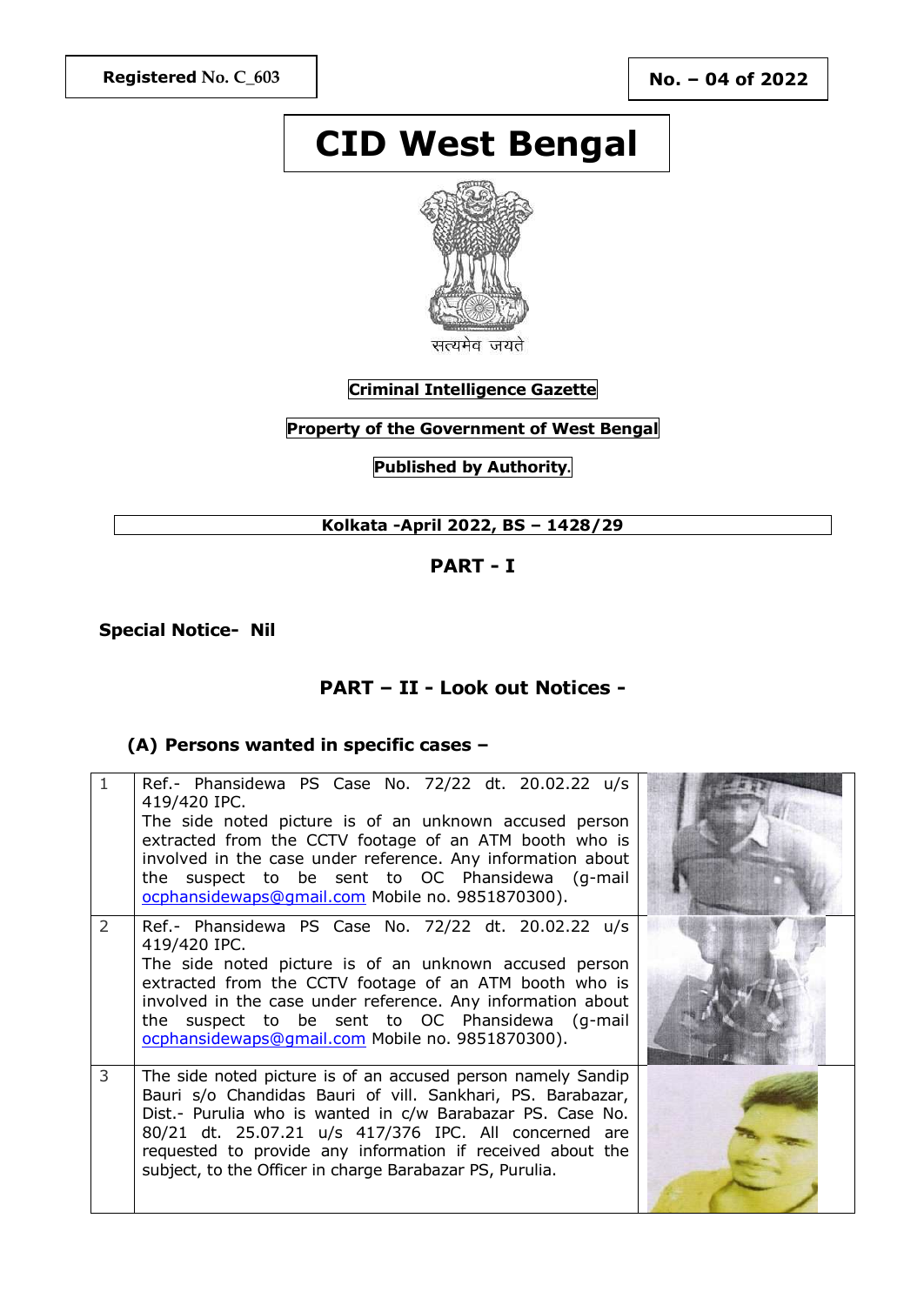4 Ref.- Kulti PS. Case No. 642/21 dt. 26.11.21 u/s 224 IPC. The side noted picture is of a life convict accused person namely Sahadat Ansari @ Bablu s/o Lt. Rafique Mia of Hassanpura, PS. Kulti, Dist.- Paschim Burdwan. The accused was sentenced for life conviction in c/w Sessions Case no. 26/15 ST No. 17/15 u/s 302 IPC and was detained in Asansol District Correctional Home. He was temporarily released on parole on 22.06.2021. Later it was detected that he didnot return from parole and had absconded. Over this issue the instant Case was registered. All concerned are requested to provide any information if received about the subject, to the Officer in charge Kulti PS, Paschim Burdwan.



### **(B) Persons arrested who may be wanted elsewhere –**

- i. Katwa PS case no 127 dt 29.03.2022 u/s 379 IPC.- Two accused persons as noted below were arrested by Katwa Police for their involvement in motorcycle theft. They may be wanted elsewhere-
	- (a) Sukur Miya @ Raju Miya (42 yrs) s/o Lt Olimuddin Miya of Hazipur, Sekhdiglo, PS-Sagardighi, Murshidabad.
	- (b) Imdadul Molla @ Lebu Molla S/o Lt Momin Molla of Atkul, PS- Nalhati, Birbhum.
- ii. Chanchal PS case no 320/22 dt 03.04.2022 u/s 399/402 IPC R/W sec 25(i)(a)/27/35 Arms Act- Two accused persons as noted below were arrested by Chanchal Police when they were attempting to commit dacoity with fire arms. They may be involved elsewhere.
	- (a) Md Belal Hossain (22 yrs) s/o Jamaluddin of Nunator PO- Mallikpara PS Chanchal Malda
	- (b) Saheb Ali (22 yrs) s/o Md Doma of Chapakhar PO Hut Balarampur PS Abadpur Dist Katihar, Bihar.

| SL.<br>No. | <b>Case Reference</b>       | Name of the Accused Person/<br><b>Persons</b> | <b>Details of</b><br><b>Recovered/ Seized</b><br>articles |
|------------|-----------------------------|-----------------------------------------------|-----------------------------------------------------------|
| 1.         | Chakulia PS Case No. 116    | Md. Sikandar S/O Md. Karim of Vill-           | Seized 5000 bottles of                                    |
|            | dated 30.04.2022 U/S        | Banshibazar PS-Kotowali Dist-                 | "Phensedyl" cough                                         |
|            | $21(C)$ NDPS Act            | Gazipur(U.P)                                  | syrup                                                     |
| 2.         | Kotwali PS Case No. 259     | Gopal Das S/O Bichi Das of Teltanki,          | Three strips of                                           |
|            | dated 29.04.2022 u/s        | 2 No. Ghumti, PS Kotwali, Jalpaiguri          | Alprazan-0.5 tablets,                                     |
|            | $27(b)(ii)$ of Drugs &      |                                               | $(30 \text{ pcs})$                                        |
|            | <b>Cosmetics Act</b>        |                                               |                                                           |
| 3.         | Baranagar PS Case No.       | (1) Sagar Sonkar @ Kalu (25) s/o              | Seized 25.37 Kgs. of                                      |
|            | 244/22, dated 27.04.2022,   | Bijay Sonkar of 87A, Cossipore Road           | Ganja.                                                    |
|            | $U/S - 20$ (b)(ii)(c)/29 of | near Cossipore Girls School, PS-              |                                                           |
|            | <b>NDPS Act</b>             | Cossipore, Kol-02 (2) Raju Mondal @           |                                                           |
|            |                             | Raju (50) s/o Samsur Mondal of                |                                                           |
|            |                             | Paschim Joynagar, PO- Aturia, PS-             |                                                           |
|            |                             | Baduria.                                      |                                                           |
| 4.         | Pulbazar PS Case No.10      | Aryan Mukhia (19) S/O Late Rajesh             | Recovered 6.50 grams                                      |
|            | Dated 27.04.2022 U/S        | Mukhia of Prasad Villa, Bijanbari, PS         | of Brown Sugar                                            |
|            | $21(b)(c)$ of NDPS ACT      | Pulbazar Darjeeling                           |                                                           |
| 5.         | Berhampore PS Case No.      | (i) Asif Rana (19) s/o Mansur Rana of         | Seized 73 bottles of                                      |
|            | 557/22 dt. 27.04.2022 u/s   | Rangamati Chandparaand (ii) Johura            | Phensedyl                                                 |
|            | $22(C)/29$ NDPS Act         | Bibi (35) w/o Sabkar Sk d/o Moula             |                                                           |
|            |                             | Boxo of Mukampara both of PS                  |                                                           |
|            |                             | Berhampore Murshidabad                        |                                                           |
| 6.         | Gaighata PS Case No.        | Simul Sardar (24), S/o Abdul Zubbar           | Seized 91 bottles of                                      |
|            | 384/22, Dt. 27.04.2022,     | Sardar of Vill- Khalshi Dakshin Para,         | phensedyl                                                 |
|            | U/s- 21(C) NDPS Act & 14    | PO- Balundo, PS- Benapole, Dist-              |                                                           |
|            | Foreigner Act               | Jessore, Bangladesh.                          |                                                           |

### **(C) Property found in the possession of arrested accused persons --**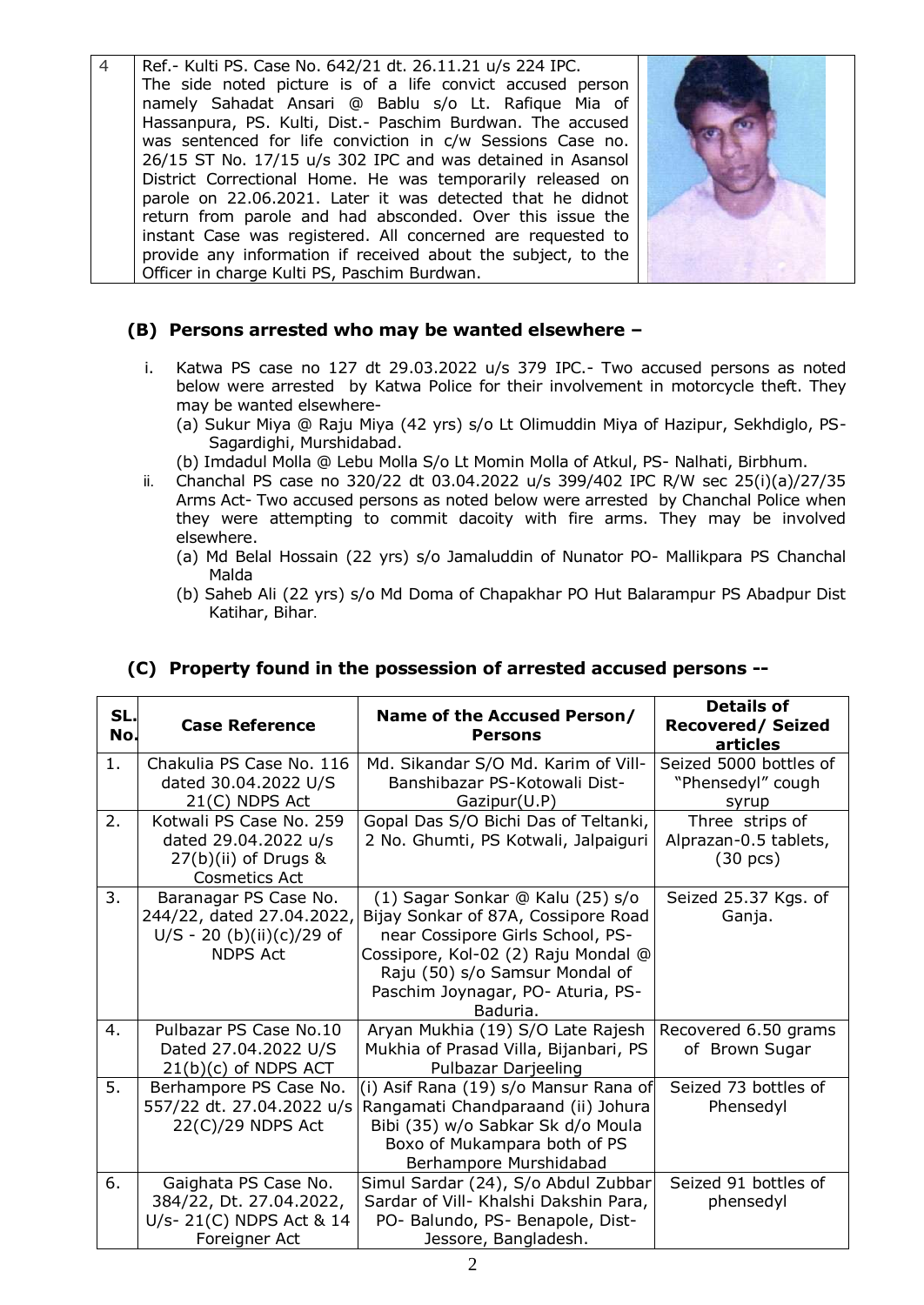| SL.<br>No. | <b>Case Reference</b>                            | Name of the Accused Person/<br><b>Persons</b>                                                    | <b>Details of</b><br><b>Recovered/Seized</b><br>articles |
|------------|--------------------------------------------------|--------------------------------------------------------------------------------------------------|----------------------------------------------------------|
| 7.         | Barasat PS Case No. 278                          | (i) Sk. Sabir Ali @ Hiru (34) S/O Sk.                                                            | Seized 05 Liters of                                      |
|            | dated 27.04.2022 U/S 21                          | Javed Ali of Ghola Kazipara, Opposite                                                            | Codeine Mixture.                                         |
|            | (C) NDPS Act                                     | Yuba Kalyan Sangha, & (ii) Sourav<br>Karmakar @ Gadai (25) S/O Subash                            |                                                          |
|            |                                                  | Karmakar, of Sosthipukur, PO                                                                     |                                                          |
|            |                                                  | Nabapally, both of PS Barasat                                                                    |                                                          |
| 8.         | Sadar PS Case No. 49/22                          | Bhakta Rana (50) S/O Late Padam                                                                  | Recovered 70 bottles of                                  |
|            | dated 26.04.2022 U/S<br>$21(b)/22(b)$ NDPS Act   | Rana of Kakjhora, Ward No.8, PS<br>Sadar Darjeeling                                              | "REXLEY" Cough Syrup                                     |
| 9.         | New Jalpaiguri PS Case No                        | (i) Abdul Rajjak (23) S/O Habibur Sk                                                             | Recovered 1kg 58                                         |
|            | 387/2022 Dated                                   | of Vill- Boro Nalda, PO- Chhoto                                                                  | grams of Brown sugar                                     |
|            | 26.04.2022 U/S 23(C) of                          | Nalda, PS- Palasipara, Dist.- Nadia                                                              |                                                          |
|            | <b>NDPS Act</b>                                  | (ii) Masidul Mandal (19) S/O Safikul<br>Mandal of Do (iii) Habibur Sk (40)                       |                                                          |
|            |                                                  | S/O Nazrul Sk of Vill- Sankarpara,                                                               |                                                          |
|            |                                                  | PO- Bhabda, PS- Beldanga, Dist-                                                                  |                                                          |
|            |                                                  | Murshidabad and (iv) Atikul Islam                                                                |                                                          |
|            |                                                  | (36) S/O Mubarak Sk of Do                                                                        |                                                          |
| 10.        | Howrah GRPS Case No.<br>34/22 Dt-26.04.2022 U/S- | (1) Jakir Hossain (28) S/O Tajul Islam Seized 29 Kg seems to<br>of Vill.+P.O.Urmai, PS Sonamura, | be Ganja.                                                |
|            | 20(b)(ii)(C)/29 NDPS Act                         | Dist. Sepaijola (Tipura) Pin.799115                                                              |                                                          |
|            |                                                  | (2) Abdul Kadir (28) S/O Radhikul                                                                |                                                          |
|            |                                                  | Islam of Do                                                                                      |                                                          |
| 11.        | Swarupnagar PS Case No-<br>426, Date-26.04.2022, | Sahabuddin Baidya @ Babusona (20)<br>S/O- Sirajul Baidya of Vill + PO- Baro                      | Seized 4 Liters 800 ml<br>of Codeine mixture             |
|            | $U/S-21(C)$ NDPS Act                             | Bankra, PS- Swarupnagar, 24Pgs(N)                                                                |                                                          |
| 12.        | Bankura PS Case no.167/22                        | Jakir Bhunia@ Munga, S/O Lt. Rahim                                                               | Seized 98 bottles of                                     |
|            |                                                  | dtd.25.04.2022 U/S 21(b) Bhuina & Biren Kar, S/O Mukul Kar of                                    | codeine phosphate                                        |
| 13.        | of NDPS Act<br>Raninagar PS Case No.             | Rajagram, Manusmora, PS Bankura<br>(i) Lallan Sarkar (29) S/O Momtaz                             | syrup<br>Recovered and seized                            |
|            |                                                  | 164/22 dt. 25.04.2022 u/s Sarkar of Nalbona(Lalkup) & (ii) Tarik                                 | 188 bottles of                                           |
|            | 21( C)/29 NDPS Act                               | Aziz(24) S/O Ahsan Mondal of Lalkup                                                              | phensedyl                                                |
|            |                                                  | Colony, both of Sagarpra PS, Dist-<br>Murshidabad                                                |                                                          |
| 14.        | Itahar PS Case No.                               | (i) Ashim Sk (22) s/o Hasmat Ali of                                                              | Recovered 60 grams of                                    |
|            | 260/2022 dt. 25.04.2022                          | village Sadharitola, ii) Sujan Mandal                                                            | brown sugar                                              |
|            | $U/S-21(C)$ NDPS Act                             | (21) s/o Satyaranjan Mandal of                                                                   |                                                          |
|            |                                                  | village Sahabajpur both of PO                                                                    |                                                          |
| 15.        | Kaliyaganj PS Case No.                           | Sahabajpur, PS Kaliachak, Malda<br>Ananda Roy @ Binda (32) s/o Bijoy                             | Seized 30 bottles of                                     |
|            | 209/2022 dt. 25.04.2022                          | Roy of village & PO Tarangapur, PS                                                               | Codeine Phosphate                                        |
|            | $U/S-21(C)$ of NDPS Act                          | Kaliyaganj, Dist. Uttar Dinajpur                                                                 | Syrup                                                    |
| 16.        | Matigara PS Case No                              | (i) Md Nabib $@$ Zakir (35) $S/O$                                                                | Seized 110 bottles of                                    |
|            | 467/2022, Dated<br>24.04.2022, U/S-21 (C) of     | Jainuddin of Vill- Aruagachh, PO-<br>Laxmipur, PS- Chopra, Dist- Uttar                           | <b>ETHCOREX-CD Cough</b><br>Syrup                        |
|            | <b>NDPS Act</b>                                  | Dinajpur and (ii) Sarif Alam (19) S/O                                                            |                                                          |
|            |                                                  | Late Hafijul Islam of Jatragachh, PO-                                                            |                                                          |
|            |                                                  | Laxmipur, PS- Chopra, Uttar Dinajpur                                                             |                                                          |
| 17.        | Kotwali PS Case No.<br>245/2022 dated            | 1) Moklechhar Rahman S/O Lt.<br>Hafizul Rahman of Kadobari Hat,                                  | Recovered 23.545 Kgs<br>of Ganja                         |
|            | 24.04.2022 u/s                                   | Maulabi Para, Mandalghat and 2)                                                                  |                                                          |
|            | 20(b)(ii)(C)/29 of NDPS Act                      | Subhasis Roy S/O Lt. Narendranath                                                                |                                                          |
|            |                                                  | Roy of Panga Saheb Bari, Bahadur                                                                 |                                                          |
| 18.        | Sagardighi PS Case No 154<br>Dt. 24.04.2022 u/s  | Hitlar Sha (36) S/O Alauddin Sha of<br>Herampur, P.O Huda Herampur, PS                           | Seized 5 kgs of Ganja                                    |
|            | 20(b)(ii)(b)/29 NDPS Act                         | Islampur, Dist- Murshidabad                                                                      |                                                          |
| 19.        | Naxalbari PS Case No.                            | (i) Md. Aslam (25) S/O Md. Aftaddin Recovered 20 bottles of                                      |                                                          |
|            | 89/22 Dated 23.04.2022                           | of Village Totaramjote, & (ii) Md.                                                               | Lykarex Cough Syrup                                      |
|            | U/S $21(c)/22(c)/29$ of                          | Riyazul (27) S/O Md. Jainuddin of                                                                |                                                          |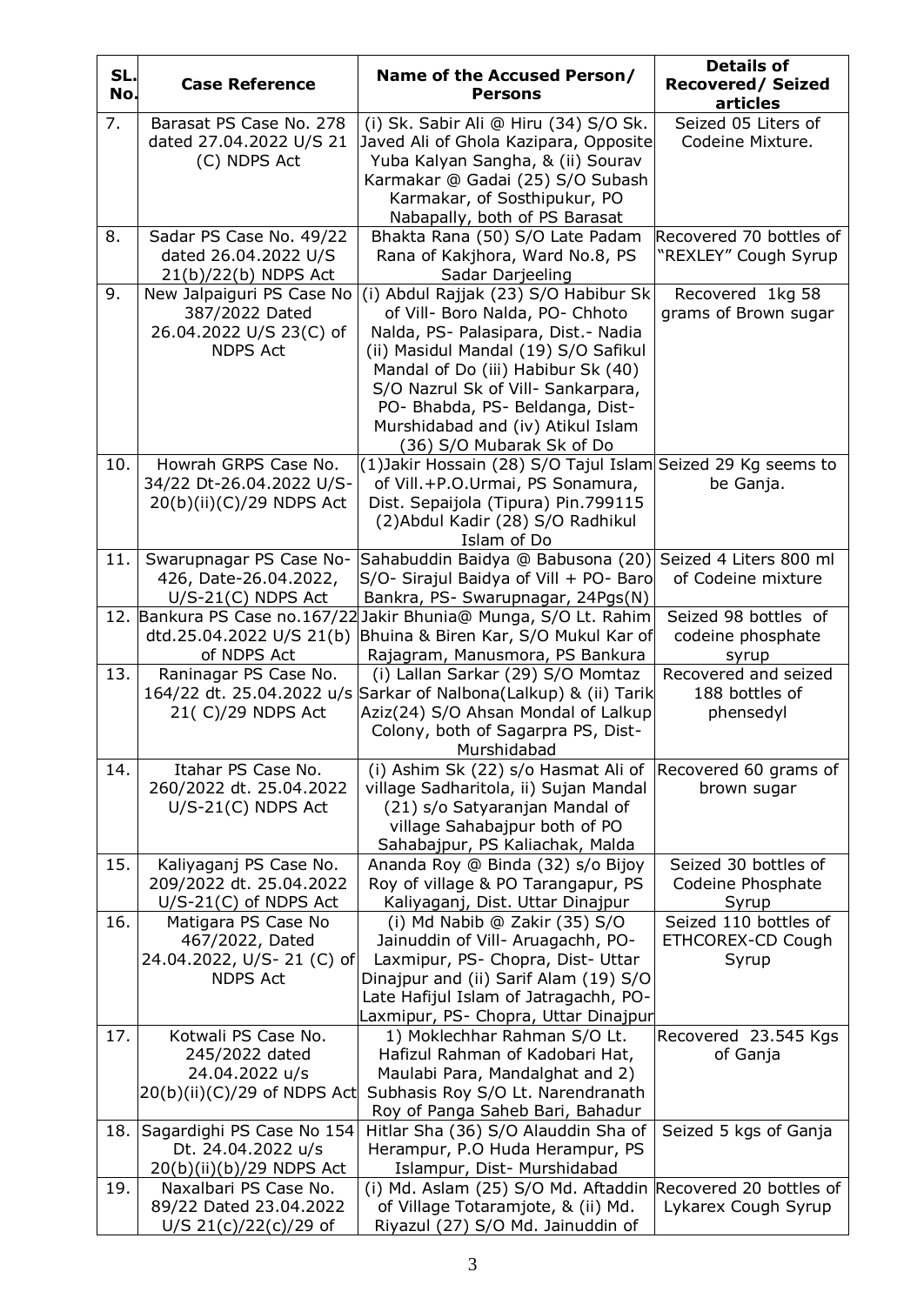| SL.<br>No. | <b>Case Reference</b>                                                                            | Name of the Accused Person/<br><b>Persons</b>                                                                                                                                                                                                                                                                                         | <b>Details of</b><br><b>Recovered/Seized</b><br>articles           |
|------------|--------------------------------------------------------------------------------------------------|---------------------------------------------------------------------------------------------------------------------------------------------------------------------------------------------------------------------------------------------------------------------------------------------------------------------------------------|--------------------------------------------------------------------|
|            | <b>NDPS Act</b>                                                                                  | Kaluajote, both of P.O and PS<br>Naxalbari                                                                                                                                                                                                                                                                                            |                                                                    |
| 20.        | Barrackpore PS Case No-<br>84/22, dt-23.04.2022, U/S-<br>21(c) of the NDPS Act                   | Aman Kahar (24) S/O Lt. Jaiprakash<br>Kahar of 44, Lootery Mahal, Orderly<br>Bazar, PO+PS-Barrackpore, 24Pgs(N)                                                                                                                                                                                                                       | Recovered 1.7 kg<br>codeine mixture                                |
| 21.        | Sitalkuchi PS Case no<br>92/22 dt 23.04.2022 U/S-<br>20 (b) (ii) (C)/25/29 of<br><b>NDPS Act</b> | Ramkrishana Sarkar S/O<br>Rabindranath Sarkar of Purba<br>Bhagdabri, PO-Maghpala PS<br>Sitalkuchi Coochbehar                                                                                                                                                                                                                          | Recovered 83 Kgs of<br>Ganja                                       |
| 22.        | Mathabhanga PS Case No-<br>195/22 dated 23.04.2022<br>$u/s - 17(b)$ of NDPS Act                  | Ramjan Ali S/O Late Hazrat Ali of<br>Pakhihaga, PO- Andaran Pakhihaga<br>PS- Mathabhanga Coochbehar                                                                                                                                                                                                                                   | Recovered 1.680 Kg of<br>opium                                     |
| 23.        | Bongaon PS Case No. 412,<br>dt. 23.04.2022, U/S-<br>$20(b)(ii)(B)$ NDPS, Act                     | TaijelMondal (54) S/O Lt Sayed Ali<br>Mondal of Sukpukuriya, PS- Bongaon                                                                                                                                                                                                                                                              | Seized 16 kgs of<br>Ganja                                          |
| 24.        | Kotwali PS Case No. 428<br>Dated 22.04.22 U/S 20 (b)<br>$(ii)(C)/25/29$ of NDPS Act              | Sartaj Ali S/O Dilsad Ali of Masebi,<br>Rasoolpur, PS. Mainther, Dist.<br>Muradabad (Uttar Pradesh)                                                                                                                                                                                                                                   | Seized 291 kg and 700<br>gram of Ganja                             |
| 25.        | Kaliachak PS Case No.<br>418/22 dated 22.04.2022<br>$U/S$ 21(b)/29 NDPS Act                      | Abdul Rakib @ Rakib (20) S/O Rajikul<br>Islam of Srirampur, PS Kaliachak,<br>Malda                                                                                                                                                                                                                                                    | Seized 200 grams of<br>Brown sugar                                 |
| 26.        | Dankuni PS Case No.<br>139/22 Dt. 22.04.2022 U/S<br>21 (C)/29 NDPS Act 1985                      | (i) Simanchal Pradhan (30) S/O -<br>Late Khetra Mohan Pradhan of<br>Mahesh Colony, Ward No 23, Khatick<br>bazar Lane, PS Serampore, A/P Naga<br>More, ESI Hospital 4 No Busstand.<br>(ii) Sakti Kumar Bharati (34) S/O-<br>Bijoy Bharati of H/O- Krishna Desai of<br>B.P. Ghosh Road, Sukanta Pally, both<br>of PS- Serampore Hooghly | Seized 03 Liters of<br>Codeine mixture                             |
| 27.        | Chandannagar PS Case No.<br>100/22 Dt. 22.04.2022 U/S<br>21 (C) NDPS Act                         | Subhasis Dey @ Pokpok @ Subho<br>(24) S/O Ashish Dey of Helapukur<br>Dhar, Opposite of Chandannagar<br>Hospital Quarter, P.O- Chandannagar                                                                                                                                                                                            | Seized 02 Liters of<br>codeine mixture                             |
| 28.        | Pulbazar PS Case No.09/22<br>Dated 22.04.2022 U/S<br>$21(b)(c)$ of NDPS Act                      | Binish Tamang (23) S/O Bijoy<br>Tamang of Parijat Gram Bijanbari, PS<br>Pulbazar Darjeeling                                                                                                                                                                                                                                           | 800 gm Brown Sugar &<br>14 bottles of Codeine<br>Phosphate mixture |
| 29.        | Karandighi PS Case No.<br>208/2022 dt. 21.04.2022<br>$U/S-21(b)$ NDPS Act                        | Mrinal Mandal (32) s/o Dukhu Mandal<br>of Colonypara, PO Tungidighi, PS<br>Karandighi, Dist. Uttar Dinajpur                                                                                                                                                                                                                           | Seized 14 grams of<br><b>Brown Sugar</b>                           |
| 30.        | Englishbazar PS Case No.<br>626/22 dated 21.04.2022<br>U/S $21(c)/29$ NDPS Act                   | (1) Sk Ejajul (29) S/O Sk Nukal of<br>Milki Bazartuli, & (2) Sk Tajaul (35)<br>S/O Sk Manglu of Milki Mirjachak,<br>both of PS Englishbazar, Malda                                                                                                                                                                                    | Seized 50 grams of<br><b>Brown Sugar</b>                           |
| 31.        | Jiaganj PS Case No. 89/22<br>dt. 21.04.2022 u/s<br>20(C)/29 NDPS Act                             | Rajkumar Mandal (39) s/o Lt.<br>Lalchand Mandal of Nashipur<br>Tekpara, PS & Dist Murshidabad                                                                                                                                                                                                                                         | Recovered 23 kgs.<br>Ganja                                         |
|            | 32. Baduria PS Case No 227/22<br>Dt. 21.04.2022 U/S<br>21(C)/29 NDPS Act.                        | (i) Bapi Mondal (32) S/o Lt Abul<br>Mondal of Khorgachi & (ii) Bablu Gazi<br>(35) S/o Sona Gazi of Batuldanga,<br>both of PS Baduria, 24 Pgs (N)                                                                                                                                                                                      | Recovered 56 liters of<br>codeine mixture                          |
| 33.        | Domjur PS Case No. 342<br>Dated 21.04.2022 U/S -<br>$20(b)(ii)(C)$ NDPS Act.                     | Maheswar Patra (38) S/O Sudarshan<br>Patra of Vill+PO- Debgarh, PS-<br>Debgarh, District- Debgarh, Orrisa                                                                                                                                                                                                                             | Seized 22 Kg 500 gm<br>of Ganja                                    |
| 34.        | Deganga PS Case<br>No.275/22 Dt.20.04.2022<br>U/S 20(b)(ii)(C)/25/29 of<br>the NDPS Act          | (1) Kalam Sekh (38) S/O Afruj Sekh<br>of Salar Sekh Para, PO+PS- Salar,<br>Dist. Murshidabad, (2) Sagar<br>Sekh(21), S/O Md. Samser of 20 No.<br>Tiljala Masjid Bari Lane, PS-Tiljala                                                                                                                                                 | Seized 60 kgs approx<br>of cannabis                                |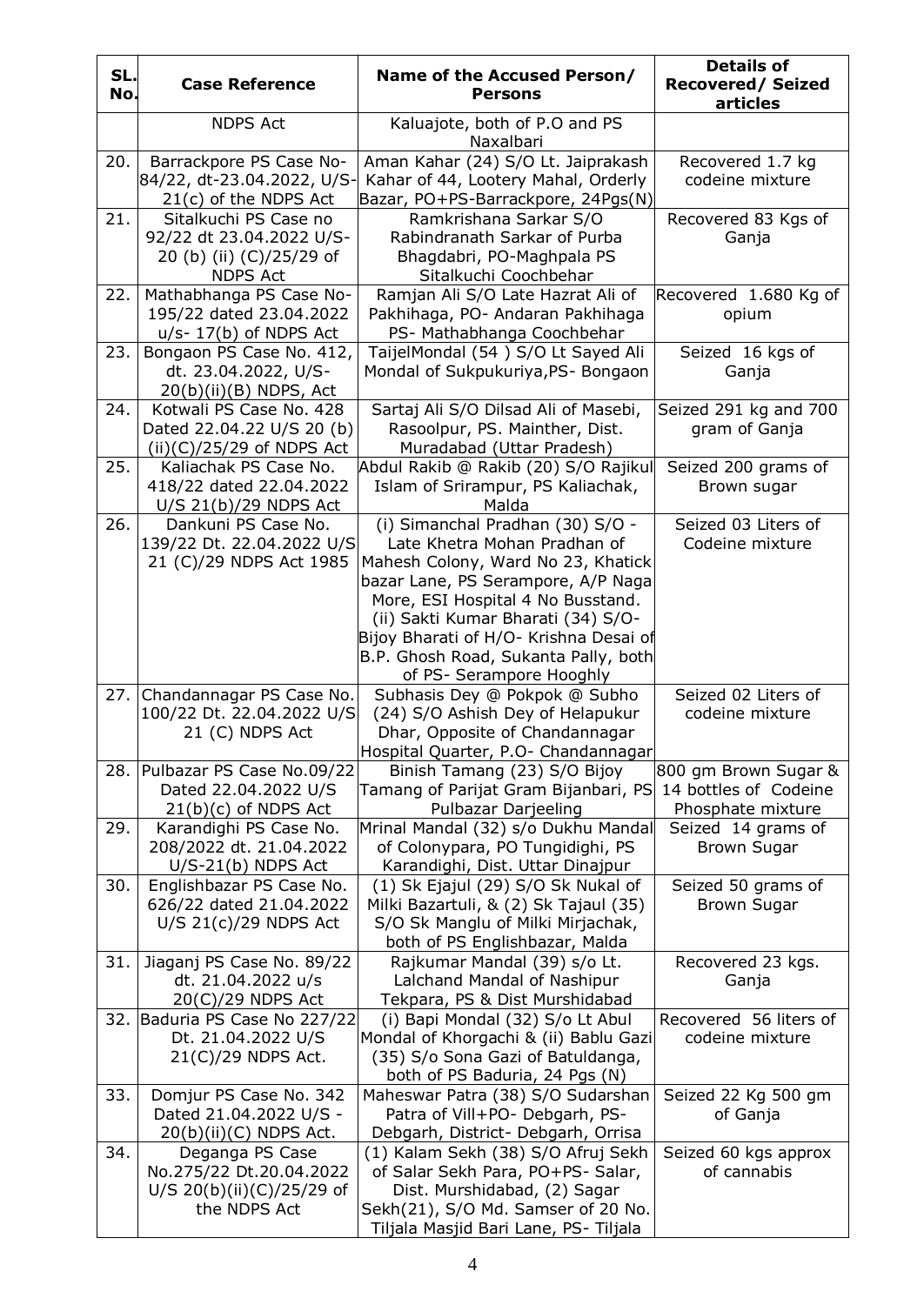| SL.<br>No. | <b>Case Reference</b>                                                                | Name of the Accused Person/<br><b>Persons</b>                                                                                                                                                                                                                                                                                           | <b>Details of</b><br><b>Recovered/Seized</b><br>articles                                |
|------------|--------------------------------------------------------------------------------------|-----------------------------------------------------------------------------------------------------------------------------------------------------------------------------------------------------------------------------------------------------------------------------------------------------------------------------------------|-----------------------------------------------------------------------------------------|
| 35.        | Ranitala PS Case<br>No.150/22 dt. 20.04.2022<br>$u/s$ 21(C)/29 NDPS Act              | Kadir SK, S/O-Majarul SK, VIII -<br>Charkrishnapur PO- NK Babupur,<br>Dist- Murshidabad                                                                                                                                                                                                                                                 | Recovered 150 bottles<br>of phensedyl                                                   |
| 36.        | Khardah PS Case No.<br>294/22 dt. 20.04.2022 u/s<br>21(C) of NDPS Act                | Rahul Mahato (23) S/O Dilip Mahato<br>Of P.K Biswas More Khardah Purani<br>Bazar, P.O + PS Khardah, Dist North<br>24 PGS.                                                                                                                                                                                                               | Seized said 12 pieces<br>of cough syrup                                                 |
| 37.        | Kaliachak PS Case No.<br>408/22 dated 19.04.2022<br>$U/S$ 21(C)/29 NDPS Act          | Indrajit Mandal S/O Bhiku Mandal of<br>Ganganarayanpur, PS Kaliachak,<br>Malda                                                                                                                                                                                                                                                          | Seized 500 grams of<br>brown sugar                                                      |
| 38.        | Serampore PS Case No.<br>116/22 Dt. 19.04.2022 U/S<br>$21(C)$ NDPS Act               | S Ranjit Saroj (36) S/O Sankar Saroj<br>of Satghara Paschim Para, PS-<br>Serampore Hooghly                                                                                                                                                                                                                                              | Seized 1.7 Liters of<br><b>Codeine Mixture</b>                                          |
|            | 39. Kalyani PS Case No. 168/22<br>Dt. 19.04.2022 U/S<br>21(C)/23 NDPS Act.           | RadhyaShyam Roy (34) S/o Suklal<br>Roy of Rathtola Bidhanpolly, PS<br>Kalyani, Nadia A/P Natun Bazar Park<br>Math, PS Bizpur, Dist 24 Pgs (N)                                                                                                                                                                                           | Recovered 28 bottles<br>of Phensedyl                                                    |
| 40.        | Bagdah PS Case No-292,<br>DT-19.04.2022, U/S-21(C)<br><b>NDPS Act</b>                | Abhijit Biswas, S/O-Anil Biswas of<br>Daspara (Boyra), P.O-Boyra, PS-<br>Bagdah, Bongaon PD                                                                                                                                                                                                                                             | Seized 100 bottles of<br>Phensedyl                                                      |
| 41.        | Phansidewa PS Case No.<br>176/22 Dated 19.04.2022<br>$ u/s 20(b)(ii)(c)$ of NDPS Act | Md. Aijul (25 yrs) S/O Md. Hanif of<br>Trambari, P.O Leusipakuri, PS<br>Phansidewa Darjeeling                                                                                                                                                                                                                                           | Recovered 21.700 Kgs<br>of of Ganja                                                     |
| 42.        | Berhampore PS Case No.<br>502/22 dt. 18.04.2022 u/s<br>$21(C)/29$ of NDPS Act        | Sahad Ali Mandal (55) s/o Lt. Loched Seized 10,000 numbers<br>Ali Mandal of Chak Mathura (ii)<br>Najibul Islam @ Babu (33) S/O<br>KhabirSk of village Nowdapara both<br>of P.O Godagari PS Sagarpara                                                                                                                                    | of I Yaba tablets                                                                       |
| 43.        | Ratua PS Case No. 197/22<br>dated 18.04.2022 U/S<br>21(b) NDPS Act                   | Momina Bibi @ Rubi (20) w/o Nabab<br>Ali of Baikunthapur Sabjeepara, PS<br>Ratua, Malda                                                                                                                                                                                                                                                 | Seized 7.5 gram<br>Brown Sugar and Cash<br>Rs. 8200/-.                                  |
| 44.        | Phansidewa PS Case<br>no.173/22 Dtd.17.04.2022<br><u>u/s 20(b)(ii)(c) NDPS Act</u>   | Bipul Das (35) S/O Late Panchanan<br>Das of Diyaganj, P.O Kharba,<br>Chanchal PS, District Malda                                                                                                                                                                                                                                        | Recovered 22.900 Kg<br>of Ganja                                                         |
| 45.        | Nawda PS. C/No. 85 dated<br>17.04.2022 u/s<br>21(C)/22(C)/29 NDPS Act                | Ketab Malithya @ Sentu (27) S/o<br>Takkel Malithya of Dudshar<br>Madhyampara, PS Nowda                                                                                                                                                                                                                                                  | Seized 30 bottles of<br>Phensedyl                                                       |
| 46.        | Berhampore PS Case No.<br>491/22 dt. 17.04.2022 u/s<br>$21(C)/29$ of NDPS Act        | (i) Mahibul Sk (35) S/O Aptar Sk of<br>village & P.O Khairamari PS<br>Sagarpara Dist. Murshidabad (ii)<br>Ahiama @ Janghiamliu Rongme (48)<br>D/O Ramgong of house No. 42<br>Namgalong Coloney, Dimapur Sadar<br>(iii) Sumana Majumdar (38) W/O Lt.<br>Bappa Majumdar of village Naga<br>Coloney both of PS & Dist. Dimapur<br>Nagaland | Seized 20,000 pis. of<br>pink colour small<br>tablets believed to be<br>Methamphetamine |
| 47.        | Kaliachak PS Case No.<br>397/22 dated 16.04.2022<br>U/S 21C/29 NDPS Act              | Mosaraf Sk @ Mosraf Sk S/O Lt Jainul<br>Sk of Shrirampur, PS Kaliachak,<br>Malda                                                                                                                                                                                                                                                        | Seized 01 kg 200<br>grams of brown sugar                                                |
| 48.        | Bhagwangola PS Case No.<br>253/22 dt16.04.2022 u/s<br>$21(C)/29$ NDPS Act            | Khursina Bewa (50) w/o Late Khalifa<br>Golam Mostafa of Sourlia Bhusipara,<br>PS Beldangaand                                                                                                                                                                                                                                            | Seized 500 grams of<br>Heroin                                                           |
| 49.        | Kotwali PS Case No - 392<br>Dated 15.04.2022 U/S<br>20(b) (ii) (C)/29 NDPS Act       | (i) Raja Gupta (19) S/O- Sanjoy<br>Gupta of Bihar Sarif Station side, PS-<br>Shosaria, Dist. Nalanda (Bihar)                                                                                                                                                                                                                            | Seized total 39 kgs 700<br>gm Ganza                                                     |
| 50.        | Chanchal PS Case No.<br>377/22 dated 15.04.2022<br>$U/S$ 21(b) of NDPS Act           | Ratan Swarnakar (30) s/o Lakshman<br>of Paharpur, PS Chanchal, Malda                                                                                                                                                                                                                                                                    | Seized 17 Gram of<br><b>Brown Sugar</b>                                                 |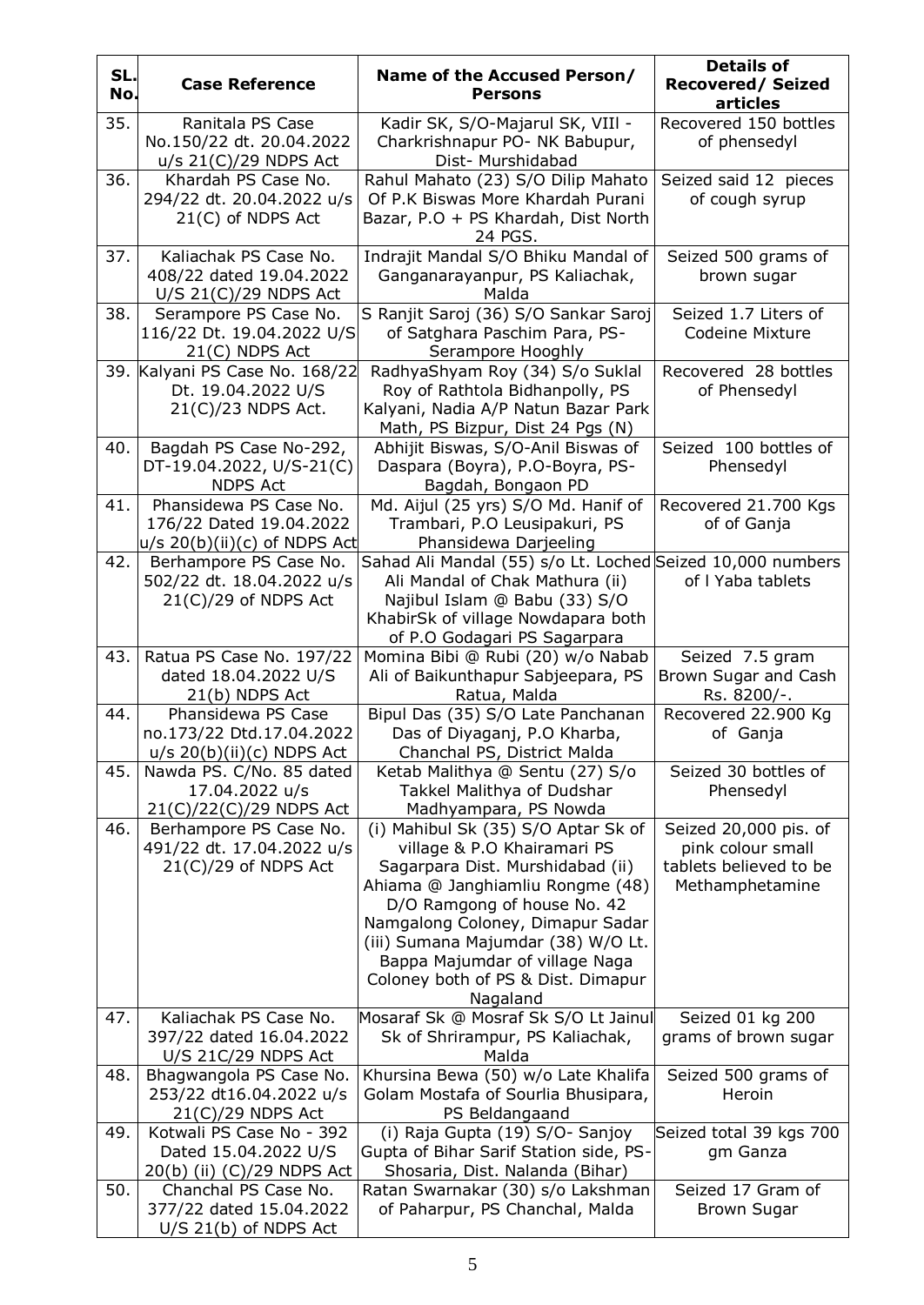| SL.<br>No. | <b>Case Reference</b>                                                                                     | Name of the Accused Person/<br><b>Persons</b>                                                                                                                                                                                                                                                                                 | <b>Details of</b><br><b>Recovered/Seized</b><br>articles                                                      |
|------------|-----------------------------------------------------------------------------------------------------------|-------------------------------------------------------------------------------------------------------------------------------------------------------------------------------------------------------------------------------------------------------------------------------------------------------------------------------|---------------------------------------------------------------------------------------------------------------|
| 51.        | Kaliachak PS Case No. 389<br>dated 15.04.2022 U/S<br>21C/27A/29 NDPS Act                                  | Tarikul Islam S/O- Montaj Hossain of<br>Gopalnagar, PS- Kaliachak, Malda                                                                                                                                                                                                                                                      | Seized 200 Bottles of<br>Phensedyl                                                                            |
| 52.        | Beldanga PS Case No.<br>195/22 dt. 15.04.2022 u/s<br>20(b)(ii)(C)/29 NDPS Act                             | NajiburRahaman (27) s/o Lt Ibrahim<br>Sk of SaruliaMondalpara, PS<br>Beldanga                                                                                                                                                                                                                                                 | Seized 27.5 Kg of<br>Ganja                                                                                    |
| 53.        | Naxalbari PS Case No.<br>81/22 Dated 15.04.2022<br>U/S 21(c)/22(c)/29 of<br><b>NDPS Act</b>               | (i) Marjina Khatun (24) W/O Md.<br>Samir of BeldangiTumbajote, PS<br>Matigara, S.P.C, presently residing<br>C/O Md. Faruk Choudhury of<br>Khalbusty, PS Naxalbari, (ii) Ruksana<br>Khatun (27) W/O Md. Faruk<br>Choudhury & (iii) Md. Faruk<br>Choudhury (32) S/O Nijamuddin<br>Choudhury, Both of Khalbusty, PS<br>Naxalbari | Recovered 281.49<br>grams of substance<br>suspected to be Brown<br>Sugar                                      |
| 54.        | Kurseong PS Case No.<br>36/2022 Dated 15.04.2022<br>$u/s$ 21(b)/22(b) of NDPS<br>Act                      | (i) Ramesh Shah (38) S/O Baidrinath Recovered 04 grams of<br>Shah of Sevoke Bazar, under<br>Kurseong PS and (ii) Youb Chettri<br>(24) S/O Kulbahadur Chettri of<br>Bhusuk Power Colony Gvt. Quarter,<br>Tathangchen Raj Bhavan, East<br>Sikkim                                                                                | Brown Sugar, 18 strips<br>of Winpamo Forte<br>capsules and 235<br>pieces of AKS Primevan<br>capsules          |
| 55.        | Alipurduar PS Case No-<br>185/22 Dated 15.04.2022<br>u/s 22 (C)/27A/29 NDPS<br>Act                        | (1) Mubarak Saikh S/O RamjanSaikh<br>of Bharnabari 2) Furba Lama S/O Nar<br>Bahadur Lama of Khoka Busty both<br>of PS Jaigaon Dist Alipurduar                                                                                                                                                                                 | Seized One vehicles<br>bearing Reg No WB-<br>70P 7070 & Total<br>70,560 capsules & 432<br>bottles Cough Syrup |
| 56.        | Phansidewa PS Case<br>No.170 Dt 14.04.2022 U/S<br>$21(b)/22(b)$ of NDPS Act                               | Md. Ismail (31) s/o Lt. Md.<br>Jamaluddin of Nirmaljote, P.O<br>Leusipakuri, under Phansidewa PS                                                                                                                                                                                                                              | Recovered 16.40<br>grams of Brown Sugar                                                                       |
| 57.        | Englishbazar PS Case No.<br>590/22 dated 14/04/2022<br>U/S 20(b)(ii)(B)/29 of<br><b>NDPS Act</b>          | Ravi Shankar Priyadarshi (33) S/O<br>Sekhar Singh of Larkaniyatola, PO &<br>PS & Dist. Katihar, Bihar and (2)<br>Upender Kumar (33) S/O Govind<br>Mahato of Drivertola, PO & PS & Dist.<br>Katihar, Bihar                                                                                                                     | Seized 10 Kg. 500<br>Grams Ganja.                                                                             |
| 58.        | Bhagwangola PS Case No.<br>249/22 dt 14.04.22 u/s<br>$21(C)/29$ of the NDPS Act                           | BidyutMandal (18) S/o- BijoyMandal<br>of Digha, PS Bhagwangola                                                                                                                                                                                                                                                                | Seized 500 bottles of<br>phensidyl                                                                            |
| 59.        | Gaighata PS Case No-<br>322/22,dt-13.04.2022, U/s-<br>21(C) NDPS Act & 14<br>Foreigners Act               | Mohammad Rasel (19), S/o-<br>Mohammad Akhter of Vill-<br>Panchbulet, PO-Goga, PS-Sarsa, Dist.<br>Jessore, Bangladesh                                                                                                                                                                                                          | Seized 49 no's bottle of<br>phensedyl                                                                         |
| 60.        | Kotwali PS Case No.<br>386/2022 Dtd. 13.04.2022<br>$U/S$ 21(C)/29 NDPS Act                                | Ranjit Roy S/O Lt. Haribilash Roy of<br>Panthashala by lane, PS Kotwali,<br>Dist.- Cooch Behar                                                                                                                                                                                                                                | Seized 40 no. of Eskuf<br>Cough Syrup                                                                         |
| 61.        | Gangarampur PS Case No-<br>200/2022, Dated<br>13.04.2022, U/S<br>22(C)/25/27A/28/29 of<br><b>NDPS Act</b> | Samit Das (27) S/O Bimal Das of Vill.<br>Nafar, PS Hili, D/Dinajpur                                                                                                                                                                                                                                                           | Seized 36.710 Kg<br>Ganja                                                                                     |
| 62.        | Khoribari PS Case No.<br>111/2022 Dated<br>13.04.2022 U/S<br>$21(b)/22(b)$ of NDPS Act                    | Barki Murmu (47) W/O Dewan<br>Murmu of Paschim Ramdhanjote,<br>Badrajote, Uttar Ramdhan, PO-<br>Badrajote, PS- Kharibari                                                                                                                                                                                                      | Recovered 152 grams<br>of substance suspected<br>to be brown sugar                                            |
| 63.        | Kaliyaganj PS Case No.<br>192/2022 dt.13.04.2022<br>$U/S-22(C)$ of NDPS Act                               | Sahinur Alam (47) s/o Lt. Hafiuddin<br>Mohammad of Kailadanga, PO Bindol,<br>PS Raiganj, Dist. Uttar Dinajpur                                                                                                                                                                                                                 | Recovered 800 pcs of<br>Methamphetamine<br>(Yaba tablets)                                                     |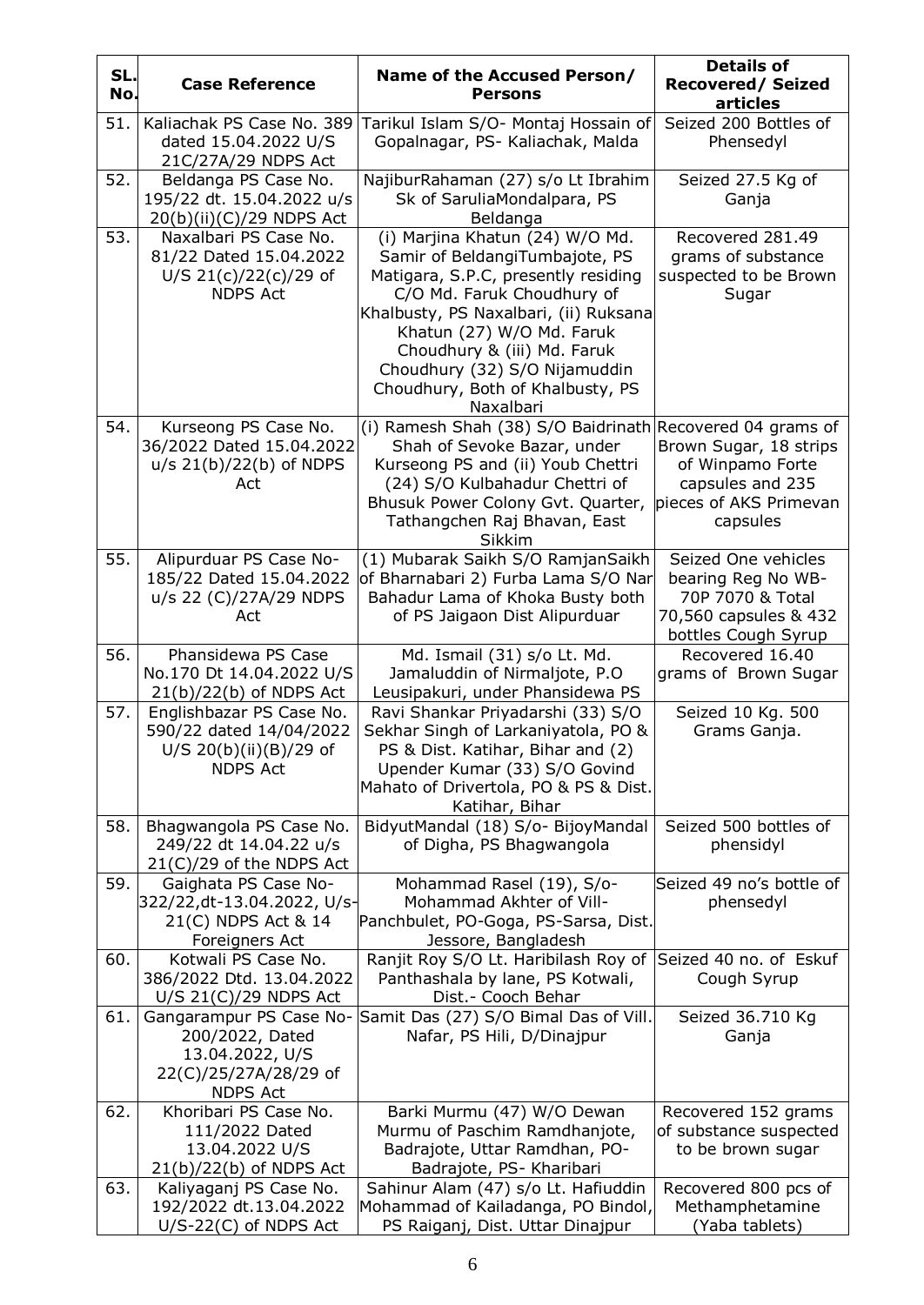| SL.<br>No. | <b>Case Reference</b>                                                                                                                  | Name of the Accused Person/<br><b>Persons</b>                                                                                                                                                            | <b>Details of</b><br><b>Recovered/Seized</b><br>articles                   |
|------------|----------------------------------------------------------------------------------------------------------------------------------------|----------------------------------------------------------------------------------------------------------------------------------------------------------------------------------------------------------|----------------------------------------------------------------------------|
| 64.        | Gaighata PS Case No-<br>323/22, Dt-13.04.2022,<br>$U/s-21(C)$ NDPS Act                                                                 | Subha Haldar (21), S/o-<br>SatranjanHaldar of Vill-Kalitala, PO-<br>Puratan Bongaon, PS- Bongaon                                                                                                         | Seized 40 no's bottles<br>phensedyl                                        |
| 65.        | Hili PS Case No. 91 dated<br>12.04.2022 U/S 21 (C)/22<br>$(C)/23$ $(C)/27A$ of Narcotic<br>Drugs and Psychotropic<br>Substances Act    | Mucha Ali Mandal (19) S/O Maminur<br>Ali Mandal of East Aptair, PS Hili,<br>Dakshin Dinajpur                                                                                                             | Recovered 05 nos<br>Phensedyl                                              |
| 66.        | Durgapur PS case no.<br>164/22 dt.12.04.2022 u/s<br>$20(b)(ii)(B)$ NDPS Act                                                            | Jhantu Dhara (28) son of Late Ajit<br>Dhara of Naba Waria, PS- Cokeoven,<br>Dist-Paschim Bardhaman                                                                                                       | Seized 10 kg. 800 gm<br>of Ganja                                           |
| 67.        | Jalangi PS Case No. 113/22<br>dt. 12.04.2022 U/S 21(C)/<br>29 NDPS Act                                                                 | Runalaila Bibi (37) W/o Ijrul Mondal<br>of Bartonabad PS Domkal                                                                                                                                          | Seized 70 bottles of<br>Phensedyl                                          |
| 68.        | Raghunathganj P.S. C/No.<br>213 dated 12, Apr, 2022 u/s<br>$21(c)/29$ of the NDPS Act                                                  | 1) Sk Nasiruddin (40), S/O-Lt Irfan<br>Sk of Chandpur Mahaldarpara, 2)<br>Tinku Sk (23), S/O-Ansur Sk of<br>Barjumla Colony, both PS-<br>Raghunathganj, Murshidabad                                      | Seized 10 liters<br><b>Codeine Mixture</b>                                 |
| 69.        | Kaliachak P.S. C/No. 374<br>dated 11, Apr, 2022 u/s<br>21(b)/22C/29 NDPS Act                                                           | Danu Sk S/O- Nuru Hossain of<br>Shrirampur, PS- Kaliachak, Malda                                                                                                                                         | Seized 20 grams Brown<br>Sugar, 60 grams YABA<br><b>Tablets</b>            |
| 70.        | English Bazar P.S. C/No.<br>570 dated 11, Apr, 2022 u/s<br>27(A) of Drugs and<br><b>Cosmetic Act</b>                                   | Litan Ghosh S/O Dulal Ghosh of<br>Khasimari, PS Englishbazar, Malda                                                                                                                                      | Seized 50 bottles<br>Phensidyl                                             |
| 71.        | Hilli P.S. C/No. 89 dated<br>11, Apr, 2022 u/s 21 (C)/22<br>$(C)/23$ $(C)/27A$ of Narcotic<br>Drugs and Psychotropic<br>Substances Act | Sucharita Kindu (18 yrs) W/O Amit<br>Khalkho of village Purba Aptiar Hill,<br>PS. Hili, Dist. D/Dinajpur                                                                                                 | Seized 50 no's of<br>Phensedyl                                             |
| 72.        | Jalangi P.S. C/No. 112<br>dated 11, Apr, 2022 u/s<br>20(b)(ii)(B)/29 NDPS Act                                                          | Mamon Malitha (32) M/O<br>JulekhaBewa of Dayarampur<br>PSJalangi                                                                                                                                         | Seized1.1 kg                                                               |
| 73.        | Lalgola P.S. C/No. 119<br>dated 11, Apr, 2022 u/s<br>21(C)/29 NDPS Act                                                                 | one Md Azad Ali (39yrs) s/o Umar Ali<br>of Shisaramjanpur, PO- Laskarpurand<br>2) RohidSk (19yrs) s/o Belal Hossain<br>of BhabanipurKanapara, PO-<br>Krishnapur, PS Lalgolaand                           | Seized 1800 grams of<br>Heroin                                             |
| 74.        | Nagrakata P.S. C/No. 52<br>dated 11, Apr, 2022 u/s<br>20/21(c)/22 NDPS Act                                                             | Aamir Sohail S/O Taher Ali of<br>Subhash Pally, PS Nagrakata,<br>Jalpaiguri                                                                                                                              | Seized 65 Bottles of "<br>Eskuf " Cough Syrup,                             |
| 75.        | Jalpaiguri P.S. C/No. 216<br>dated 11, Apr, 2022 u/s 20<br>$(ii)(C)/29$ of NDPS Act                                                    | Subha Roy S/O Bapi Roy of Sanjay<br>Nagar Colony 2) Sunny Rajbangshi<br>S/O Balai Rajbangshi of Maskalaibari                                                                                             | Seized 22.435 kgs.<br>Ganja                                                |
| 76.        | Binpur P.S. C/No. 23 dated<br>of NDPS Act                                                                                              | Tapan Mahanta (42), s/o Late Madan<br>11, Apr, 2022 u/s 20 (b)ii(B) Mohan Mahata of Binpur, PS-Binpur,<br>Dist- Jhargram and Rohit Duley, s/o<br>Nirmal Duley of Erekusum, PS<br>Binpur, Dist. Jhargram. | Seized 10 (ten) kgs of<br>Ganja                                            |
| 77.        | Kultali P.S. C/No. 204<br>dated 11, Apr, 2022 u/s<br>21(c) N.D.P.S Act 1985                                                            | Rafikul Laskar (42 Yrs) S/o- Lt<br>Nachim Laskar of Vill+PO-Dongajora,<br>PS-Kultali,                                                                                                                    | Seized seven Kgs.<br>seven hundred grams<br>of Liquid Codeine<br>Phosphate |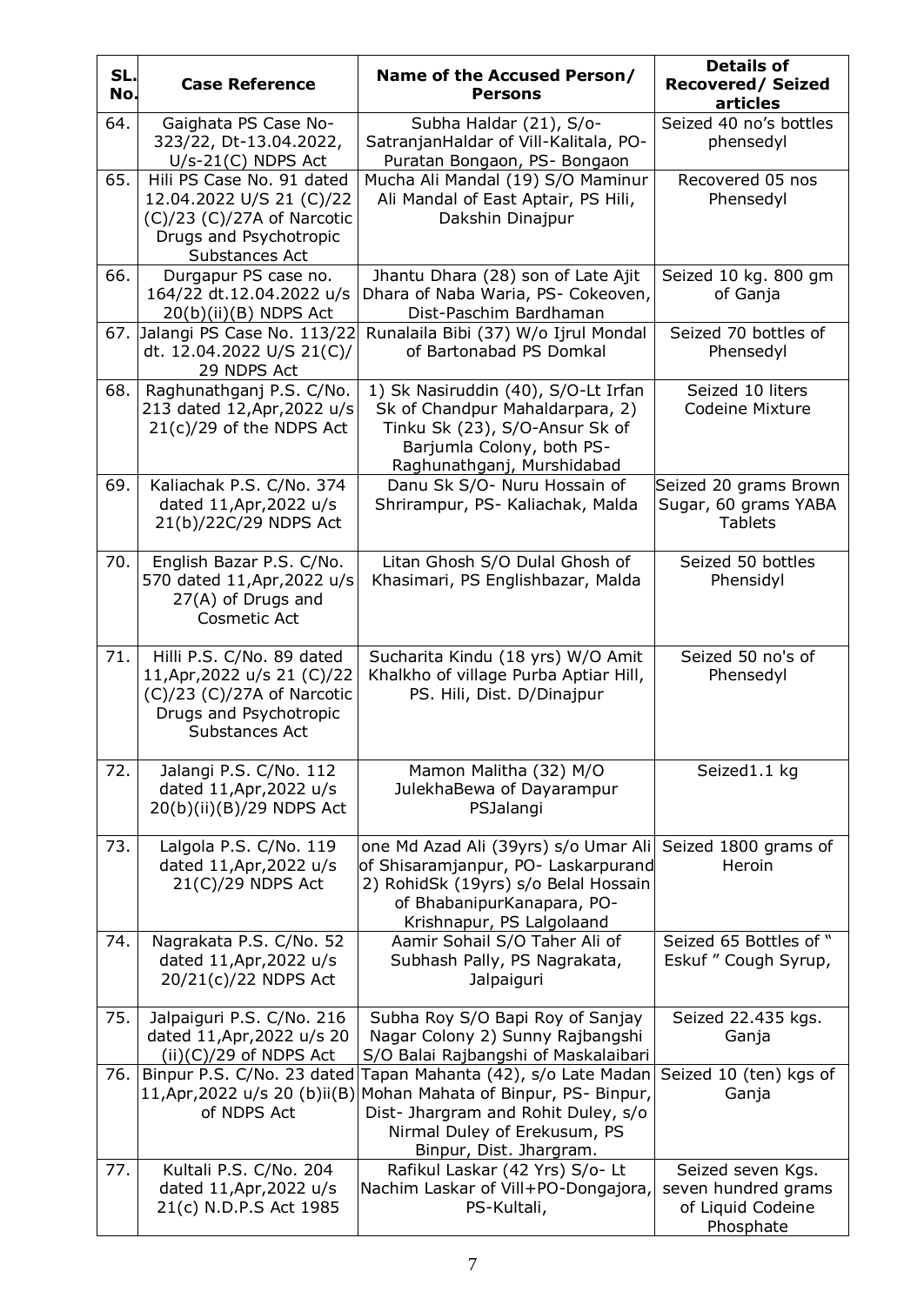| SL.<br>No. | <b>Case Reference</b>                                                                                  | Name of the Accused Person/<br><b>Persons</b>                                                                                                                                                                                                                                                     | <b>Details of</b><br><b>Recovered/Seized</b><br>articles               |
|------------|--------------------------------------------------------------------------------------------------------|---------------------------------------------------------------------------------------------------------------------------------------------------------------------------------------------------------------------------------------------------------------------------------------------------|------------------------------------------------------------------------|
| 78.        | Balurghat P.S. C/No. 263<br>dated 10, Apr, 2022 u/s<br>21(C)/22(C)/23 (C)/25/<br>27A/28/29 of NDPS Act | Chanchal Mandal (44) S/O Lt.<br>Sambhu Nath Mandal of Dakshin<br>Pirijpur, PS Balurghat, Dist. Dakshin<br>Dinajpur                                                                                                                                                                                | Seized 15 No. of<br>Fairdyl                                            |
| 79.        | Gajole P.S. C/No. 258<br>dated 10, Apr, 2022 u/s<br>22(C)/23(C)/27-A/29 of<br><b>NDPS Act</b>          | Rajib Mandal (31) S/o Nibaran<br>Mandal of Hatfateraj, PS Gazole,<br>Malda                                                                                                                                                                                                                        | Seized Codeine<br>Phosphate 1280 Bottles<br>& phensedyl 100<br>bottles |
| 80.        | Kaliachak P.S. C/No. 365<br>dated 10, Apr, 2022 u/s<br>22C/27A/29 NDPS Act                             | Arjun Roy (30) S/O Robi Roy of<br>Gopalnagar, PS Kaliachak, Malda                                                                                                                                                                                                                                 | 1000 Pieces YABA<br>Tablet                                             |
| 81.        | Beldanga P.S. C/No. 184<br>dated 10, Apr, 2022 u/s<br>20(b)(ii)(c)/21(c)/29 of<br><b>NDPS Act</b>      | Nijamaddin Sk (32) S/O Chader Ali<br>Sk of Sujapur Tatlapara, P.O Sujapur,<br>P S Beldanga, A/P Panchraha Bazar,<br>PS Beldanga ii) Jalaluddin Sk (22)<br>S/O Imam Sk of Hata Colony,<br>Banjetia, PS Berhampore iii) Arbaz Sk<br>(18) S/O Md Ajgar Ali of Majhyampur<br>Bildharpara, PS Beldanga | seized 21.400 Kgs of<br>Ganja, 300 Kgs<br>Codeine mixture.             |
|            | 82. Berhampore P.S. C/No. 451<br>dated 10, Apr, 2022 u/s<br>20(b)(ii)(A)/21(a) NDPS<br>Act,            | Asit Singha s/o Lt. Rabindranath<br>Singha of Padampur, PO Jiaganj, PS-<br>Jiaganj, A/P Berhampore Jail Qr No-<br>1/B, PS-Berhampore                                                                                                                                                              | Seized 300 grams of<br>Cannabis                                        |
|            | dated 10, Apr, 2022 u/s<br>22(c) of NDPS Act                                                           | 83. Rangli Rangliat P.S. C/No. 9 Anup Biswakarma (24) S/O Balkumar<br>Biswakarma of Teesta DI Fund area,<br>PS + District Kalimpong and Sajan<br>Rai (26) S/O Raj Kumar Rai of<br>Peshok Dakbunglow, under Rangli<br>Rangliot PS                                                                  | Seized 21 Kgs of<br>substance suspected to<br>be Ganja                 |
| 84.        | Swarupnagar P.S. C/No.<br>348 dated 09, Apr, 2022 u/s<br>22 (b) NDPS Act.                              | Sheikh Tajuddin (31) S/O-Sheikh<br>Abdul Jalil of Vill-Hakimpur (Majher<br>Para), PO-Hakimpur, PS-<br>Swarupnagar, Dist-North 24<br>Parganas A/P Vill+PO-Ghoraras, PS-<br>Matia, Dist-North 24 Parganas                                                                                           | Seized 45 pieces Yaba<br><b>Tablets</b>                                |
| 85.        | Bongaon P.S. C/No. 361<br>dated 09, Apr, 2022 u/s<br>$20(b)(ii)(B)$ NDPS Act                           | RajuMondal, S/o- BakarMondal of<br>Vill- Bhida, PS- BangaonDist- (N) 24<br>Pgs                                                                                                                                                                                                                    | Recover 10 kg of ganja                                                 |
| 86.        | New Jalpaiguri P.S. C/No.<br>337 dated 09, Apr, 2022 u/s<br>$20(b)(ii)(c)$ of NDPS Act                 | Dinesh Sahani (29) S/o Deb Narayan<br>Sahani of Vill-Tipuliya, PS- Motihari,<br>Dist- Purba Champaran, Bihar                                                                                                                                                                                      | Recovered total<br>208.200 Kgs of Ganja                                |
| 87.        | New Barrackpore P.S.<br>C/No. 111 dated<br>09, Apr, 2022 u/s 20 (b) (ii)<br>(B)/29 of NDPS Act         | Pintu Adhikari @ Madai (25) S/O Lt.<br>Gouranga Adhikari of 217G/16, West<br>Masunda Burir Bari, PO + PS New<br>Barrackpore, North 24-Parganas.                                                                                                                                                   | Seized 03 Kg 600 grms<br>of Ganja                                      |
| 88.        | Hanskhali PS. C/No. 320<br>dated 08, Apr, 2022 u/s 21<br>(c) NDPS Act.                                 | Jiyarul Dhabak S/o Nuthfar Dhabak,<br>Vill- Sylberia, P.O Ulashi PS<br>Hanskhali, Nadia.                                                                                                                                                                                                          | Seized 72 bottles<br>Phensedyl                                         |
| 89.        | Jalpaiguri P.S. C/No. 209<br>dated 08, Apr, 2022 u/s<br>22(C)/28/29 NDPS Act                           | (i) Sahabuddin Ali @ Babu S/O<br>Ibrahim Ali of Khandikar, Deulkuchi,<br>PS Tamulpur, District Buxa, Assam,<br>(ii) Md. Sultan Sk S/O Noor<br>Mohammad of Plassy Mua Bazar,<br>Plassy, PS Kaliaganj, Nadia                                                                                        | Recovered 6.7 Kgs. of<br>Yabha tablets.                                |
| 90.        | Kaliachak P.S. C/No. 351<br>dated 07, Apr, 2022 u/s<br>21C/29/8C NDPS Act                              | (1) Rofikul Mia (21) S/o Mjahar Mia<br>of Ghostala, PS Kaliachak, Malda and<br>(2) Firdous Mia (20) S/o Najrul Islam<br>of same locality                                                                                                                                                          | Seized 01.077 Kg<br>Heroin and 02 Mobile<br>Phones.                    |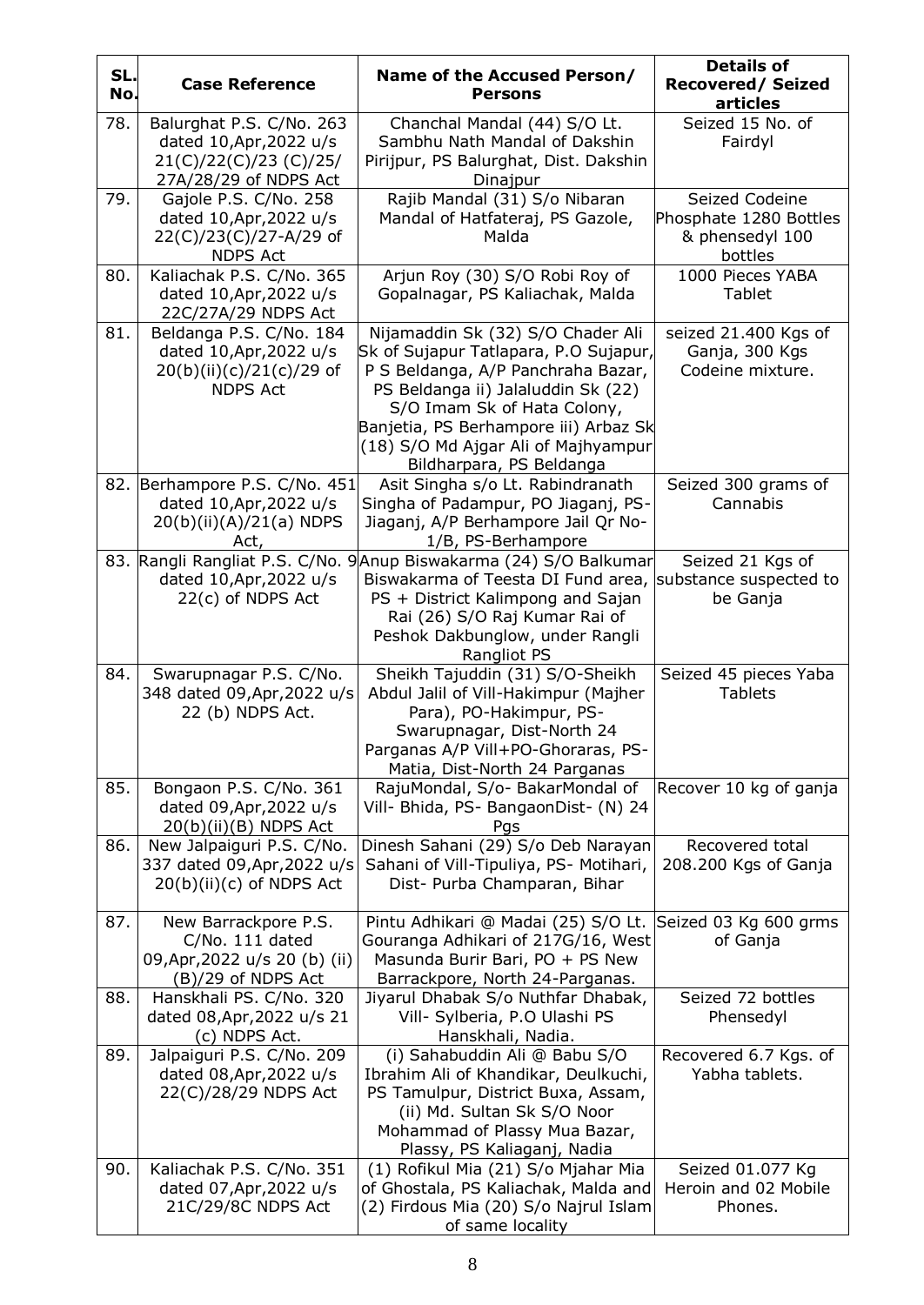| SL.<br>No. | <b>Case Reference</b>                                                                                       | Name of the Accused Person/<br><b>Persons</b>                                                                                                                                                                               | <b>Details of</b><br><b>Recovered/Seized</b><br>articles                                     |
|------------|-------------------------------------------------------------------------------------------------------------|-----------------------------------------------------------------------------------------------------------------------------------------------------------------------------------------------------------------------------|----------------------------------------------------------------------------------------------|
| 91.        | Swarupnagar P.S. C/No.<br>340 dated 07, Apr, 2022 u/s<br>20 (b)(ii)/29 NDPS Act & 14<br>Foreigners Act.     | i) Asadul Islam (29) S/O-Nazrul<br>Islam of Vill-Khuskhali, PS-Satkhira,<br>Dist-Satkhira (Bangladesh), ii)<br>Dhananjay Roy (19) S/O-Uttam Roy<br>of Vill-Dobila (Majharpara), PO-<br>Kaijuri, PS-Swarupnagar, 24Pgs(N)    | Seized 20 KG Ganja                                                                           |
| 92.        | Daulatabad PS Case<br>No.91/22 Dt. 07.04.2022<br>$u/s$ 20 $(b)(ii)$ NDPS Act                                | Nusufa Bibi (41) w/o Akbar Sardar of<br>Banti Sardarpara, PO Dangapara, PS<br>Murshidabad                                                                                                                                   | Seized 3 Kgs of Ganja                                                                        |
| 93.        | Chakdah P.S. C/No. 203<br>dated 07, Apr, 2022 u/s<br>21(C)/29 NDPS Act.                                     | Bapi Roy @ Roy Bapi @ Subhabarta<br>Roy (42) s/o Sashi Kanta Roy of<br>Lalpur Ramkrishna Mandir, ward<br>no.15 PS Chakdaha, Nadia                                                                                           | Seized 28 bottles of<br>Phensedyl                                                            |
| 94.        | English Bazar P.S. C/No.<br>544 dated 06, Apr, 2022 u/s<br>$21(C)/29$ NDPS Act                              | (1) Golam Mostafa @ Soidul Tal @<br>Mental (27) S/O Surman Ali of<br>Dakshin Latiber Para, PS Lalgola,<br>Murshidabad & (2) Riya Shafin (20)<br>w/o Golam Mostafa of -do- (A/P<br>Dhubri, PS Chapor, Dist. Dhubri,<br>Assam | Seized 2.554 Kg<br>Heroin, 01 Mobile<br>Phone, Cash Rs.<br>$1090/-$                          |
|            | 95. Dantan PS Case No. 130/22<br>Dt. 06.04.2022 U/S<br>20(b)(ii)(C)/29 NDPS. Act                            | (i) Sambhav Kumar (21) S/O Manoj<br>Kumar of Puwaritola, ward-12 Araria,<br>PO:-Balha (ii) Ankit Kumar (20) S/O<br>Debo Yadav of vill: - Baishya, PO: -<br>Mehedipur both of PS:-Parbatta<br>Dist:-Khagaria, Bihar.         | Recovered 95.3 KG of<br>Ganja.                                                               |
| 96.        | Sahebganj P.S. C/No. 132<br>dated 05.04.2022 u/s<br>$21(c)/29$ of NDPS Act                                  | (1) Abdus Sattar (27) S/O- Fazlu<br>Rahaman & (2) Fazlu Rahaman (66)<br>S/O- Iman Ali both of Vill C.G. Jhora,<br>PS Sahebganj, Dist. Cooch Behar                                                                           | Seized 1790 nos of<br>Yaba Tablets                                                           |
| 97.        | Lalgola P.S. C/No. 111<br>dated 04.042022 u/s 21(b)<br><b>NDPS Act</b>                                      | Jahangir Alam (31) s/o Saifuddin Sk<br>of Chataidubi, PS Lalgola                                                                                                                                                            | Seized 50 No. bottles<br>of Phensedyl                                                        |
| 98.        | Kaliaganj P.S. C/No. 172<br>dated 04.04.2022 u/s 21(c)<br>of NDPS Act                                       | Nur Alam (25) s/o Lt. Kachlu Md. Of Recovered 500 bottles<br>Minapara, PS Hemtabad, Dist. Uttar<br>Dinajpur                                                                                                                 | of Phensedyl cough<br>syrup                                                                  |
| 99.        | Swarupnagar P.S. C/No.<br>318 dated 03.04.2022 u/s<br>$21(C)$ NDPS Act.                                     | Firoj Sardar (27) S/O- Jiad Sardar of<br>Vill- Hakimpur Sardarpara, PO-<br>Hakimpur PS Swarupnagar, 24Pgs(N)                                                                                                                | Seized 5 liters of<br>Codeine mixture                                                        |
|            | 100 Rahara P.S. C/No. 83 dated<br>03.04.2022 u/s 20(b) (ii)<br>(C) of NDPS Act                              | 1) Samsuddin Mondal s/o Mustafa<br>Laskar of Dangadighila Purbapara, PO<br>Bandipur, PS Rahara and 2) Sk.<br>Sukur Ali @ Raja S/o Lt. Tratish<br>Mondal of Do                                                               | Seized total 71 Kgs of<br>Ganja                                                              |
| 101.       | Mathurapur P.S. C/No. 76<br>dated 03.04.2022 u/s 21<br><b>NDPS Act</b>                                      | Monowara Bibi @ Kali (36) W/O<br>Sarfuddin Laskar of Vill -<br>Santoshnagar, Kabilpara, PS -<br>Mathurapur, PO - Lalpur, 24Pgs(S)                                                                                           | Seized 45 Grams and<br>90 Miligram Heroin and<br>Rs. 1,84,060/-                              |
|            | dated 02.04.2022 u/s<br>22(c)/29 NDPS Act + 25(1-<br>B) (a) Arms Act                                        | 102 Berhampore P.S. C/No. 408 Sukhchand Shaik (31) S/o Lt. Jafar Sk<br>of Majpara, Sahebpara PS<br>Beldangaand                                                                                                              | Seized 01 improvised<br>fire Arms, 03 rounds of<br>Ammunition and 75<br>bottles of Phensedyl |
| 103.       | Kharibari P.S. C/No. 97<br>dated 02.04.22 u/s 21(b)/<br>22(b) of NDPS Act, R/W<br>Sec 25(1) (a)/27 Arms Act | Humaun Kabir (49) S/O Md. Sahid<br>Hussain of Kulgachhi, P.O Laskarpur,<br>P.S Lalgola, District Murshidabad                                                                                                                | Recovered 50 grams of<br><b>Brown Sugar</b>                                                  |
| 104.       | Matigara P.S. C/No. 400<br>dated 02.04.2022 u/s 21<br>(C) of NDPS Act                                       | Dipu Mandal (24), S/O Paran Mandal Recovered 28 bottles of<br>of Jaleswari, PO- Sahudangi, PS-<br>Bhaktinagar                                                                                                               | 'WISCOF" Cough Syrep                                                                         |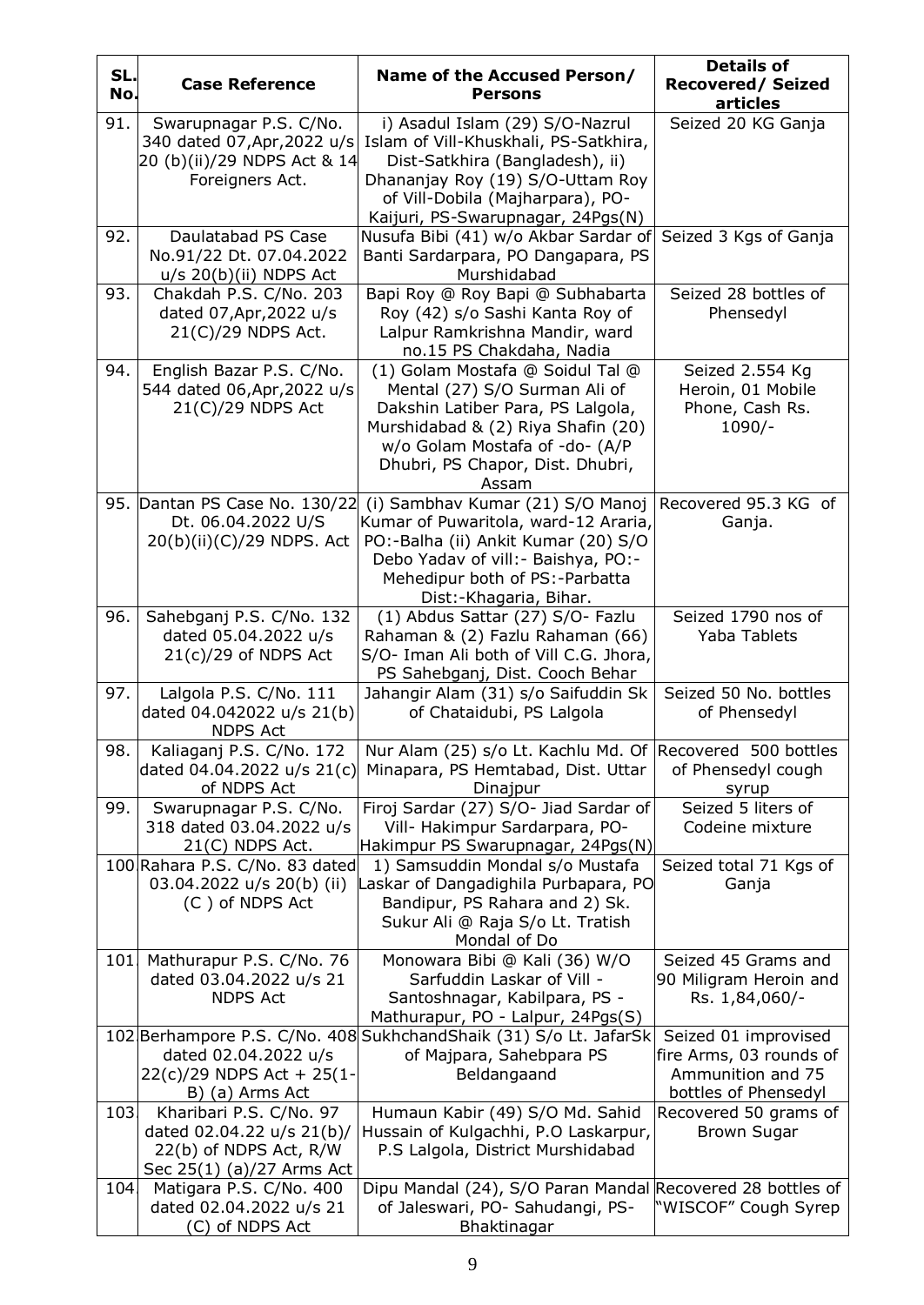| SL.<br>No. | <b>Case Reference</b>                                                                      | Name of the Accused Person/<br><b>Persons</b>                                                                                                                                                                                                                                                                                                                               | <b>Details of</b><br><b>Recovered/Seized</b><br>articles                                                                                            |
|------------|--------------------------------------------------------------------------------------------|-----------------------------------------------------------------------------------------------------------------------------------------------------------------------------------------------------------------------------------------------------------------------------------------------------------------------------------------------------------------------------|-----------------------------------------------------------------------------------------------------------------------------------------------------|
| 105.       | Krishnaganj P.S. C/No. 94<br>dated 02.042022 u/s 21(c)<br><b>NDPS Act</b>                  | Bhim Biswas (40) s/o Lt.<br>Chandicharan Biswas of Malighata,<br>PS-Krishnaganj, Nadia                                                                                                                                                                                                                                                                                      | Seized 40 bottles of<br>phensedyl                                                                                                                   |
| 106        | Matigara P.S. C/No. 398<br>dated 01.04.2022 u/s 21<br>(C) of NDPS Act                      | (i) Hitesh Singha (21), S/O Pathin<br>Singha of Dimajote, & (ii) Subhankar<br>Roy (23), S/O Bablu Roy of Himul,<br>Bhangapool, both of PO- Nemai, PS -<br>Matigara                                                                                                                                                                                                          | Seized 60 bottles of<br>ETHCOREX-CD" Cough<br>syrup                                                                                                 |
| 107.       | Kharibari P.S. C/No. 90<br>dated 01, Apr, 2022 u/s<br>$21(b)/22(b)$ of NDPS Act            | (i) Sunu Debnath (28) S/O Naba<br>Debnath of Goursinghjote, P.O.<br>Dulaljote, PS Khoribari, (ii)Saurav<br>Kumar Sapkota (33) S/O Sushil<br>Sapkota of Kupandol, W/No -01, PS-<br>Jawalakhal, District. Lalitpur, Nepal<br>and (iii) Suraj Dahal (42) S/O Late<br>Narender Prasad Dahal of Jalthal,<br>W/No - 06, Mangalbari Bazar, P.S<br>Jathal, Dististrict Jhapa, Nepal | Recovered 50 grams of<br><b>Brown Sugar</b>                                                                                                         |
|            | 108 Kandi P.S. C/No. 218 dated<br>25, Apr, 2022 u/s<br>489B/489C/34 IPC                    | (1) Manju Mondal (40) s/o Lt<br>Samsuddin Mondal of Jitpur More PS<br>Tehatta, & (2) Manjura Bibiw/o Manju<br>Mondal d/o Mahammad Mondal of<br>Baronalda, Kharermath PS<br>Plasseypara both of Dist- Nadia                                                                                                                                                                  | Seized Rs. 90,000/- of<br>FICN and 01 Black<br>colour Bajaj Motor<br>Cycle having bearing<br>No. WB 58 BH 6754                                      |
| 109.       | Gaighata P.S. C/No. 379<br>dated 25, Apr, 2022 u/s<br>489B/489C IPC & 25(i)(a)<br>Arms Act | Jahangir Mondal (29) S/o-<br>SahajahanMondal of Vill-Dogachia<br>Ghoshpara, PO-Dogachia<br>Monmohanpur, PS Gaighata,<br>Bongaon PD                                                                                                                                                                                                                                          | Recovered and seized<br>1) 200x500=100000 of<br><b>Fake Indian Currency</b><br>Note, 2) one<br>improvised country<br>made one shooter Fire<br>Arms. |

### **D) Property lost, stolen or seized on suspicion --**

| <b>SL</b><br><b>No</b> | <b>Case Reference</b>                                                                | Name of the Accused Person/<br><b>Persons</b>                                                                                                                                                                                                                     | <b>Details of Articles</b><br><b>Recovery/Seized</b>                                                                                |
|------------------------|--------------------------------------------------------------------------------------|-------------------------------------------------------------------------------------------------------------------------------------------------------------------------------------------------------------------------------------------------------------------|-------------------------------------------------------------------------------------------------------------------------------------|
| 1                      | Jibantala PS Case no-<br>114/22 dt-<br>03.04.2022 U/S-<br>379/411/413/414/34<br>IPC. | 1) Bikram Roy (20) S/O Baul Roy<br>of Champahati, Haral, PO-<br>Champahati, PS- Baruipur, Dist-<br>South 24 Pgs and 2) Arun<br>Pasowan (18) S/O Surati Pasowan<br>of Chanditola near Chanditola<br>auto stand, PO-Subhasgram, PS-<br>Sonarpur, Dist- South 24 Pgs | Motorcycle bearing reg. no<br>WB 96P 4981.                                                                                          |
| $\overline{2}$         | Islampur PS Case No.<br>242/22 dated.<br>04.04.2022 U/S<br>411/414 IPC               | Mustak Mia S/O Idu Mia of<br>Kanodi, PO+ PS- Simultola, Dist-<br>Jamui, Bihar                                                                                                                                                                                     | Black and red colour Hero<br>Glamour having regt. No.<br>WB 60F/9638 (as per<br>number plate) with chassis<br>no. MBLJA06ACCGG01962 |
| 3                      | Harishchandrapur PS<br>Case No. 258/22<br>dated 05.04.2022<br>U/S 379/411/414 IPC    | i) Sanua @ Md Sonu (22) S/o Md<br>Akramul ii) Nur Alam (28) S/o Md<br>Alauddin both Beliapara, PS<br>Azamnagar, Dist Katihar (Bihar)                                                                                                                              | Motorcycle bearing Reg no<br>BR39A/G0850                                                                                            |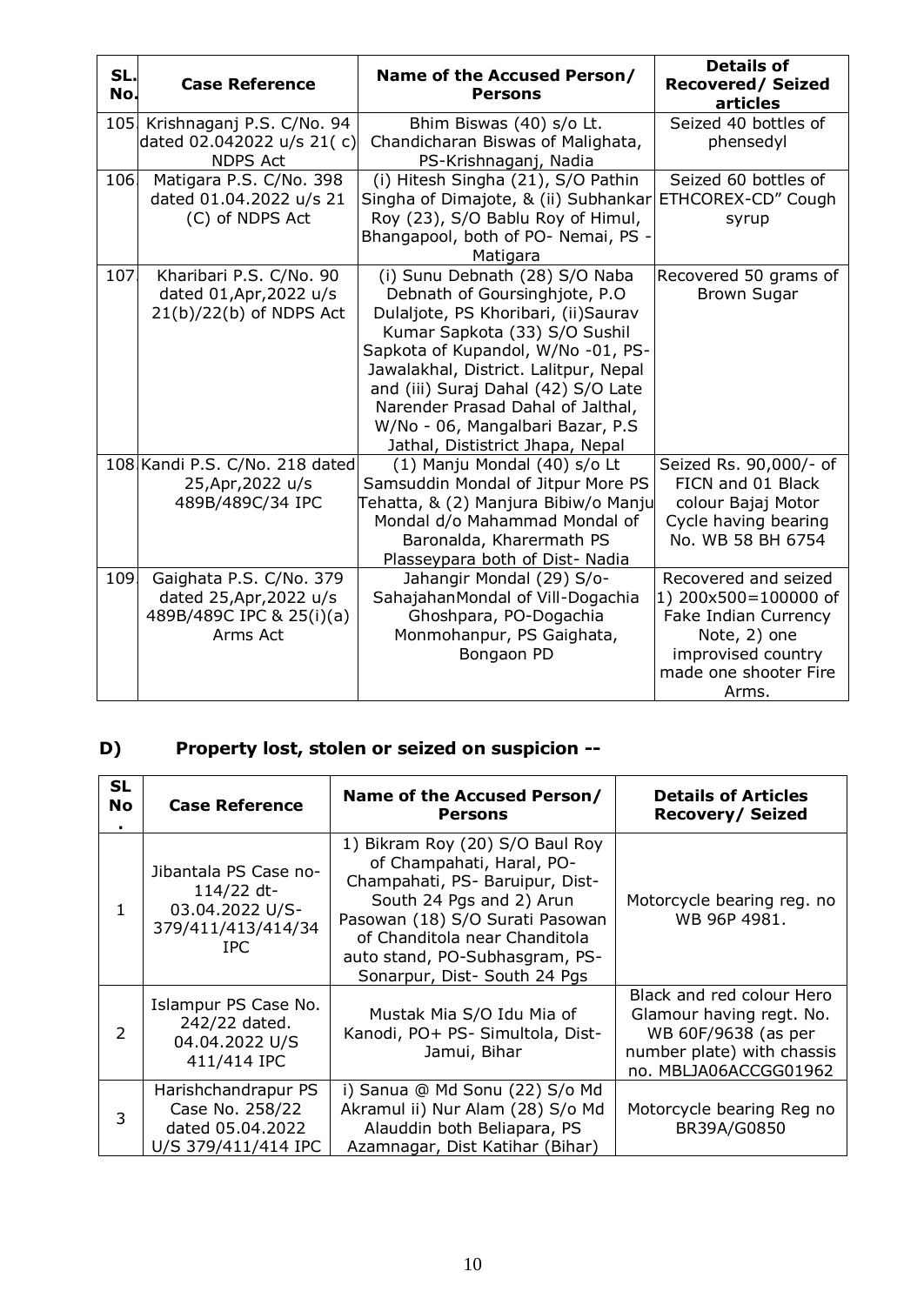| 4 | Labpur PS Case no.<br>55/22 Dt.<br>07.04.2022 U/S<br>379/411/412/413/41<br>4 IPC | Satyajit Sutradhar (28 yrs) S/o<br>Haricharan Sutradhar of village<br>Mahugram Hindupara, PS Labpur,<br>Dist-Birbhum, Bijoy Sk S/o<br>Ambiya Sk of Mahugram | Seized total 09 numbers of<br>stolen m/cycle 1. Blue<br>colour TVS Apachi Bearing<br>Regd. No- Nil Vide Chassis<br>No MD634BE4XH2F95833<br>& Engine No-<br>BE4FH2094911. 2. One<br>Black & Blue colour Hero<br>Deluxe Bearing Regd. No-<br>Nil Vide Chassis No-<br>MBLHAR234HHM0992 &<br>Engine No-<br>HA11ENHHM15647. 3. One<br>Red colour Hero Super<br>Splendor Bearing Regd.<br>No- WB-46E/4934 Vide<br>Chassis No-<br>MBLJAW097K9J58028 &<br>Engine No-<br>JA05EGK9J19978.4. One<br>Black colour pulsar 135<br>CC, Bearing Regd. No- Nil<br>Vide Chassis No-<br>MD2JDJDZZTCH66587, &<br>Engine No-JEGBTH97174.<br>5. One Hero Glamour Red<br>Colour, Bearing Regd. No-<br>WB48-2528, Chassis No-<br>MBLJAB6AGDGM17755, &<br>Engine No-<br>7A86EJDGM21751, 6.One<br>Apache Blue Colour,<br>Bearing Regd. No- Nil Vide<br>Chassis No-<br>MD634KB9F2L22117, &<br>Engine No-OE4LF28F7496.<br>7.One HERO SPLYNFER<br>PRO, Bearing Regd.<br>WB54A-6338, Chassis No-<br>MBLHA10ASCHJ06182,<br>Engine No-<br>HA10ELGHJ06499. 8.Hero<br>Super Splendor, Cherry<br>Colour, Bearing Regd. No-<br>Nil Vide Chassis No-<br>MBLJAR031J9H68831,<br>Engine No-<br>JA05EGJ9H46931. 9. Blue<br><b>Colour Honda Shine</b><br>bearing reg no. WB48D-<br>8451 |
|---|----------------------------------------------------------------------------------|-------------------------------------------------------------------------------------------------------------------------------------------------------------|-----------------------------------------------------------------------------------------------------------------------------------------------------------------------------------------------------------------------------------------------------------------------------------------------------------------------------------------------------------------------------------------------------------------------------------------------------------------------------------------------------------------------------------------------------------------------------------------------------------------------------------------------------------------------------------------------------------------------------------------------------------------------------------------------------------------------------------------------------------------------------------------------------------------------------------------------------------------------------------------------------------------------------------------------------------------------------------------------------------------------------------------------------------------------------------------------------------------------------------------------|
| 5 | Usthi PS Case No<br>162/22 dated<br>09.4.2022 U/S-<br>379/411 IPC                | Khokan Kayal (26) S/O Lt. Anar<br>Ali Kayal of vill- Sangrampurhat,<br>PS- Usthi, South 24 Parganas.                                                        | Motor cycle vide bearing<br>registration. WB 96K0625,<br>Engine No.<br>JA05EGJ9E09503, Chassis<br>No. MBLJAR03XJ9E59                                                                                                                                                                                                                                                                                                                                                                                                                                                                                                                                                                                                                                                                                                                                                                                                                                                                                                                                                                                                                                                                                                                          |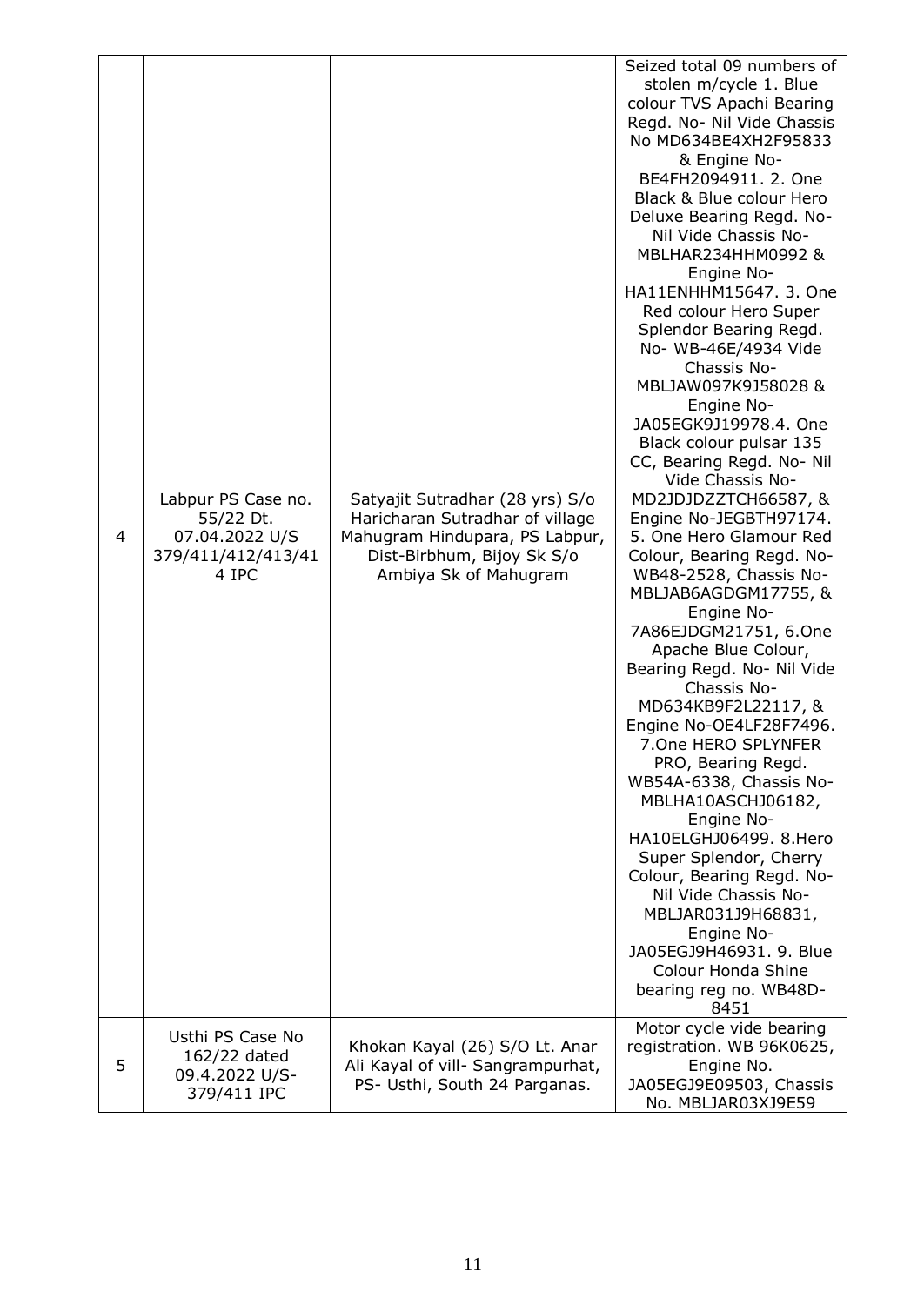| 6  | Baishnabnagar PS<br>Case No. 302/22<br>dated 11.04.2022<br>U/S 411/413/414/34<br><b>IPC</b>    | (i) Sobaidur Rahaman (23) S/o<br>Mokbul Sk. Of Bishbighi Deonapur<br>(ii) Yousuf Ali (25) S/O Humayun<br>Sk. Of Pardeonapur Polla Hazi<br>Para, PS Baishnabnagar, Malda                                    | Seized two stolen<br>Motorcycle 01 Black Colour<br>Motorcycle having bearing<br>no "NIL" styled as "Hero<br>Honda Super Splendar, &<br>having Chassis no<br>06GACF03329 & Engine<br>no- JA06EFBGF04807 and<br>01 Red-Black Colour<br>Motorcycle having bearing<br>no WB-94A 9968 styled as<br>"Hero Honda Super<br>Splendar, & having Chassis<br>no MBLJA05EGB9B01478 &<br>Engine no-<br>JA05EBB9B01390 |
|----|------------------------------------------------------------------------------------------------|------------------------------------------------------------------------------------------------------------------------------------------------------------------------------------------------------------|---------------------------------------------------------------------------------------------------------------------------------------------------------------------------------------------------------------------------------------------------------------------------------------------------------------------------------------------------------------------------------------------------------|
| 7  | Jibantala PS Case no-<br>126 dt-12.04.2022<br>$U/S-$<br>379/411/413/414<br><b>IPC</b>          | Safikul Laskar(22)@ China @<br>Bhodon S/O-Sowkat Laskar of<br>Madankhali, P.O- Deuli, PS-<br>Jibantala, District South 24<br>parganas                                                                      | Recovered One Red and<br>black coloured Glamour<br>motor cycle Chasis No<br>MBLJAR022JGC69118                                                                                                                                                                                                                                                                                                           |
| 8  | Matigara PS Case No-<br>436/2022, Dated<br>13.04.2022, U/S<br>411/414/468/471/42<br>0/120B IPC | (i) Biswajit Das (48), S/O Lt.<br>Bhupendra Nath Das of Pribahan<br>nagar, PS- Pradhan nagar and (ii)<br>Raushan Kumar (25), S/O<br>Sanjeet Kumar Sah of Kanpur,<br>Samastipur, Bihar                      | One white colour utility<br>Bolero Pick-Up showing<br>number plate bearing Reg.<br>No. WB-19 H/0507, Engine<br>No. TBF1K85975 and One<br>white colour utility vehicle<br>Bolero pick-up without<br>number plate without<br>backside body, engine no.<br>GHE1B20399                                                                                                                                      |
| 9  | Kaliachak PS Case<br>No. 398 dt 16.04.22<br>U/S 379/411/<br>413/414 IPC                        | Mostofa Sk (26) S/O Late Ketabul<br>Sk of Khaschandpur Soepara, PS<br>Kaliachak, Malda                                                                                                                     | Seized red color "Hero<br>Glamour" motorcycle<br>without number Plate and<br>vide Engine Number<br>UA06ERHGC2B796.                                                                                                                                                                                                                                                                                      |
| 10 | Samsherganj PS.<br>Case No. 132/2022<br>Dt. 20.04.2022 U/S<br>379/411/413/414/34<br><b>IPC</b> | (1) Mustak Sk (36) s/o Faijul Sk<br>of village Dogachi, Uttarpara, (2)<br>Rajibul Sk @ Raju (45) s/o Lt.<br>Noresh Sk of village Mohisthali,<br>Madhyapara, both of PS-<br>Samsherganj, Dist. Murshidabad. | one without number plate<br>blue colour Sonalika<br>Tractor and another red<br>colour Mahindra Tractor                                                                                                                                                                                                                                                                                                  |
| 11 | Habra PS Case No.<br>368 dated<br>21.04.2022 U/S<br>379/411 IPC                                | 1) Hafijul Mondal (24) S/O Idris<br>Mondal of Marackpore, PO<br>Prithiba, & 2) Md. Ariful Mondal<br>(34) S/O Md. Julfikar Mondal of<br>Baruihati, both of PS Habra                                         | Red Colour Achiever Motor<br>Cycle having Engine No.<br>KC10EFFGJ01114 and<br>Chassis No.<br>MBLKC10ETFGJ01154.                                                                                                                                                                                                                                                                                         |
| 12 | Chanchal PS Case<br>No. 399/22 dated<br>21.04.2022 U/S<br>379/411/413 IPC                      | Nur Alam (19) S/O Sultan of<br>Duliabari, PS Chanchal, Malda                                                                                                                                               | Seized one Red & black<br>coloured Hero Honda<br>Passion-Pro motor cycle<br>without number plate,<br>having Engine No.<br>HA10ED9GG0 (last four<br>number is not readable)<br>and Chassis No.<br>MBLHA10ER9GG                                                                                                                                                                                           |
| 13 | Ratua PS Case No.<br>205/22 dated<br>22.04.2022 U/S<br>379/411/413/414<br><b>IPC</b>           | 1) MD Arju (18) S/O MD Edu of<br>Samsi Ratanpur 2) Anowar<br>Hossain (40) S/O Mojammel Mia<br>of Ratanpur Hat & 3) Tarikul (19)<br>5/0 Abdul Hoque of Parakaram,<br>PS Ratua, Dist Malda                   | Recovered 2 number of<br>stolen Motor Cycle                                                                                                                                                                                                                                                                                                                                                             |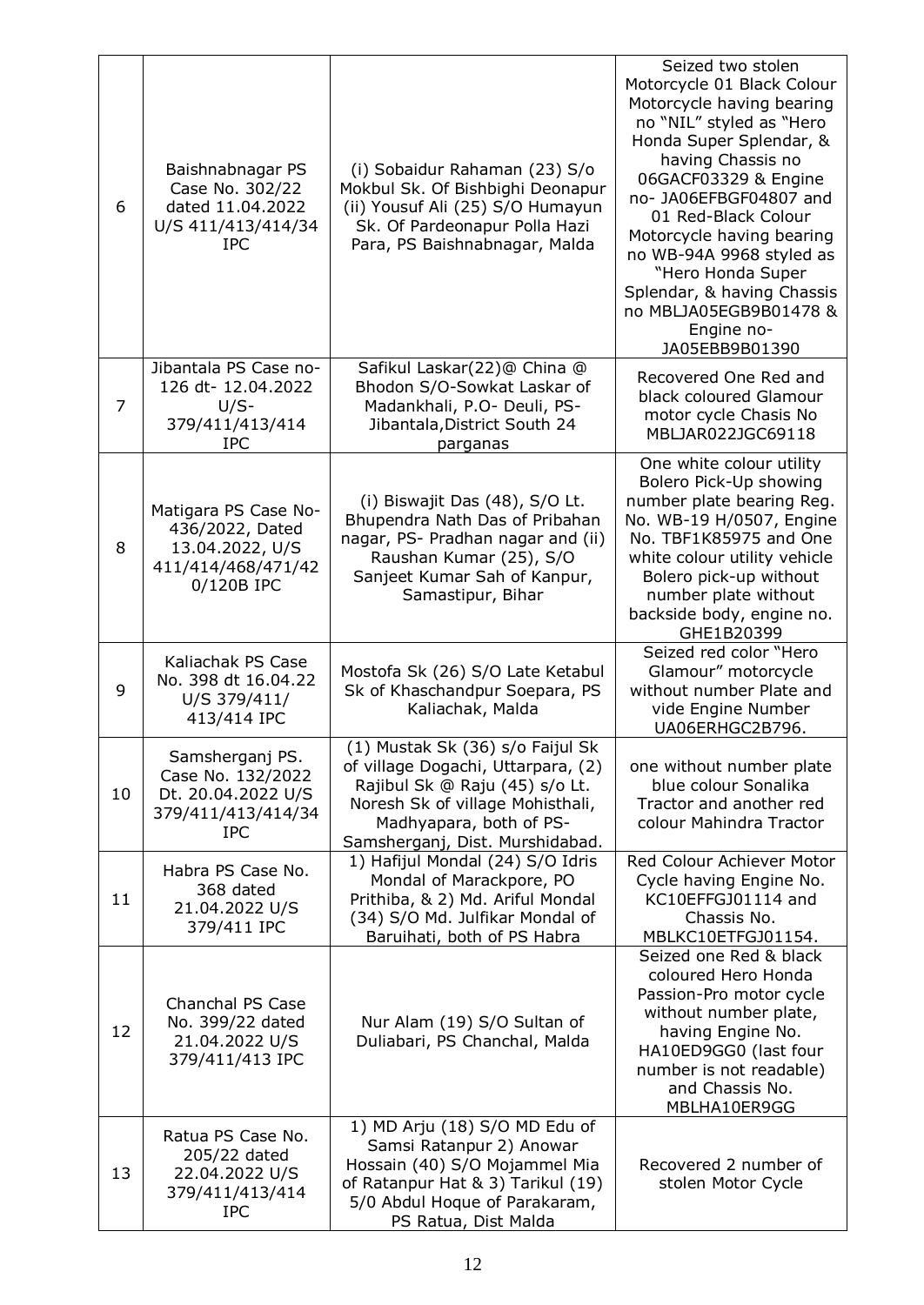| 14 | Ratua PS Case No.<br>206/22 dated<br>23.04.2022 U/S<br>379/411/413/414<br>IPC, R/W Sec<br>25(i)/27 Arms Act | (i) Rahul Yadav (19) s/o Darbari<br>Yadav (ii) Darbari Yadav (60) s/o<br>Late Muthur Yadav both of<br>Bankutola, PO Sambalpur, PS<br>Ratua, Malda                                  | Seized One Iron made<br>Sword length approx 32<br>inch (ii) One Iron made<br>Panja (iii) One LML<br>Freedom motorcycle<br>bearing Reg. No.<br>WB66B/4490, Chassi No.<br>C7PK*263822* (IV) One<br>Hero Glamour motorcycle<br>without number plate<br>having Chassis No.<br>MBLJA06ANFGE00991                                                                                                                                                           |
|----|-------------------------------------------------------------------------------------------------------------|------------------------------------------------------------------------------------------------------------------------------------------------------------------------------------|-------------------------------------------------------------------------------------------------------------------------------------------------------------------------------------------------------------------------------------------------------------------------------------------------------------------------------------------------------------------------------------------------------------------------------------------------------|
| 15 | Sitalkuchi PS Case<br>No-93/22 dt<br>24.04.2022 U/S-<br>411/413/414 IPC                                     | Ahidul Mia S/O Kadar Ali of<br>Chhotosalbari, PO- Pancharhat<br>PS:-Sitalkuchi                                                                                                     | i] One black colour<br><b>Glamour Motorcycle having</b><br>bearing no. OR 02 AB<br>6080 Chassis number is<br>not clear due to scrapping<br>ii] One Red colour Platina<br>Motorcycle having bearing<br>no. WB 64 L 1345, Chassis<br>number is not clear due to<br>scrapping and iii] One<br>black colour Super<br>splendor having bearing<br>no- WB 64 D-8642,<br>Chassis number is not<br>clear due to scrapping and<br>Engine No- JAO5ECD<br>9J26956 |
| 16 | Domkal PS Case No-<br>253/22 Dt- 26.04.22<br>U/S-379/411 IPC                                                | Seized from abandoned place.<br>Unclaimed property                                                                                                                                 | Six (06) wheeler Truck<br>bearing Reg. No. WB 57 D<br>2373                                                                                                                                                                                                                                                                                                                                                                                            |
| 17 | Falakata PS Case No-<br>253, Dt 29.04.2022,<br>U/S-379/411/414/<br>120 B IPC                                | Rakesh Das (26) S/O- Nayan Das<br>of Mahakal Para, Birpara, PS-<br>Birpara, Dist- Alipurduar                                                                                       | Recovered one stolen<br>Motor Cycle (TVS Apache)<br>without number plate                                                                                                                                                                                                                                                                                                                                                                              |
| 18 | <b>Banarhat PS Case</b><br>No. 137/2022 dated<br>30.04.2022 u/s<br>379/411/34 IPC                           | (1) Khurshit Alam @ Khokan S/O<br>Md. Shiddique of Saptimari-I,<br>Gabramari & (2) Rakesh Biswas<br>S/O Ramesh Biswas of Uttar<br>Bhuskadanga, both of PS<br>Maynaguri, Jalpaiguri | Pickup van bearing Regd.<br>No-WB 73A/4384                                                                                                                                                                                                                                                                                                                                                                                                            |

## **E) Arms and ammunition-- (Lost, theft or recovered) --**

| SI.<br><b>No</b> | <b>Case Reference</b>                             | <b>Names of Person/Persons Arrested</b>                            | <b>Details of Arms</b><br><b>Recovered</b>    |
|------------------|---------------------------------------------------|--------------------------------------------------------------------|-----------------------------------------------|
| 1.               | Asansol North PS Case No                          | Md. Sabir @ Ghora, (20) S/O Rustam                                 | One improvised fire                           |
|                  |                                                   | 131, Dated: - 01.04.2022, Khan of Railpar, Upper Qureshi Mohalla,  | arms & One round                              |
|                  | U/S-25 (1 B)(a)/27 Arms                           | PS- Asansol North, Dist. Paschim                                   | 8mm live                                      |
|                  | Act                                               | Bardhaman                                                          | ammunition.                                   |
| 2.               | Chittaranjan P.S case No.                         | Munna Das (22) S/O Munsi Das of                                    | One improvised fire                           |
|                  | 15 dated 01.04.2022 U/S                           | Kurmipara, Mihijam P.S- Mihijam Dist-                              | arms with One round                           |
|                  | 25/27 Arms Act                                    | Jamtara, Jharkhand                                                 | live.303 ammunition.                          |
| 3.               | Durgapur PS Case No.                              | Samsuddin Answari @ Raju (27) S/O<br>Manjur Answari of Amrai More, | One country made fire<br>arms loaded with one |
|                  | 147/22 Dt 01.4.2022 u/s<br>25(1B) (a)/35 Arms Act | Nildanga, A-Zone, PS- Durgapur, Dist-                              | round 8 MM                                    |
|                  |                                                   | Paschim Bardhaman                                                  | ammunition                                    |
| 4.               | Bishnupur Ps Case No-                             | Somnath Kundu@ Khoka@ Maisin (35),                                 | One improvised fire                           |
|                  | 34/22, Dt 01.04.2022,                             | S/O Lt. Anath Kundu of Hazrapara, PS-                              | arms and one round                            |
|                  | $U/S$ 25 (1)(a) Arms Act                          | <b>Bishnupur</b>                                                   | live cartridge                                |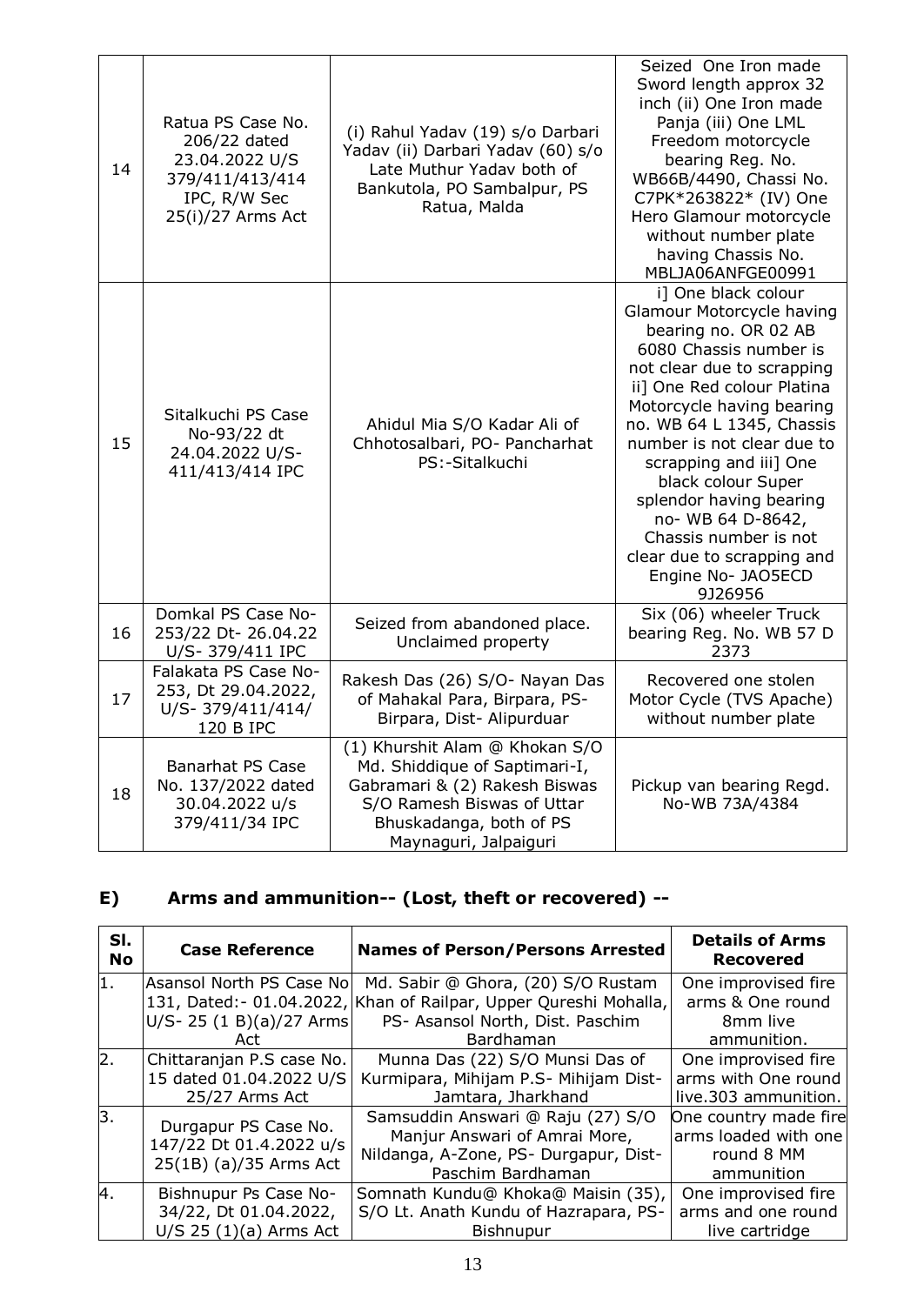| SI.<br><b>No</b> | <b>Case Reference</b>                                                            | <b>Names of Person/Persons Arrested</b>                                                                                                                                                                                                                                                                                                            | <b>Details of Arms</b><br><b>Recovered</b>                                                                                                                                                                              |
|------------------|----------------------------------------------------------------------------------|----------------------------------------------------------------------------------------------------------------------------------------------------------------------------------------------------------------------------------------------------------------------------------------------------------------------------------------------------|-------------------------------------------------------------------------------------------------------------------------------------------------------------------------------------------------------------------------|
| 5.               | Amdanga PS Case No<br>121/22 Dated-01/04/2022<br>U/S 25(i)(a)/27 Arms Act,       | Jakir Hosan (33) S/O Hafijul Rahaman<br>of Vill- Dariapur, PS- Amdanga, North<br>24 Parganas                                                                                                                                                                                                                                                       | Seized one country<br>made pistol                                                                                                                                                                                       |
| 6.               | Shasan PS case no.58/22<br>dt-01.04.2022 U/S-<br>25(i)(a)/27 Arms Act            | Sk Jamirul Haque (42) S/O- Sk Amirul<br>Haque of Moralpara, Tehata, P.O-<br>Kharubala, P.S- Shasan, North 24 pgs                                                                                                                                                                                                                                   | One country made fire<br>arms with live<br>ammunition                                                                                                                                                                   |
| 7.               | Bhatpara Case No-<br>260/22 Dt 01.04.2022<br>u/s- 25 Arms Act.                   | Md. Arman (18) S/O - Md. Mustafa of<br>Kantapukur, Islampara, Kankinara, PS ·<br>Bhatpara, Dist - North 24 Pgs                                                                                                                                                                                                                                     | One improvised fire<br>arms & one round (KF<br>79, 380) live<br>ammunition.                                                                                                                                             |
| 8.               | Gosaba PS case No. 47/22<br>dt. 01.04.2022 U/S-<br>25/27 Arms Act                | Anarulla Laskar (42) @ Anar S/o- Lt.<br>Ujir Ali Laskar of Vill - Bhupendrapur, PS arms & 01 round 8mm<br>- Gosaba, South 24 Parganas                                                                                                                                                                                                              | One improvised fire<br>live ammunition.                                                                                                                                                                                 |
| 9.               | Kashipur PS Case No. 123<br>dt 01.04.2022 U/s-<br>25(i)(a)/27 Arms Act           | Bablu Sardar @ Dhona (40) S/O<br>Naymuddin Sardar of Vill- Kabildanga,<br>PO-Bamunia, PS-Kashipur, South 24<br>Parganas                                                                                                                                                                                                                            | One improvised fire<br>arms along with one<br>loaded ammunition                                                                                                                                                         |
| 10.              | Baduria P.S Case No<br>181/22 Dt. 01.04.2022<br>$U/S$ 5(i)(a)/27 Arms Act.       | Abdul Rahim Mondal (27) S/o Lt Daud<br>Ali Mondal of Bagjola (Banstala More),<br>PS Baduria, 24 Pgs (N)                                                                                                                                                                                                                                            | One improvised Fire<br>Arms & one round live<br>Ammunition.                                                                                                                                                             |
| 11.              | Kirnahar PS Case No-35,<br>Dtd-01/04/2022, u/s-<br>25(1-A) Arms Act.             | Angur Sk. @ Sk. Asrafuddin (49) S/o<br>Sk. Motiar Rahaman of Kalayanpur, PS<br>Kirnahar, Dist. Birbhum.                                                                                                                                                                                                                                            | One improvised fire<br>arms with one<br>round.303 live<br>ammunition                                                                                                                                                    |
| 12.              | Gaighata PS Case No-<br>279/22, dt-01.04.22, U/s-<br>25(i)(a)/27 Arms Act        | Sanjay Adhikary @ Lakai (39), S/o-Lt.<br>KalipadaAdhikary of Vill-Berigopalpur,<br>PS-Gaighata                                                                                                                                                                                                                                                     | One improvised fire<br>arms with one round<br>ammunition                                                                                                                                                                |
| 13.              | Malipanchghara PS Case<br>No 68 Dated-01.04.2022<br>$U/S$ 25(1-B)(a) Arms Act,   | Sanjib Das @Godai (25) S/o Mahadev<br>Das of 29/2 Rashik Krishna Banerjee<br>Lane P.S Malipanchghora Dist Howrah                                                                                                                                                                                                                                   | One improvised fire<br>arms with 02 round<br>live ammunition                                                                                                                                                            |
| 14.              | Bauria P.S Case No.<br>48/2022 Dt. 01.04.2022<br>u/s- 25 & 27 Arms Act.          | Hiralal @ Patal Das (27) S/o Panchu Das<br>of North Mill 'B' Block, PS- Bauria,<br>Howrah                                                                                                                                                                                                                                                          | Two country made<br>fire arms with one<br>round live<br><u>ammunition</u>                                                                                                                                               |
| 15.              | Islampur PS Case No.<br>235/22 dated. 01.04.2022<br>$U/S-25(i)(a)/27$ Arms Act   | Abhishek Kumar Singh S/o-Binod Prasad<br>Singh of Dayalpur, PO-Jhandapur PS-<br>Bihipur, Dist- Bhagalpur, Bihar                                                                                                                                                                                                                                    | Two improvised fire<br>arms & one live<br>ammunition                                                                                                                                                                    |
| 16.              | Sagardighi PS Case No.<br>110/2022 Dt. 01.04.2022<br>U/S 25(i)(a)/35 Arms Act.   | (i) Sukchand Sk (39) S/o Lt Sajjad Sk of<br>Fulbari, PS- Sagardighi, Dist-<br>Murshidabad, (ii) Abul Kashem Sk @<br>Abul Kashem @ Kashem Sk (42) S/o Lt<br>Lokman Sk @ Loku of village- Natun<br>Diar, PS- Lalgola, Dist- Murshidabad,<br>(iii) Hakim Sk (45) S/o Lt Kuddus Sk of<br>village- Dogachi Skpara, PS- Sagardighi,<br>Dist- Murshidabad | (i) One 9 mm pistol<br>(ii) One Magazine of 9<br>mm pistol (iii) One<br>7.65 mm pistol (iv)<br>One Magazine of 7.65<br>mm pistol (v)Two<br>rounds 9 mm live<br>ammunition(vi) Five<br>rounds 7.65 mm live<br>ammunition |
| 17.              | Thanarpara PS Case<br>No.57 dt. 01.04.2022 u/s<br>25 (i)(a) Arms Act             | Lalon Sk (36) S/O-Abdul Hamid Sk of<br>Hasanpur, Mollapara, PS-Domkal,<br>Murshidabad                                                                                                                                                                                                                                                              | One improvised fire<br>arms & two round live<br>ammunitions                                                                                                                                                             |
| 18.              | Baishnabnagar PS Case<br>No. 280/22 dated<br>01.04.2022 U/S 25/27/35<br>Arms Act | 1) Masidur Sk (19) S/o Salimuddin Sk of<br>Mojjampur Dakshin Laxmipur, PS<br>Kaliachak, Malda and 2) Rejabul Sk (52)<br>S/o Lt. Arshad Sk of Ghera<br>Bhagwanpur, Jabdi Haji Tola, PS<br>Baishnabnagar, Malda                                                                                                                                      | Seized three Muskets                                                                                                                                                                                                    |
| 19.              | Bharatpur PS Case No.<br>96/22 dt. 01.04.2022 u/s<br>25(i)(a) Arms Act           | Dipankar Pal @ Vabla (26) s/o<br>Haribhajan Pal of Gundiria PS Bharatpuro f Ammunition and 02                                                                                                                                                                                                                                                      | 01 improvised fire<br>Arms and 03 rounds<br>Magazine                                                                                                                                                                    |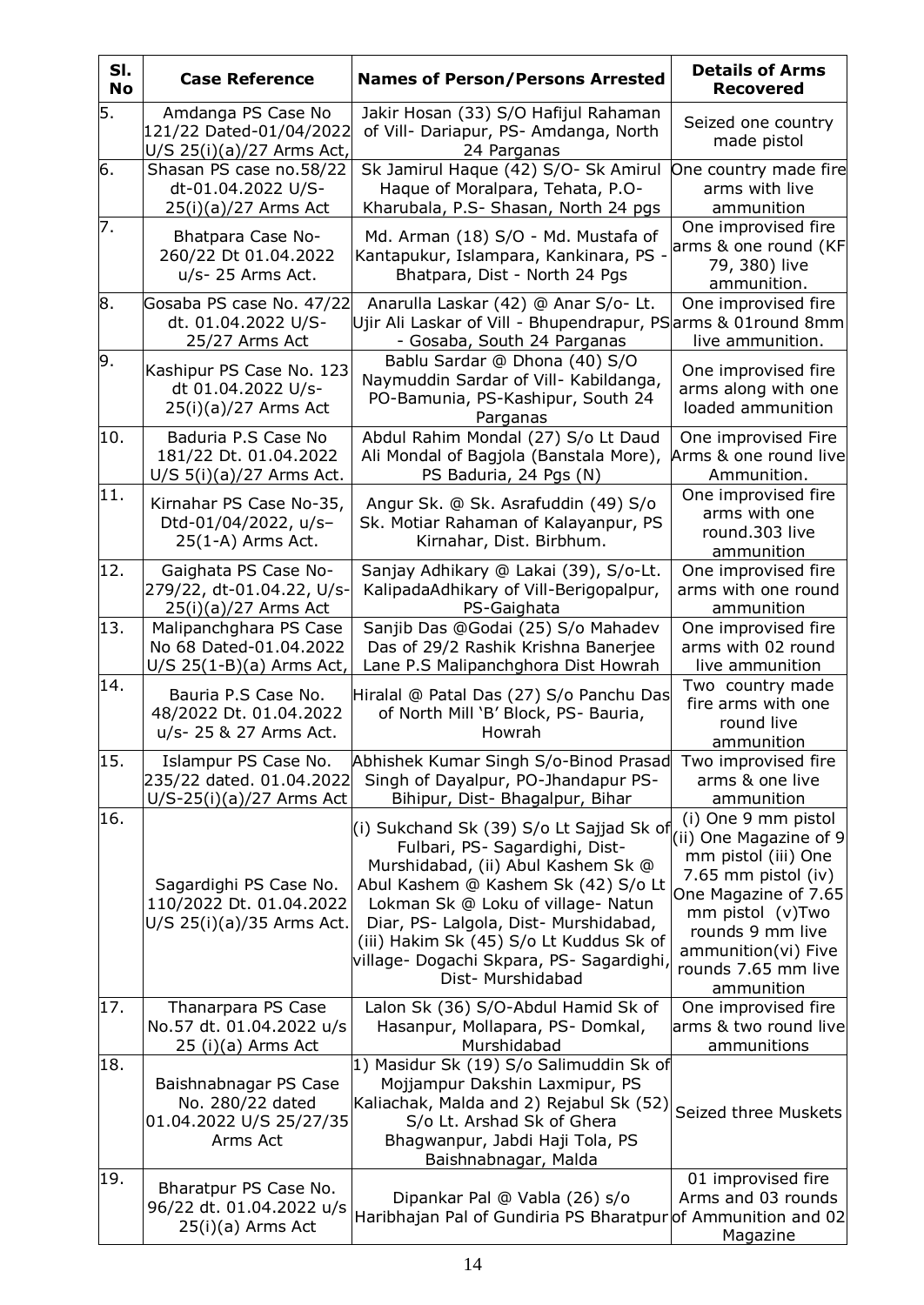| SI.<br><b>No</b> | <b>Case Reference</b>                                                                                                       | <b>Names of Person/Persons Arrested</b>                                                                                                                                                                                 | <b>Details of Arms</b><br><b>Recovered</b>                                                                                                                                                                                                                     |
|------------------|-----------------------------------------------------------------------------------------------------------------------------|-------------------------------------------------------------------------------------------------------------------------------------------------------------------------------------------------------------------------|----------------------------------------------------------------------------------------------------------------------------------------------------------------------------------------------------------------------------------------------------------------|
| 20.              | Jalangi PS Case No. 97/22<br>dt. 01.04.2022 u/s 25<br>$(1AA)$ /25(i)(a) Arms Act<br>and 4/5/6 of Explosive<br>Substance Act | Abdul Rajjak @ Mintu (34) s/o Lt Hajrat<br>Dafadar, (2) Sariyat Mondal (34) s/o<br>Imran Mondal both of Farajipara and (3)<br>Amanat Sk (40) s/o Gaji Rahaman of<br>Jotparamandapur all of PS- Jalangi,<br>Murshidabad. | 07 kgs explosive<br>powder, 09 fire Arms<br>viz-two number.12<br>bore fire arms, six<br>number.303 fire arms<br>and one 7mm pistol<br>and two Magazine, 07<br>number.303<br>ammunition, 05<br>number 7.65<br>ammunition and 06<br>number.12 bore<br>ammunition |
| 21.              | Lalgola PS Case 102/22 dt<br>01.04.2022 u/s<br>25(i)(a)/27/35 Arms Act                                                      | 1) Sahin Aktar (20) s/o Naimul Sk of<br>Damodarpur and 2) Ohidul Islam (32)<br>s/o Lt Saidur Rahaman of Chataidubi<br>Natungram both of PS Lalgola                                                                      | 01 improvised fire<br>Arms and 02 rounds<br>of Ammunition                                                                                                                                                                                                      |
| 22.              | Raninagar PS Case No.<br>124/22 dt. 01.04.2022<br>$u/s$ 25(i)(a) Arms Act                                                   | Biplab Mondal @ Bipu of Uttar Char<br>Majhardiar, under Raninagar PS                                                                                                                                                    | 01 iron made musket<br>type fire arms & 02<br>no's.303 live<br>ammunitions                                                                                                                                                                                     |
| 23.              | Sagarpara PS Case No.<br>67/22 Dt.01.04.2022 U/S<br>25(i)(a Arms Act                                                        | Sabbir Ahamed @ Saheb Sk S/O<br>Muklesh Mondal of Chorkakmari, PS-<br>Sagarpara                                                                                                                                         | One country made.32<br>mm improvised iron<br>made revolver & two<br>round.32 mm live<br>ammunition                                                                                                                                                             |
| 24.              | Para PS Case No- 43/2022<br>Dt-01.04.2022, U/S -<br>25/27 Arms Act                                                          | Sk. Jahangir (30) S/o Nur Islam of Vill-<br>Hariharpur, PS- Para, Dist- Purulia.                                                                                                                                        | One improvised 7 mm<br>Pistol loaded with two<br>rounds 7.65 live<br>cartridge                                                                                                                                                                                 |
| 25.              | Onda PS Case No 49/2022<br>dt 02.04.2022 U/S-25(1-<br>A) of Arms Act                                                        | Avijit Dutta [28] S/O-Bholanath Dutta of<br>Lapur bazar, P.O-Ramsagar, P.S-Onda.                                                                                                                                        | One improvised 8mm<br>Pistol where it is<br>written on barrel<br>AUTOMATIC PISTOL,<br>MADE IN USA with<br>one magazine                                                                                                                                         |
| 26.              | New Barrackpore P.S case<br>No -94, Dt 02.04.2022<br>U/S -25 Arms Act.                                                      | Pradip Pal (22) S/O - Lt. Kamal Pal of<br>Muragacha, Naba Pally, P.O - Jugberia,<br>P.S - Ghola, Dist- North 24 Parganas                                                                                                | One improvised<br>country made small<br>fire arms, 02 chamber                                                                                                                                                                                                  |
| 27.              | Gosaba PS case No. 49/22<br>dt. 02.04.22 U/S- 25/27<br>Arms Act                                                             | Pradip Mondal (38) S/o- Sailen Mondal<br>of vill- 5 No. Dulki, PO- Dulki, P.S-<br>Gosaba, Dist- South 24 Pgs                                                                                                            | One improvised single<br>barrel, long fire arms<br>with thirty one (31)<br>rounds of 12 bore live<br>ammunitions.                                                                                                                                              |
| 28.              | Arms Act                                                                                                                    | Gosaba PS case No. 50/22 Jahangir Saikh (38) S/o- Sakat Saikh of<br>dt. 02.04.22 U/S- 25/27  vill- 5 No. Dulki, PO- Dulki, P.S- Gosaba,<br>Dist- South 24 Pgs                                                           | One improvised<br>country made long<br>fire arms with five<br>rounds of 8mm KF<br>live ammunitions                                                                                                                                                             |
| 29.              | Suri PS Case No-169/22,<br>dtd-02.04.22, u/s-25(1)<br>(a) of the Arms Act.                                                  | Bijoy Bagdi (30) S/o Anil Bagdi of<br>Bodpur, PS Lokepur, Dist. Birbhum.                                                                                                                                                | One improvised Fire<br>arms and two rounds<br>.303 ammunition                                                                                                                                                                                                  |
| 30.              | Kushmandi PS Case No.<br>75/2022 dated 02-04-<br>2022 U/S 25 (i)(a)/25(I-<br>$AA)/25(IB)/27$ of Arms<br>Act                 | Biman Sarkar S/O Subhash Sarkar of<br>Sarola (Godol) PS. Kushmandi, Dist.<br>Dakshin Dinajpur                                                                                                                           | One improvised fire<br>Arms two live<br>Ammunition and one<br>Motor-Cycle having<br>Registration No WB-<br>62N-4218 (Bajaj<br>Pulsar)                                                                                                                          |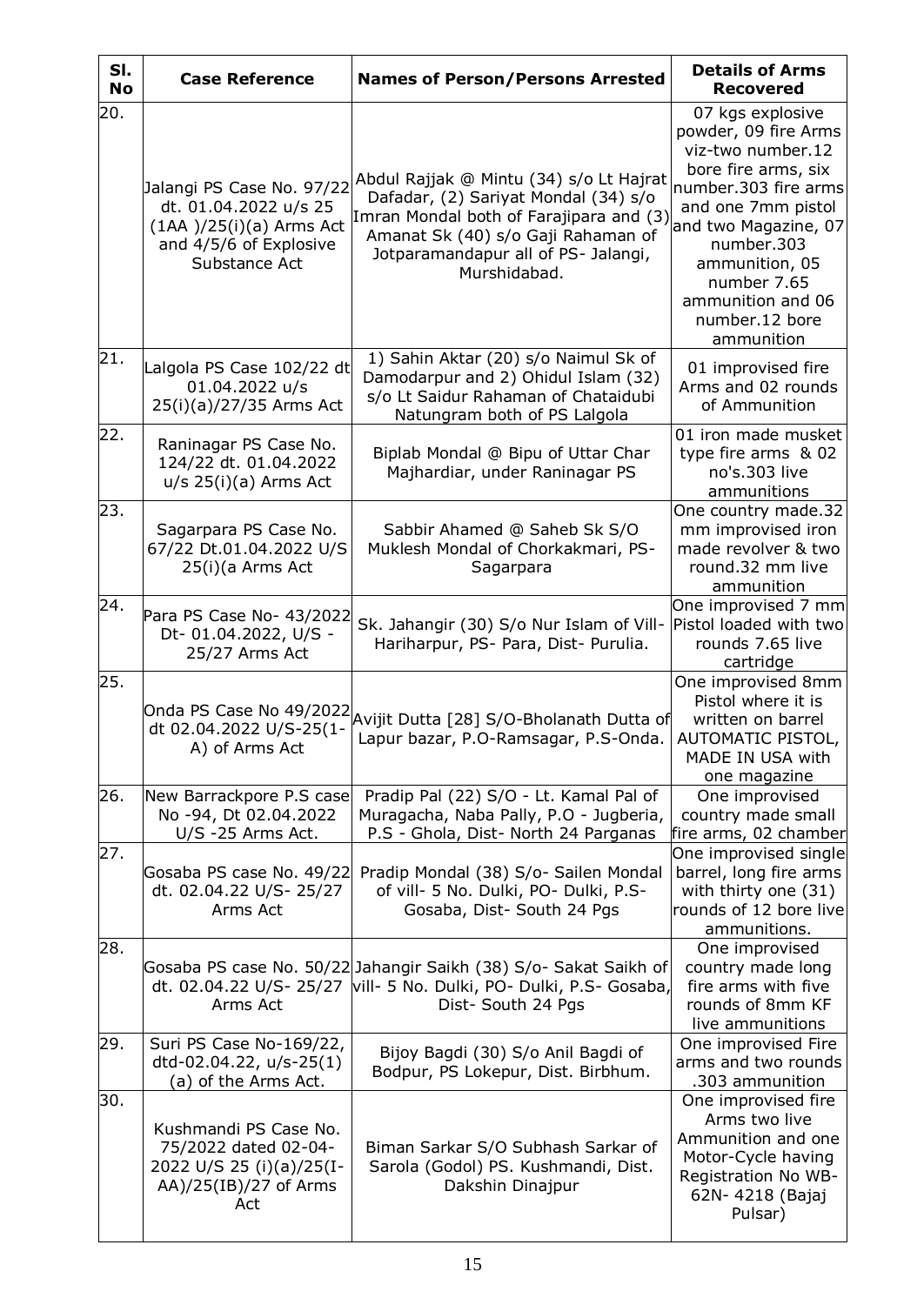| SI.<br><b>No</b> | <b>Case Reference</b>                                                                     | <b>Names of Person/Persons Arrested</b>                                                                                                                                             | <b>Details of Arms</b><br><b>Recovered</b>                                                                                                         |
|------------------|-------------------------------------------------------------------------------------------|-------------------------------------------------------------------------------------------------------------------------------------------------------------------------------------|----------------------------------------------------------------------------------------------------------------------------------------------------|
| 31.              | Bantra PS Case No:<br>73/22 Dated-02/04/2022<br>U/S 25(1B)(a)/27 Arms<br>Act              | Sk. Monir Ali @ Nepali (34) S/O Lt. Sk.<br>Samu of 281/36 Jangi Singh Gali, G T<br>Road near Liluah Pani Tanki, PS Belur,<br>Howrah.                                                | One improvised<br>country made fire<br>arms and three live<br>ammunition                                                                           |
| 32.              | Liluah PS Case No:<br>131/22 Dated-02/04/2022<br>$U/S$ 25(i)(a)/27 Arms Act               | Akash Roy Choudhury (24), S/O Lt<br>Sambhu Roy Choudhury of 62/17, "C"<br>Road, PS Liluah, Howrah                                                                                   | One country made fire<br>arms with two rounds<br>live ammunition                                                                                   |
| 33.              | Krishnaganj PS Case No.<br>93/2022, Date.<br>02.04.2022, u/s 25 (i) (a)<br>Arms Act.      | Debasish Biswas(30) S/o- Samaresh<br>Biswas of Malighata, Po- Taldaha, PS-<br>krishnaganj, Nadia                                                                                    | One improvised<br>country made pistol &<br>04 Round of 7.65<br>ammunition                                                                          |
| 34.              | Bhagwangola PS Case No.<br>206/22 Dt-02.04.22 u/s<br>25(1)(a)/27 Arms Act                 | Sharif Sk (32) S/o Late Mojibur<br>Rahaman @ Montu of Char Labangola<br>and ii) MalekulHoque (31) S/o<br>MainulHoque of Asanpara both of PS.<br>Bhagwangola                         | Two improvised fire<br>Arms and 03 rounds<br>of Ammunition and<br>one Black Color Bulet<br>Motor cycle bearing<br>registration No- WB<br>58AY/2801 |
| 35.              | Islampur PS Case No.<br>125/22 dt. 02.04.22 U/S<br>25(i)(a) Arms Act                      | (1) Mintu Sk (39) s/o KhasemSk of<br>Uttar Char Majardiar PS Raninagar & 2)<br>Joynal Sk (24) s/o Lt Enamul Sk of<br>KalinagarSarkarpara PS Raninagar                               | 02 improvised fire<br>Arms and 02 rounds<br>of Ammunition                                                                                          |
| 36.              | Jiaganj PS Case No. 72/22<br>dt. 02.04.22 U/S 25(i)(a)<br>Arms Act                        | SanjoyMandal (38) s/o Jiten Mondal of<br>Bilkandi colony under Jiaganj Ps                                                                                                           | 03 improvised fire<br>Arms and 05 rounds<br>of Ammunition                                                                                          |
| 37.              | Nabagram PS Case No.<br>110/22 dt. 02.04.22 U/S<br>25(i)(a)/27 Arms Act                   | (i) Minarul Islam @ MonirulSk (31) s/o<br>AnarulSk of Bilbariand (ii) Rajesh Sk @<br>Ebrahim Sk (28) s/o Musaraf Sk of<br>Talgoria both of PS Nabagram                              | 03 improvised fire<br>Arms and 03 rounds<br>of Ammunition                                                                                          |
| 38.              | Nowda PS Case No. 68/22<br>dt. 02.04.22 u/s 25(1)(C)<br>Arms Act                          | MdWaris Sk (57) S/o Abul Sattar Sk of<br>Jouluspur PS Nowda                                                                                                                         | 01 improvised fire<br>Arms and 02 rounds<br>of Ammunition                                                                                          |
| 39.              | Salar PS Case No. 58/22<br>dt. 02.04.22 U/S<br>$25(1B)(a)$ Arms Act                       | Hasibul Sk (24) s/o Firoj Sk of Kandra<br>Pathanpara PS Salar                                                                                                                       | 03 improvised fire<br>Arms with 03<br>Magazine and15<br>rounds of Ammunition                                                                       |
| 40.              | Balarampur PS Case No-<br>49/2022 dtd-02.04.2022<br>U/S-25 Arms Act                       | Seized from an abandoned place                                                                                                                                                      | One improvised Fire<br>Arms, in which<br>written in the barrel<br>Made in Japan.                                                                   |
| 41.              | New Jalpaiguri GRPS Case<br>No.20/2022 date-<br>02/04/2022 U/S-25(1-<br>B)/27 of Arms Act | Gourab Roy (21), S/o Gopal Roy of Vill-<br>Munda Basty, Assam More, PS- Kotwali,<br>Dist.- Jalpaiguri                                                                               | Three pcs improvised<br>country made fire<br>arms and three pcs<br>.303 live cartridges                                                            |
| 42.              | Kakdwip P.S. Case No.<br>72/22 Dt. 02.04.22 U/S<br>25(i)(b) Arms Act.                     | Pradip Dolui (38 yrs) s/o Nemai Dolui of<br>vill.- Bamanagar 4th Gheri, PS Kakdwip                                                                                                  | Two improvised<br>country made fire<br>arms loaded with two<br>rounds ammunition                                                                   |
| 43.              | Kulpi PS Case No. 93/22<br>Dt. 02.04.2022 U/S 25/27<br>Arms Act                           | Rahmatulla Molla @ Sallu (28) s/o<br>Shajahan Molla and Md. Mithu Naiya<br>(27) S/o Esad Ali Molla both of vill-<br>Kundey, PS Kulpi                                                | Two Country-made<br>fire arms and three<br>rounds live<br>ammunition                                                                               |
| 44.              | Jamuria P.S Case<br>No.164/22 dt 03.04.2022<br>$u/s$ 25(IB) (a) Arms Act                  | Rajesh Kora @ Joggu (48) s/o Lt<br>Chand Kora presently of an abandoned<br>quarter of ECL, PS Jamuria, Dist<br>Paschim Bardhaman, permanent of Suri<br>College para, Dist - Birbhum | Two country made<br>improvised fire arms<br>& two round live<br>ammunition                                                                         |
| 45.              | Jibantala PS Case no-<br>115/22 dt-03.04.2022<br>U/S- 25/27 Arms Act                      | Rohit Sekh @ Javed, Male, Muslim, (19)<br>s/o Soriful Sekh of Halderpara, Ghutiary<br>Sharif PO Bansra PS Jibantala, 24Pgs(S)                                                       | One improvised fire<br>arms & three rounds<br>12 bore ammunition                                                                                   |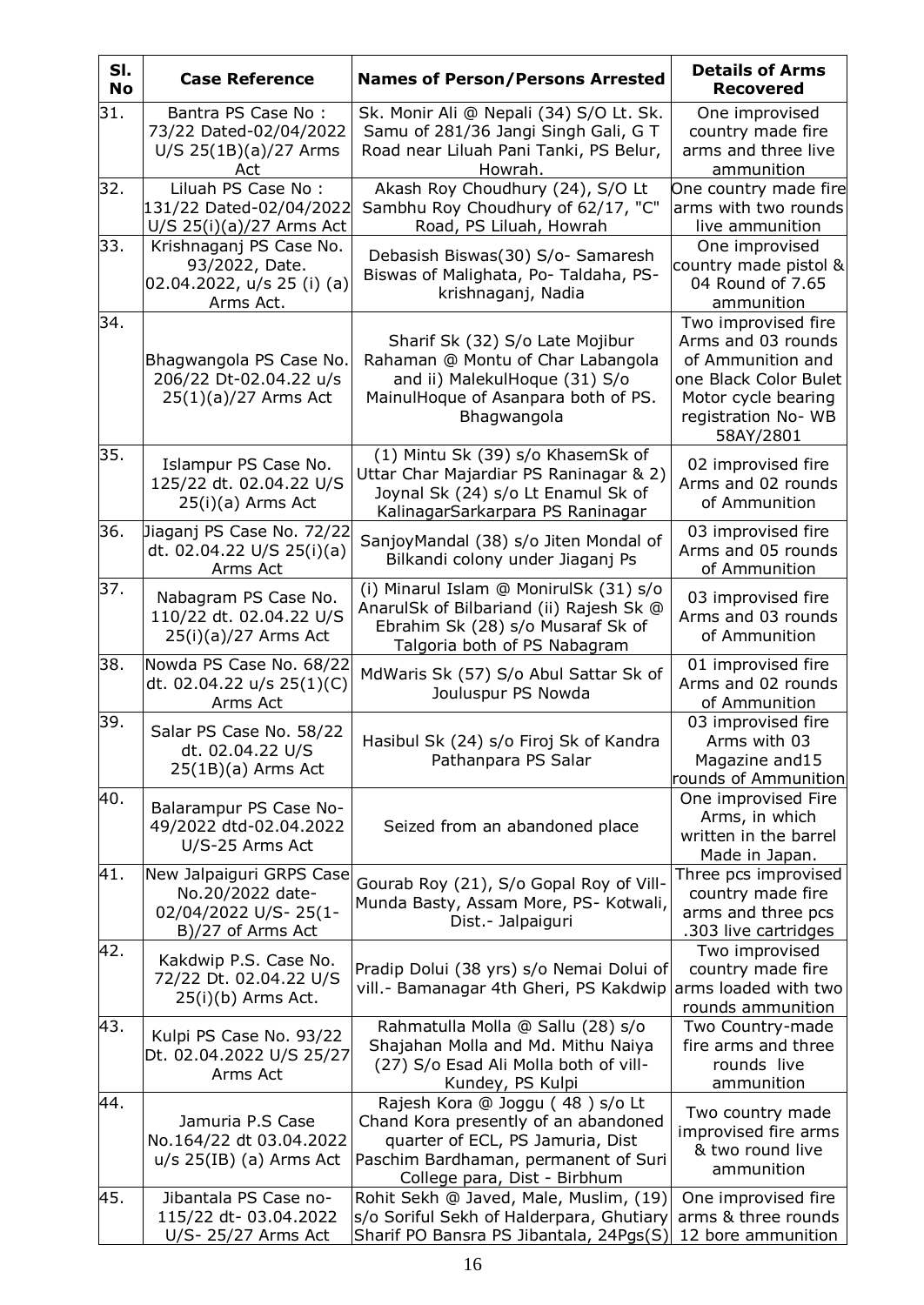| SI.<br><b>No</b> | <b>Case Reference</b>                                                                 | <b>Names of Person/Persons Arrested</b>                                                                                                                                                | <b>Details of Arms</b><br><b>Recovered</b>                                                                                     |
|------------------|---------------------------------------------------------------------------------------|----------------------------------------------------------------------------------------------------------------------------------------------------------------------------------------|--------------------------------------------------------------------------------------------------------------------------------|
| 46.              | Patiram PS Case No. 77<br>dt. 03.04.22 U/S 25(1)<br>(a)/25(1AA)/25(1B)/27<br>Arms Act | Abu Bakkar Sarkar (55) S/O Achimuddin<br>Sardar of Vill-Bahicha, PS- Patiram,<br>Dist. D/Dinajpur                                                                                      | One improvised fire<br>arms with two<br>pic.303 ammunition                                                                     |
| 47.              | Bally PS Case No. 61/22<br>dt. 03.04.2022 U/S<br>$25(1B)(a)$ Arms Act                 | Anand Kumar Shaw (22 Yrs) S/O Gopi<br>Shaw of Choto Durgapur, Hardikol, PS:<br>Nischinda, Howrah                                                                                       | One improvised fire<br>arms and Three<br>rounds 12 Bore live<br>ammunition                                                     |
| 48.              | Bantra PS Case No. 74/22<br>dt. 03.04.2022 U/S<br>25(1B)(a)/27 Arms Act               | Amar Giri (35) S/o Tarak Giri of 28<br>Dasarath Ghosh Lane, PS Bantra,<br>Howrah                                                                                                       | One improvised fire<br>arms and Three live<br>ammunition                                                                       |
| 49.              | Dated: 03.04.2022 u/s -<br>25 (1B) (a) Arms Act                                       | Golabari PS Case No. 168 Md. Saddam (26) s/o Md. Ayub of 20/05<br>Pilkhana 3rd by Lane PS- Golabari,<br>Howrah                                                                         | Oone improvised fire<br>arms three Rd. live<br>ammunition                                                                      |
| 50.              | Malipanchghora PS Case<br>no-71/22, Dt. 03.04.2022<br>$U/S$ 25(1-B) (a) Arms Act      | Diptendu Das @ Jango (42) S/O Lt. Alok<br>Das of 92 Bazal Para Lane, Salkia, PS-<br>Malipanchghora, Howrah                                                                             | One improvised fire<br>arms and 02 round<br>live ammunitions                                                                   |
| 51.              | Sankrail PS Case No.<br>373/2022 Dt. 03.04.2022<br>U/S 25/27 Arms Act                 | Somnath Gayen @ Bhola (30), s/o- Lt.<br>Biswanath Gayen of Jangalpur Bangal<br>Para, PS- Sankrail, Howrah                                                                              | One improvised one<br>shooter Fire Arms &<br>three live<br>ammunitions                                                         |
| 52.              | Santragachi PS. Case No.<br>45/2022 Dt. 03.04.2022<br>$U/S$ 25(i)(a) Arms Act.        | Rathindra Nath Pal @ Santa (44) S/O Lt.<br>Himangshu Bhushan Pal of 59/1/1/1<br>South Baksara Fider Road, Banshtala,<br>PS AJC Bose B- Garden, Howrah                                  | One improvised<br>country made fire<br>arms and two.303<br>live ammunitions                                                    |
| 53.              | Domkal PS Case No. 193<br>dt. 03.04.22 u/s 120B IPC<br>& 25 (i) (a)/35 Arms Act       | Jiarul Sk (32) s/o Sadek Sk of<br>Kashimnagar PS Islampur                                                                                                                              | 02 improvised fire<br>Arms and 03 rounds<br>of Ammunition                                                                      |
| 54.              | Rejinagar PS Case No.<br>73/22 dt. 03.04.2022 u/s<br>25(i)(a)/35 Arms Act             | (i) Manick Sk (31) s/o Subar Ali of<br>Andulberia Mathpara of Andulberia<br>Charaktala PS Rejinagarand 01 other                                                                        | 02 improvised fire<br>Arms and 02 round of<br>Ammunition                                                                       |
| 55.              | Chandrakona PS Case No.<br>120/2022 dt. 03.04.2022<br>U/S- 25/27 Arms Act.            | Sk Hansu @ Khepa @ Hasibul, age 30<br>yrs S/O- Sk Sabrati of Dalimabari, PS-<br>Chandrakona                                                                                            | One improvised Fire<br>Arms and two rounds<br>of live ammunition                                                               |
| 56.              | Gobardanga PS Case No.<br>89/2022 dated<br>04.04.2022 U/s<br>25(i)(a)/27 Arms Act     | Prasenjit Debnath (34) S/O Prahlad<br>Debnath of Srirampur, PO - Srirampur,<br>PS- Nadhanghat, Dist - East Burdwan                                                                     | Two improvised fire<br>arms with two<br>round.303 mm live<br>ammunition                                                        |
| 57.              | Belghoria PS Case No<br>202/22 Dt. 04.04.2022<br>U/S 25/27 Arms Act.                  | Md. Rohit @ Rahul (24) S/O Abdul<br>Sattar of 54 Dhobia Bagan PO-<br>Kamarhati PS Belghoria.                                                                                           | Two Improvised fire<br>arms, and Two round<br>8 mm live<br>ammunition                                                          |
| 58.              | Jibantala PS Case no-118<br>dt- 04.04.2022 U/S-<br>25/27 Arms Act                     | Sorab Sk (40Yrs) S/O- Lt. Usman Sk of<br>Vill- Hawrami, PO- Mallickati, PS-<br>Jibantala, Dist- South 24-Pgs.                                                                          | Two improvised small<br>fire arms, (ii) Three<br>round live .8mm<br>ammunition, (iii)<br>Fifteen rounds 12<br>bore ammunitions |
| 59.              | Bharatpur PS Case No.<br>102/22 dt. 04.04.2022<br>$u/s$ 25(i)(a) Arms Act             | Pappu Sk (29) S/o Lt. Latib Sk @ Lathib<br>Sk of Sahapur Ondopara PS Bharatpur                                                                                                         | 02 improvised fire<br>Arms and 02 rounds<br>of Ammunition                                                                      |
| 60.              | Jiaganj PS Case No. 75/22<br>dt. 04.04.2022 U/S<br>25(i)(a) Arms Act                  | Pradip Mandal (42) s/o- Lt Kanai Mondal<br>of Baronagar Munsipara PS Jiaganj                                                                                                           | 02 improvised fire<br>Arms and 03 rounds<br>of Ammunition                                                                      |
| 61.              | Katwa PS Case No.<br>151/22 Dated 04.04.2022<br>$u/s$ 25 (1B)(a) of Arms<br>Act       | i) Sahidul Sk @ Futo s/o Lt Lalu Sk, ii)<br>Bajrul Sk @ Kalo s/o Lt Icha Haque, iii)<br>Jamir Ali Mondal s/o Lt Abul Kasem<br>Mondal all of Vill Sribati, PS Katwa,<br>Purba Bardhaman | 4 Improvised country<br>made fire arms and<br>four rounds live<br>ammunition                                                   |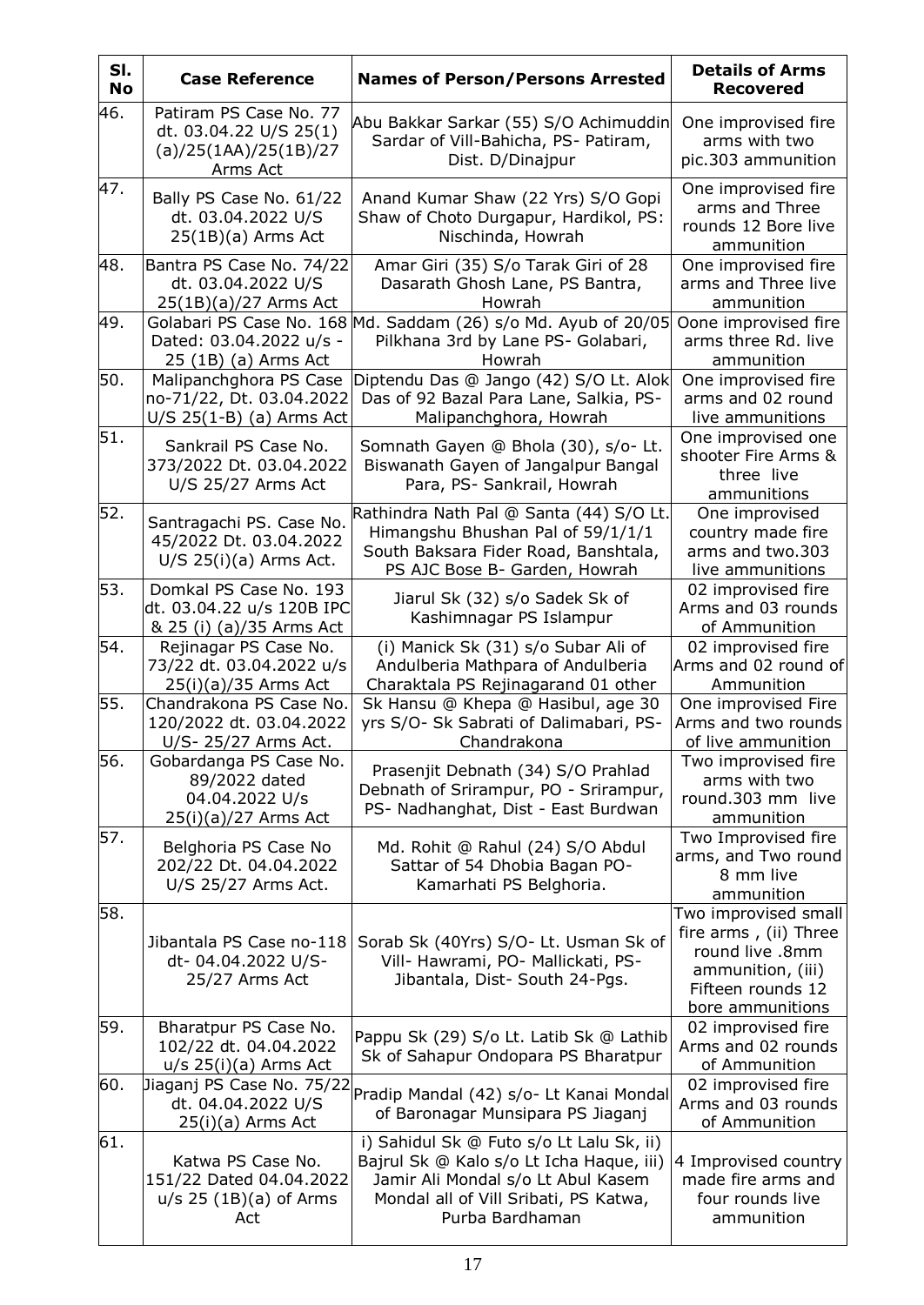| SI.<br><b>No</b> | <b>Case Reference</b>                                                            | <b>Names of Person/Persons Arrested</b>                                                                                                                                                                       | <b>Details of Arms</b><br><b>Recovered</b>                                                                                                                                                                                                                                              |
|------------------|----------------------------------------------------------------------------------|---------------------------------------------------------------------------------------------------------------------------------------------------------------------------------------------------------------|-----------------------------------------------------------------------------------------------------------------------------------------------------------------------------------------------------------------------------------------------------------------------------------------|
| 62.              | Kashipur PS Case No. 137<br>B)(a) Arms Act                                       | Rafikul Molla (23) S/o- Late Hobibar<br>dt 05.04.2022 U/s- 25(1- Molla of Vill- Kantadanga, PO-Shonepur,<br>PS-Kashipur, South 24 Pgs                                                                         | One improvised small<br>fire arms along with<br>two round 8 mm live<br>ammunitions.                                                                                                                                                                                                     |
| 63.              | Nazat PS Case No 86/22,<br>dt-05.04.2022, U/S-<br>25/27/35 Arms Act.             | (i) Sajal Dalal (21), (ii) Sourav Singh<br>(23)                                                                                                                                                               | Two improvised fire<br>arms and three round<br>live ammunition.                                                                                                                                                                                                                         |
| 64.              | Pujali PS Case No- 26/22<br>dt. 05.04.2022 u/s-<br>$25(1)(a)/27$ Arms Act        | Tazrul Pailan (28) s/o Nazrul Pailan of<br>Pujali, Raghunath pur, Dakhin Mistry<br>para, Ps+Po- Pujali, Dist- (S) 24 Pgs                                                                                      | Two Improvised fire<br>arms & one round<br>ammunition                                                                                                                                                                                                                                   |
| 65.              | Bally PS Case No. 64/22<br>dt. 05.04.2022 U/S<br>25(1B)(a) Arms Act.             | Sumon Rana (21) S/O Goutam Rana of<br>Rajchandrapur, Sukantapally, PS-<br>Nischinda, Dist-Howrah                                                                                                              | One improvised fire<br>arms & five rounds<br>live ammunition                                                                                                                                                                                                                            |
| 66.              | Bantra PS Case No. 78/22<br>dt. 05.04.2022 U/S<br>25(1B)(a)/27 Arms Act          | Sunil Giri (40) S/O Lt. Ramchandra Giri<br>of 56/2 Dasarath Ghosh Lane, PS<br>Bantra, Howrah                                                                                                                  | One improvised fire<br>arms and three live<br>ammunition                                                                                                                                                                                                                                |
| 67.              | No. 257/22 dated<br>05.04.2022 U/S<br>$25(i)(a)/27$ Arms Act                     | Harishchandrapur PS CaseRuhul Amin (30) S/O-Md Ehiya @ Paikar<br>Ali of Harkabathan, Rahamat Ali (27)<br>S/o- Afajul Haque of Paschim Belshur,<br>both of PS Harishchandrapur, Dist Malda written MADE IN USA | One improvised pistol<br>loaded one 9 MM Live<br>Cartridge in which                                                                                                                                                                                                                     |
| 68.              | Lalgola PS Case 112/22 dt<br>05.04.2022 u/s<br>$25(i)(a)/27$ Arms Act            | Sujoy Sarkar @ Laltu (47) s/o Lt<br>KartikCh Sarkar of Krishnapur PS<br>Lalgola                                                                                                                               | Two improvised fire<br>Arms and two round<br>of Ammunition                                                                                                                                                                                                                              |
| 69.              | Kultali PS Case No.:-<br>191/2022 dt.06.04.2022<br>U/S-25/27 Arms Act.           | Ramjan Laskar S/o Ismail Laskar of Vill-<br>Madhabpur, PS Kultali Dist South 24<br>Parganas                                                                                                                   | One Long barrel<br>improvised fire arms<br>and two round 8 mm<br>bore live ammunition                                                                                                                                                                                                   |
| 70.              | Airport PS Case No-<br>112/2022 dated-<br>06.04.2022 u/s- 25(1-B)<br>Arms Act,   | Naresh Halder (29) S/O- Lt. Bimal<br>Halder of Vill- Swarupnagar, PO-<br>Benglane, PS Swarupnagar, Dist- North<br>24 Paganas                                                                                  | One 12 bore DBBL<br>Gun No-114930-2014<br>& five live<br>ammunitions                                                                                                                                                                                                                    |
| 71.              | Raninagar PS Case No.<br>134/22 dt-06.04.2022<br>$u/s$ 25(i)(a) Arms Act         | Mabiul Islam @ Mabi (26) S/O FayenSk<br>of Bamnabad Purba Bitchpara, PS<br>Raninagar                                                                                                                          | 02 improvised fire<br>Arms and 01 round of<br>Ammunition                                                                                                                                                                                                                                |
| 72.              | Diamond Harbour PS Case<br>No. 187 dt. 07.04.2022<br>U/S -25/27 Arms Act         | Jashimuddin Sk (42) S/O - Lt. NajimSk<br>of Chanda, PO - Basuldanga, PS-<br>Diamond Harbour, Dist - 24 Pgs(S)                                                                                                 | Two improvised fire<br>arms & three round<br>live ammunition                                                                                                                                                                                                                            |
| 73.              | Kalitala Ashuti PS Case<br>No. 54/22 Dt. 07.04.2022<br>u/s 25(1)(a)/27 Arms Act. | Bikram Mondal @ Maloy Mondal (25)<br>S/O Uttam Mondal of Sonamukhi<br>Dakshin Para, PO- Ashuti, PS Kalitala<br>Ashuti, South 24 Pgs                                                                           | One improvised fire<br>arms loaded with one<br>round.303 live<br>ammunition                                                                                                                                                                                                             |
| 74.              | Kashipur PS Case No. 146<br>dt 08.04.2022 U/s-25(1-<br>B)(a) Arms Act            | Saha Alam Molla @ Chttu (22) S/o- LateOne country made fire<br>Nur Mohammad Molla of Vill- Guchuria,<br>PO- Pitapukur, PS- Kashipur, South 24<br>Pgs                                                          | arms along with two<br>round 8 mm live<br>ammunitions.                                                                                                                                                                                                                                  |
| 75.              | Nanoor PS Case No-<br>28/2022, Dtd-09.04.2022,<br>u/s-25(1-A)/35 Arms Act.       | Jerman Sk. @ Jerai (37) S/o Nazrul Sk.<br>@ Najai Sk. of Binera & Surhap Khan<br>(50) S/o Lt. Niyamat Khan of Gorpara<br>both of PS Nanoor, Dist. Birbhum.                                                    | Three country made<br>Musket, two country<br>made improvised fire<br>arms,16 rounds 8 mm<br>K.F live ammunition,<br>one round 7.65 mm<br>live ammunition, 02<br>rounds .303 live<br>ammunition, and one<br>M/Cycle having<br>Engine No-<br>20H18M07015 &<br>Chassis No -<br>02H20C07868 |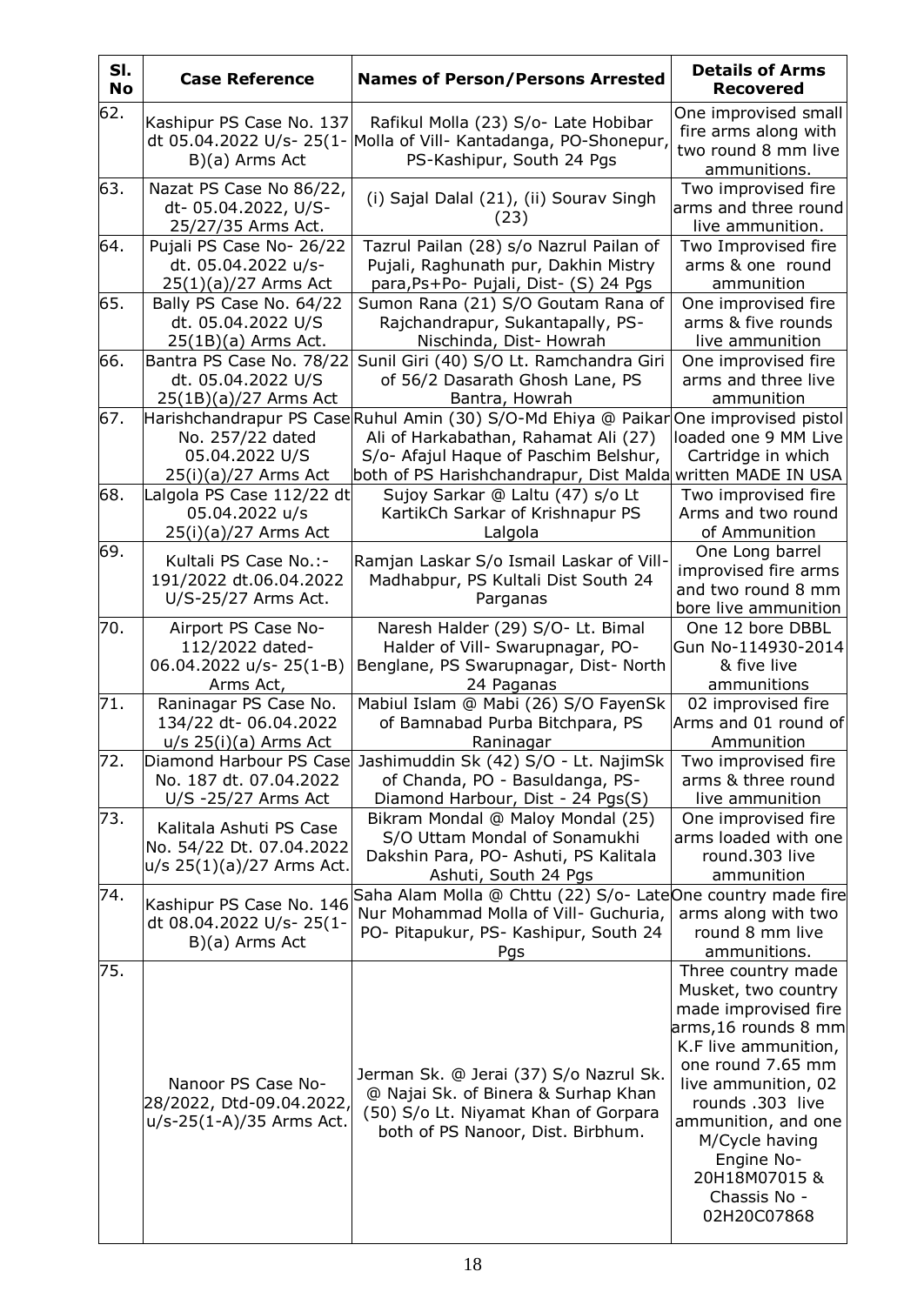| SI.<br><b>No</b> | <b>Case Reference</b>                                                                                    | <b>Names of Person/Persons Arrested</b>                                                                                                                                                                        | <b>Details of Arms</b><br><b>Recovered</b>                                                                                                                                                                                                                                                                                                                                                                                                                                                                                                      |
|------------------|----------------------------------------------------------------------------------------------------------|----------------------------------------------------------------------------------------------------------------------------------------------------------------------------------------------------------------|-------------------------------------------------------------------------------------------------------------------------------------------------------------------------------------------------------------------------------------------------------------------------------------------------------------------------------------------------------------------------------------------------------------------------------------------------------------------------------------------------------------------------------------------------|
| 76.              | Jaldhaka ps case no. 06<br>dtd. 12.04.2022 us 25(1a)<br>arms act r/w sec 4 of<br>explosive substance act | Somra Munda (54) S/O Lt. J.K. Munda<br>of Hilla TG, Nagrakata, Dist. Jalpaiguri                                                                                                                                | Two hand made gun,<br>four cartridges and<br>explosive materials                                                                                                                                                                                                                                                                                                                                                                                                                                                                                |
| 77.              | Baishnabnagar PS Case<br>No. 309/22 dated<br>12.04.2022 U/S 25/27<br>Arms Act                            | Motiram Mandal @ Manatosh (38) S/O-<br>Lt. Harish Ch. Mandal of Dhuritola<br>Khaschandpur, PS Kaliachak, Malda                                                                                                 | One improvised<br>automatic fire arms<br>and one magazine,<br>two round live<br>ammunition                                                                                                                                                                                                                                                                                                                                                                                                                                                      |
| 78.              | Narendrapur PS Case No.<br>353/22 dt. 13.04.2022<br>$U/S. 25(1A)$ arms Act                               | Subrata Banerjee (48), S/O. Sushil<br>Banerjee of 153 B.B. Chaterjee road,<br>PS- Kasba, Kol- 42, A/P. 5 No.<br>Khudirabad, PS- Narendrapur, South 24<br>Pgs.                                                  | One improvised 0.32<br>five chamber revolver<br>2) 33 rounds live<br>cartridge 3) 02<br>rounds live cartridge<br>marked as'500 NITRO<br>ELY' 4) 02 rounds live<br>cartridge marked as<br>'500 NITRO KYNOCH'<br>5) 01 round live<br>cartridge marked as<br>'404 KYNOCH' 6) 01<br>round live cartridge<br>marked as '500<br><b>KYNOCH' 7) 60</b><br>rounds live cartridge<br>marked SAKTIMAN<br>EXPRESS 12' 8) 40<br>rounds live cartridge<br>marked SAKTIMAN<br>EXPRESS 12' 9) 06<br>round live cartridge<br>marked as KYNOCH<br><b>ELEY 12.</b> |
| 79.              | Itahar PS Case No.<br>240/2022 dt.13.04.2022<br>$U/S-25(i)(a)/27$ of Arms<br>Act                         | (1) Anikul Islam (35) s/o Wajuddin<br>Sarkar of Nakor, PO Danogram, PS<br>Harirampur, Dist. Dakshin Dinajpur, (2)<br>Arif Kamal (24) s/o Monsur Rahaman of<br>Mahinagar, PO Karkach, PS Gazole, Dist.<br>Malda | Two iron made<br>improvised fire arms<br>and 28 round live<br>ammunitions 13<br>rounds .303 live<br>ammunitions & 1<br>round 7.62 mm<br>ammunition, one<br>black colour Apache<br>motorcycle bearing<br>registration No. WB-<br>66G/0460                                                                                                                                                                                                                                                                                                        |
| 80.              | Jiaganj PS Case No. 86/22<br>dt. 16.04.2022 u/s<br>$25(i)(a)$ Arms Act                                   | (1) Sandip Kumar Pathak (30) and (2)<br>Jaydeep Pathak (26) both s/o Lt Sukhen<br>Pathak of Baranagar Rani Bhabanipara<br>PS Jiaganj                                                                           | 02 improvised fire<br>Arms and 02 rounds<br>of Ammunition                                                                                                                                                                                                                                                                                                                                                                                                                                                                                       |
| 81.              | Malda Town GRPS Case<br>No 13 Date 18.04.2022<br>$U/S$ 25(1B) Arms Act                                   | Md. Faisal (26) s/o Md. Alim of<br>Makshaspur, Po. Nagarnigam, PS.<br>Kashimbazar, Dist. Munger, Bihar                                                                                                         | Four improvised<br>firearms                                                                                                                                                                                                                                                                                                                                                                                                                                                                                                                     |
| 82.              | Jibantala PS Case no-134<br>dt- 19.04.2022 U/S-<br>$25(i)(a)$ Arms Act                                   | Anchar Molla(27) S/O-Chafer Molla of<br>Ghee Khali Poina, PS- Jibantala, South 24<br>Parganas                                                                                                                  | One Long improvised<br>fire arms and Eleven<br>round 12 bore<br>ammunitions.                                                                                                                                                                                                                                                                                                                                                                                                                                                                    |
| 83.              | Kultali PS Case No. 237<br>dt.21.04.22 U/S-<br>25(1AA)/25(1)(a)/35<br>Arms Act                           | Mohiuddin Sardar (38) S/o Asraf Sardar<br>of Vill- Andharia Purbapara, PO-<br>Koabati, PS- Kultali, South 24 Parganas.                                                                                         | (1) One Long barrel<br>improvised fire arms<br>(2) One short barrel<br>improvised fire arms                                                                                                                                                                                                                                                                                                                                                                                                                                                     |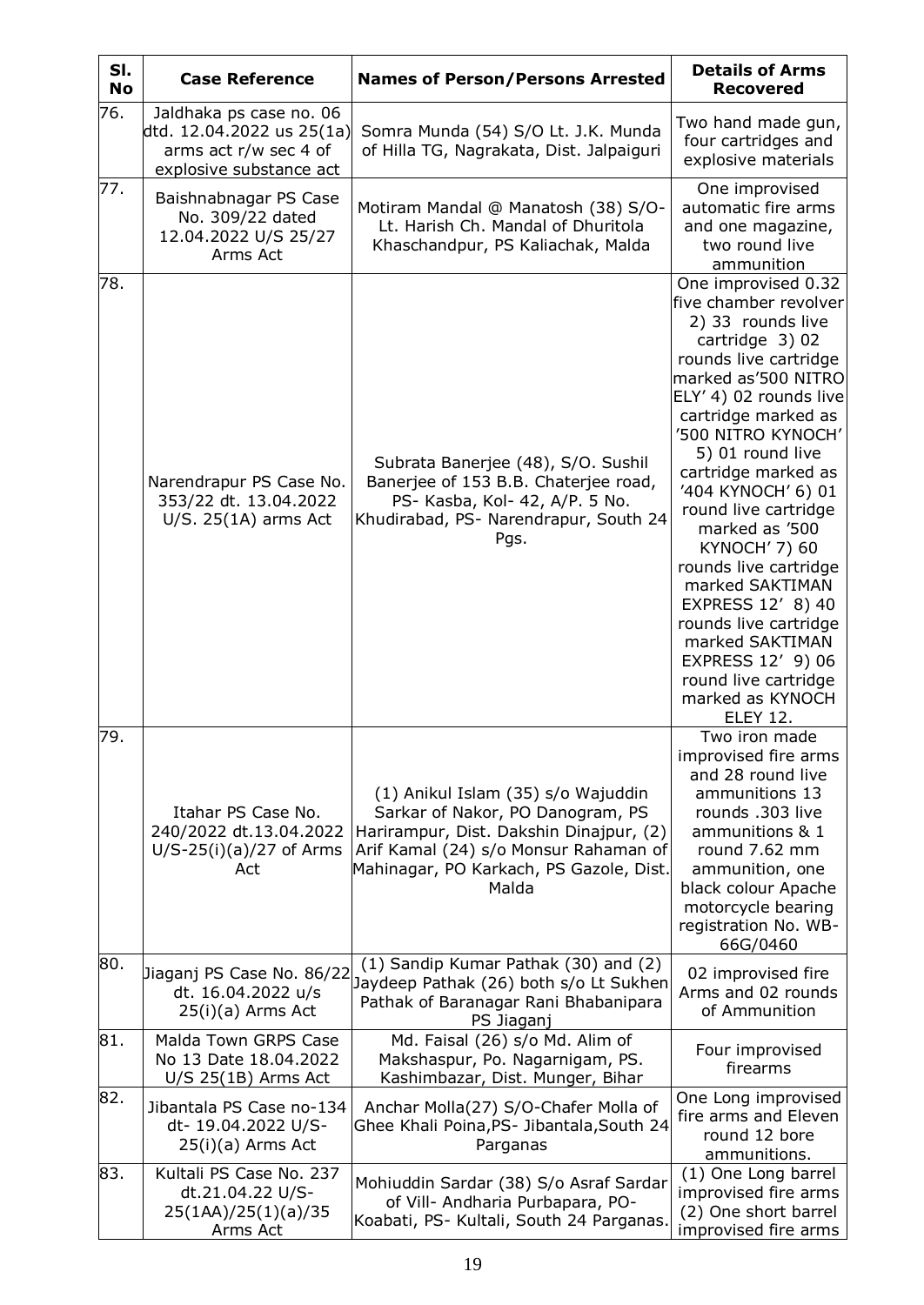| SI.<br><b>No</b> | <b>Case Reference</b>                                                                | <b>Names of Person/Persons Arrested</b>                                                                  | <b>Details of Arms</b><br><b>Recovered</b>                                                                                                                                                                                                                                                                                                                                                                                                                                                                                                    |
|------------------|--------------------------------------------------------------------------------------|----------------------------------------------------------------------------------------------------------|-----------------------------------------------------------------------------------------------------------------------------------------------------------------------------------------------------------------------------------------------------------------------------------------------------------------------------------------------------------------------------------------------------------------------------------------------------------------------------------------------------------------------------------------------|
|                  |                                                                                      |                                                                                                          | (3) One short barrel<br>improvised fire arms<br>(4) One short barrel<br>improvised fire arms<br>(5) One short barrel<br>improvised fire arms<br>(6) One short barrel<br>improvised fire arms<br>(7) One short barrel<br>improvised fire arms<br>(8) One unfinished<br>short barrel<br>improvised fire arms<br>(9) One unfinished<br>short barrel<br>improvised fire arms<br>(10) One butt less<br>improvised long barrel<br>fire arms (11) One<br>Long barrel<br>improvised double<br>barrel fire arms<br>disconnect from body<br>and barrel. |
| 84.              | Rampurhat PS case No<br>205/2022 dt 21.04.2022<br>$u/s - 25(1-A)$ Arms Act.          | Ayub Sk @ Raja SK S/O Rajesh Sk of<br>village -Bonhat, PS -Rampurhat, Dist-<br>Birbhum.                  | One improvised pistol<br>and three round 7.65<br>mm live ammunition                                                                                                                                                                                                                                                                                                                                                                                                                                                                           |
| 85.              | Domkal PS Case No.<br>242/22 dt. 21.04.2022<br>$u/s$ 25(i)(a) Arms Act               | Saiful Islam (36) s/o Lt. Nazrul Islam of<br>RamnaBasantapur PS Domkal                                   | 01 improvised fire<br>Arms and 04 rounds<br>of Ammunition                                                                                                                                                                                                                                                                                                                                                                                                                                                                                     |
| 86.              | Purbasthali PS Case No<br>88/2022 dated<br>22.04.2022 u/s 25<br>$(i)(a)(b)$ Arms Act | Nojir Sk (62) S/O Lt-Ahammad Sk of<br>Ramkrishnapur PS- Purbasthali P.O:<br>Ramkrishnapur PS Purbasthali | Two improvised fire<br>arms and two rounds<br>of.303mm live<br>ammunition                                                                                                                                                                                                                                                                                                                                                                                                                                                                     |
| 87.              | Shibpur PS Case No.<br>124/22 Dated-24.04.2022<br>U/S 25 (1B) (a) Arms Act           | Sajjad Khan (26) s/o Istiaque Khan of<br>39/5, Munshi Sk Taibullah Lane, PS<br>Shibpur, Howrah           | One improvised fire<br>arms and two<br>rounds.303"<br>ammunitions                                                                                                                                                                                                                                                                                                                                                                                                                                                                             |
| 88.              | Bhatar PS Case No<br>141/2022 date<br>28.04.2022 U/S 25/27<br>Arms Act               | Sahiruddin Chowdhury @ Raja (19) S/o-<br>Nasiruddin Chowdhury of Vill-Balgona<br>Gram, PS-Bhatar         | Oone improvised fire<br>arms loaded with one<br>round live<br>ammunition ii) One<br>improvised pistol<br>loaded with three<br>rounds live<br>ammunition.                                                                                                                                                                                                                                                                                                                                                                                      |
| 89.              | Ketugram PS-Case<br>No185/22 dated<br>28.04.2022 U/S<br>25(i)(a)/27/35 Arms Act      | Ripon Sk S/o Lt Soyob Sk of Kanatari<br>(Uttarpurba Para), PS Ketugram                                   | One improvised 7.62<br>mm pistol loaded<br>with a magazine with<br>03 rounds live<br>ammunitions                                                                                                                                                                                                                                                                                                                                                                                                                                              |
| 90.              | Berhampore PS Case<br>no.571 dt 29.04.2022 u/s<br>25(1B)(a)/35 Arms Act              | Lalchand Sk (33) s/o Akhtar Sk of<br>Bartanabad PS Domkol                                                | Seized 02 improvised<br>fire Arms and 08<br>rounds of Ammunition<br>and 02 Magazines                                                                                                                                                                                                                                                                                                                                                                                                                                                          |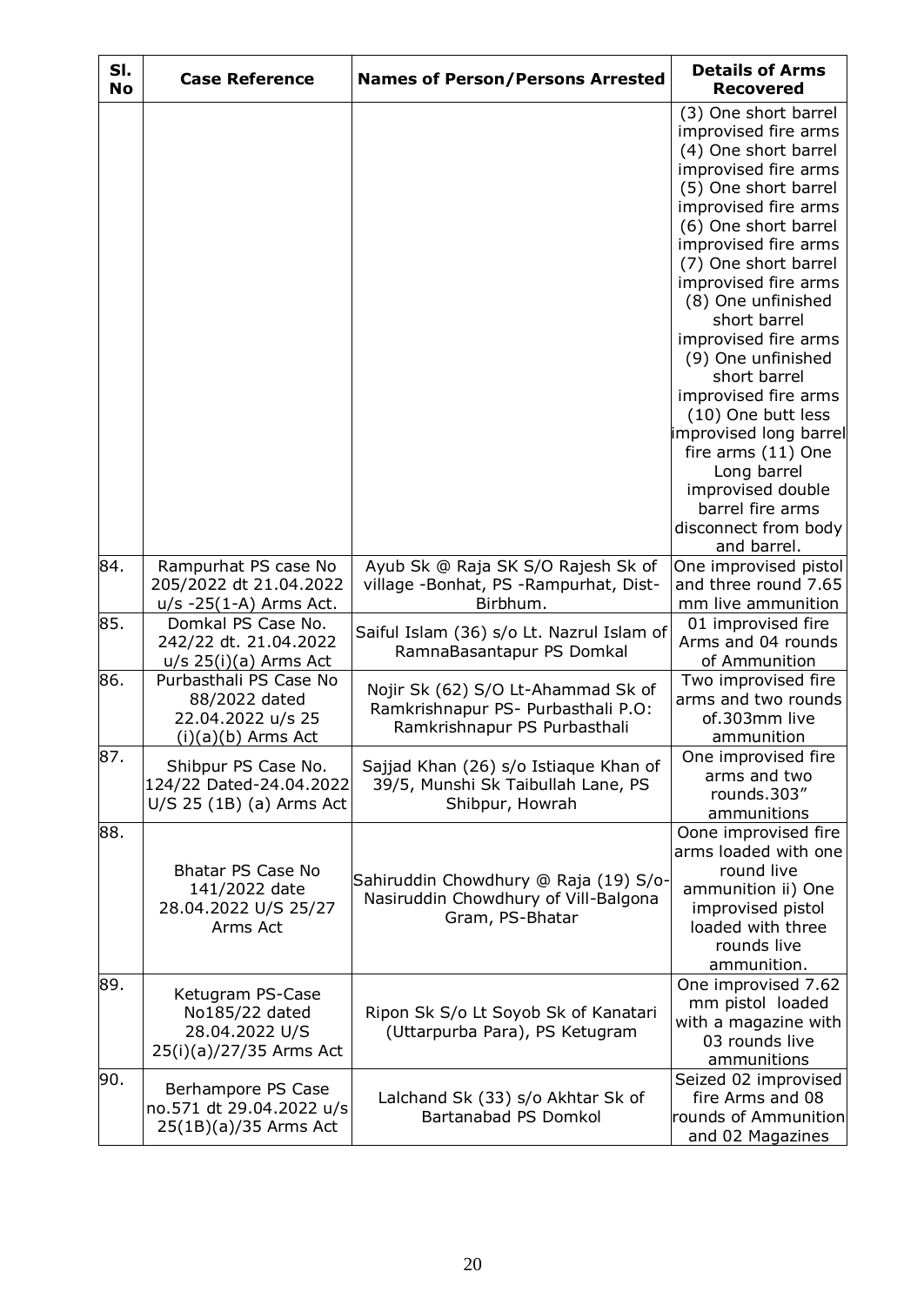### **F) Description of Un-identified corpses (Photos with description & other particulars) --**

| SI.<br>No | <b>Unidentified Dead bodies:-</b>                                                                                                                                                                                                                                                                                                | Photograph |
|-----------|----------------------------------------------------------------------------------------------------------------------------------------------------------------------------------------------------------------------------------------------------------------------------------------------------------------------------------|------------|
| 1.        | Unknown Male Dead body<br>Reference Burdwan GRPS U/D Case No. 112/21 dated 14.12.2021.<br>D/R Age approx 40 years, Complexion - Fair, Built Thin, Height<br>approx 5'-3". W/A Blue colour T-shirt, cream colour shawl, Gamcha &<br>Green & white muflar.                                                                         |            |
| 2.        | Unknown Male Dead body<br>Reference Burdwan GRPS U/D Case No. 111/21 dated 07.12.2021.<br>D/R Age approx 35 years, Complexion - Shyamla, Built - Medium,<br>Height approx 5'-5". W/A Brown colour checked shirt & Blue colour<br>ieans.                                                                                          |            |
| 3.        | Unknown Male Dead body<br>Reference Burdwan GRPS U/D Case No. 113/21 dated 16.12.2021.<br>D/R Age approx 35 years, Complexion - Shyamla, Built - Medium,<br>Height approx 5'-4". W/A Blue colour jeans shirt & printed jacket<br>with Blue colour $T$ - shirt.                                                                   |            |
| 4.        | Unknown Female Dead body<br>Reference Burdwan GRPS U/D Case No. 117/21 dated 26.12.2021.<br>D/R Age approx 28 years, Complexion - Shyamla, Built - Medium,<br>Height approx 4'-10". W/A Black colour leggins & Black & white<br>colour sweatar with yellow colour churidar.                                                      |            |
| 5.        | Unknown Male Dead body<br>Reference Burdwan GRPS U/D Case No. 114/21 dated 18.12.2021.<br>D/R Age approx 30 years, Complexion - Fair, Built - Medium, Height<br>approx 5'-5". W/A Maroon colour jacket & Maroon and blue colour full<br>shirt, black colour T-shirt with blue colour jeans full pant, black colour<br>innerwear. |            |
| 6.        | Unknown Male Dead body<br>Reference Burdwan GRPS U/D Case No. 104/21 dated 15.11.2021.<br>D/R Age approx 35 years, Complexion - Black, Built - Thin, Height<br>approx 5'-7". W/A Blue colour T-shirt & Red colour innerwear.                                                                                                     |            |
| 7.        | Unknown Male Dead body<br>Reference Burdwan GRPS U/D Case No. 103/21 dated 14.11.2021.<br>D/R Age approx 55 years, Complexion - Shyamla, Built - Medium,<br>Height approx 5'-3". W/A Red colour full sweater & Ghee colour pant.                                                                                                 |            |
| 8.        | Unknown Male Dead body<br>Reference Burdwan GRPS U/D Case No. 98/21 dated 31.10.2021.<br>D/R Age approx 45 years, Complexion - Shyamla, Built - Medium,<br>Height approx 5'-2". W/A Printed Bermuda.                                                                                                                             |            |
| 9.        | Unknown Male Dead body<br>Reference Burdwan GRPS U/D Case No. 106/21 dated 24.11.2021.<br>D/R Age approx 48 years, Complexion - Fair, Built - Medium, Height<br>approx $5'-5''$ . W/A Blue colour full sleeve T - shirt with Blue colour<br>full pant.                                                                           |            |
| 10.       | Unknown Male Dead body<br>Kalna GRPS U/D Case No. 40/21 dated 01.12.2021.<br>Reference<br>D/R Age approx 45 years, Complexion - Shyamla, Built - Medium,<br>Height approx 5'-6". W/A Navy blue colour track suit with Sky blue<br>colour underwear.                                                                              |            |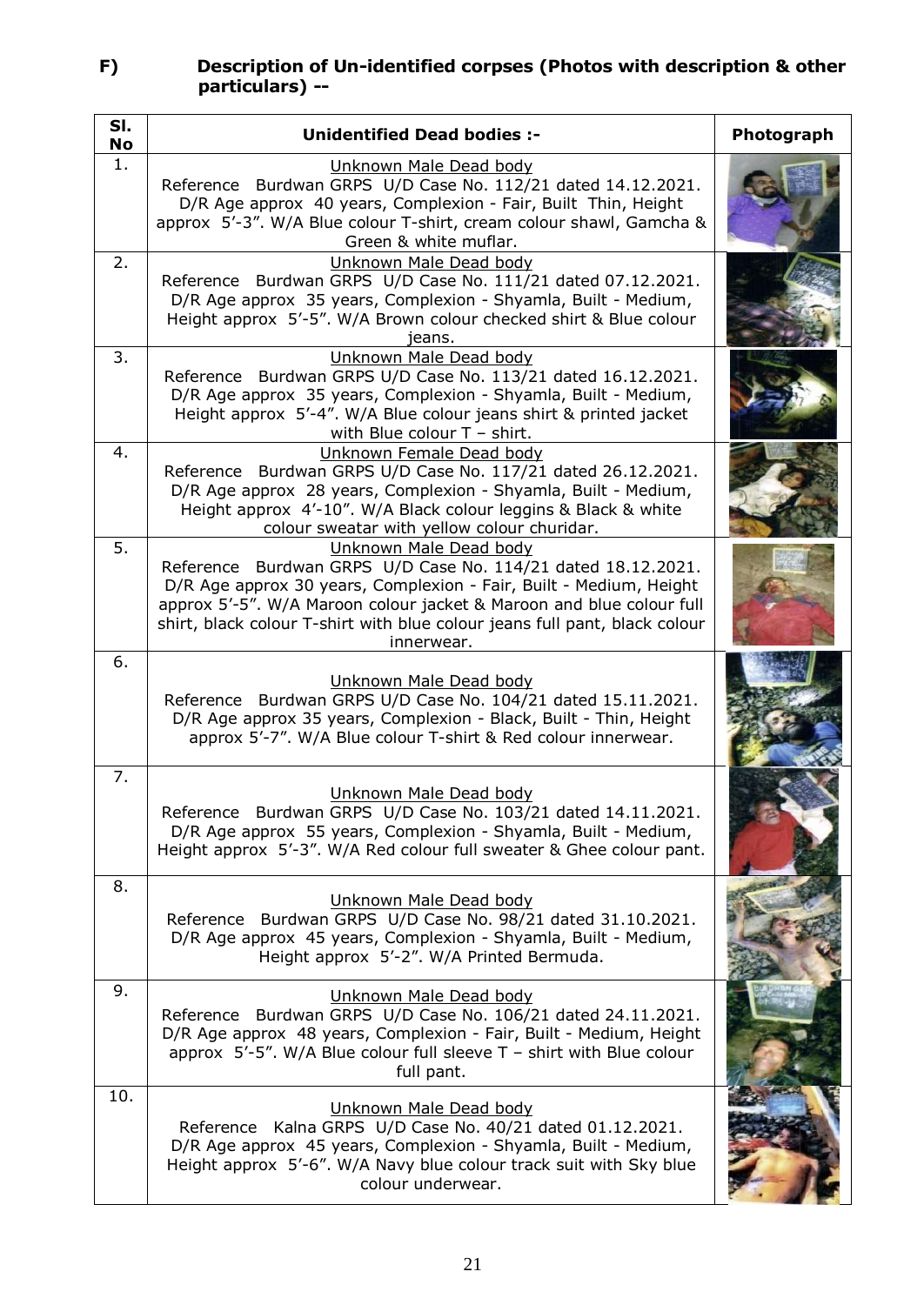| SI.<br>No | <b>Unidentified Dead bodies:-</b>                                                                                                                                                                                                                                   | Photograph |
|-----------|---------------------------------------------------------------------------------------------------------------------------------------------------------------------------------------------------------------------------------------------------------------------|------------|
| 11.       | Unknown Female Dead body<br>Reference NJP GRPS Case No. 20/21 dated 02.08.2021 u/s 302 IPC.<br>D/R Age approx 35 years, Complexion - Shyamla, Built - healthy,<br>Height approx 4'-8". W/A Not noted.                                                               |            |
| 12.       | Unknown Male Dead body<br>Reference Sainthia GRPS U/D Case No. 37/21 dated 18.08.2021.<br>D/R Age approx 60 years, Complexion - Fair, Built - Medium, Height<br>approx 5'-5". W/A Blue & white colour checked lungi with Brown<br>colour underwear.                 |            |
| 13        | Unknown Male Dead body<br>Reference Bongaon GRPS U/D Case No. 25/22 dated 26.04.2022.<br>D/R Age approx 50 years, Complexion - Fair, Built - Medium, Height<br>approx 5'-6". W/A Check lungi and Off white colour full sleeve shirt<br>with gamcha.                 |            |
| 14        | Unknown Female Dead body<br>Reference Krishnanagar GRPS U/D Case No. 17/22 dated 30.04.2022.<br>D/R Age approx 55 years, Complexion - Fair, Built - Medium, Height<br>approx 5'-1". W/A Blue colour printed sari & sky colour blouse with<br>pink colour petticoat. |            |

### **G) Description of Persons missing (Phots will be published with description or other particulars) --**

| SL.<br>No. | <b>Details of the persons Missing</b>                                                                                                                                                                                                                                                                                                                      | Photograph |
|------------|------------------------------------------------------------------------------------------------------------------------------------------------------------------------------------------------------------------------------------------------------------------------------------------------------------------------------------------------------------|------------|
| 1.         | One Bijoy Kumar Das s/o Bimal Ranjan Das of PS AJC Bose B Garden,<br>District Howrah has been found missing since 12.07.2019. D/R Age<br>45 years, Ht. 5'-2", Complexion Medium, Built Normal. W/A Blue &<br>white check full shirt & cream colour Jeans Pant. This refers to AJC<br>Bose B Garden PS case No. 158/20 dated 27.09.2020 U/S-365/363<br>IPC. |            |
| 2.         | One Md. Adnan Kureshi s/o Md. Mustak Kureshi of PS Chinsurah,<br>District Hooghly has been found missing since 16.02.2022. D/R Age<br>18 years, Ht. 4'-5", Complexion Fair, Built Normal. W/A T shirt &<br>trouser. This refers to Chinsurah PS GDE No. 680/22 dated<br>19.02.2020.                                                                        |            |
| 3.         | One Kanai LaL Manik S/o Basik Manik of PS Daspur, District<br>Paschim Medinipur has been found missing since 15.06.2021. D/R<br>Age 72 years, Ht. 5', Complexion Syamlal, Built Medium. W/A white<br>colour half shirt & trouser. This refers to Daspur PS GDE No.<br>711/21 dated 15.06.2021                                                              |            |
| 4.         | One Anath Mondal s/o Methor Mondal of PS Joynagar, District<br>South 24 Parganas has been found missing since 04.11.2021. D/R<br>Age 60 years, Ht. 4'-5", Complexion Fair, Built Normal. W/A inner<br>vest & Gamcha Dhoti. This refers to Joynagar PS GDE No. 284/21<br>dated 05.11.2021.                                                                  |            |
| 5.         | One Rajesh Kumar Yadav s/o Mehilal Yadav of PS Mogra, District<br>Hooghly has been found missing since 23.01.2022. D/R Age 28<br>years, Ht. 5'-3", Complexion Dark, Built Normal. W/A Black colour T-<br>shirt. This refers to Mogra PS GDE No. 1251/22 dated 25.01.2022.                                                                                  |            |
| 6.         | One Sougata Dhar S/o Nirodh Dhar of PS Narendrapur, District<br>Baruipur has been found missing since 22.02.2022. D/R Age 57<br>years, Ht. 5'-8", Complexion Fair, Built Normal. W/A Black colour full<br>pant & Brown colour shirt. This refers to Narendrapur PS GDE No.<br>2042/22 dated 22.02.2022.                                                    |            |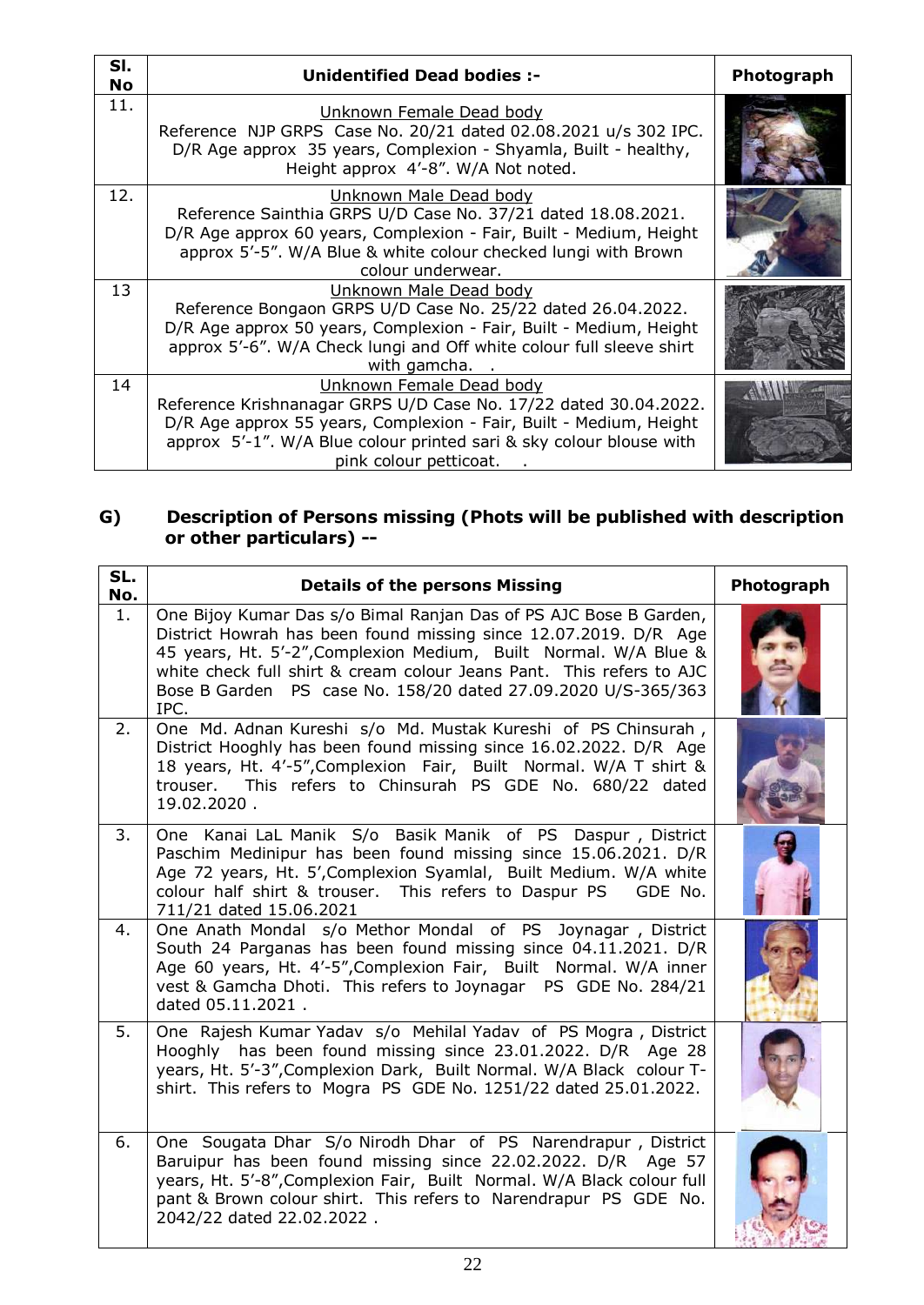| SL.<br>No. | <b>Details of the persons Missing</b>                                                                                                                                                                                                                                                                                                                           | Photograph |
|------------|-----------------------------------------------------------------------------------------------------------------------------------------------------------------------------------------------------------------------------------------------------------------------------------------------------------------------------------------------------------------|------------|
| 7.         | One Rajesh Roy s/o Sukesh Roy of PS Habra, District Nort 24<br>Parganas has been found missing since 13.01.2022. D/R Age 30<br>years, Ht. 5'-2", Complexion Sallow, Built Normal. W/A Ash Colour<br>Hoodie. This refers to Habra PS GDE No. 977/22 dated 14.01.2022.                                                                                            |            |
| 8.         | One Rakesh Das s/o Lt. Motilal Das of PS Noapara, District North<br>24 Parganas has been found missing since 02.01.2021. D/R Age 39<br>years, Ht. 5'-7", Complexion Shyamla, Built Medium. W/A Blue colour<br>jacket & blue colour Jeans Pant. This refers to Noapara PS GDE<br>No. 160/21 dated 03.01.2021.                                                    |            |
| 9.         | One Biplab Ghosh s/o Ganesh Ghosh of PS Santipur, District<br>Nadia has been found missing since 18.02.2022 D/R Age 37 years,<br>Ht. 6", Complexion Fair, Built Normal. W/A Black colour jacket &<br>cream colour pant. This refers to Santipur PS Case No. 160/22<br>dated 20.02.2022 U/S-364IPC.                                                              |            |
| 10.        | One Badruddozza s/o Motiur Rahaman of PS Gazole, District Malda<br>has been found missing since 15.08.2018. D/R Age 19 years, Ht. 5'-<br>5", Complexion wheatish, Built Normal. W/A yellow colour Tshirt &<br>Jeans Pant. This refers to Gazole PS Case No. 288/19 dated<br>16.07.2019 U/S-363/365IPC.                                                          |            |
| 11         | One Chandan Bouri s/o Lt. Nanda Bouri of PS Raniganj, District<br>Paschim Burdwan has been found missing since 29.09.2021. D/R<br>Age 29 years, Ht. 5'-3"Complexion Fair, Built Normal. W/A Red<br>colour T-shirt & Blue colour Jeans Pant. This refers to Raniganj<br><b>PS</b><br>Case No. 602/21 dated 16.11.2021 U/S-363/365 IPC.                           |            |
| 12         | One Megnath Naskar s/o Mathur Naskar of PS Baruipur, District<br>South 24 Parganas has been found missing since 07.02.2022. D/R<br>Age 70 years, Ht. 5'-1", Complexion Dark, Built Thin. W/A white<br>colour Panjabi. This refers to Baruipur PS GDE No. 816/22 dated<br>10.02.2022.                                                                            |            |
| 13         | One Amitosh Basu s/o Krishna Basu of PS Gangnapur, District<br>Nadia has been found missing since 15.11.2021. D/R Age 35 years,<br>Ht. 5'-5", Complexion Fair, Built Normal. W/A grey colour shirt & blue<br>colour jeans pant. This refers to Gangnapur PS Case No. 278/21<br>dated 02.12.2021 U/S- 406/417/420 IPC.                                           |            |
| 14         | One Ariful Islam s/o Lt. Safikul Islam of PS Barasat, District North<br>24 Parganas has been found missing since 27.09.2018 from<br>Krishalaya Home, Barasat, North 24 parganas. D/R Age 14 years, Ht.<br>5', Complexion Fair, Built Thin. W/A Yellow T-shirt green pant. This<br>refers to Barasat  PS  Case No. 698/18 dated 27.09.2018  U/S-<br>363/365 IPC. |            |
| 15         | One Mitilesh Yadav s/o Ghutor Yadav of PS Salanpur, District Paschim<br>Burdwan has been found missing since 13.12.2020. D/R Age 13<br>years, Ht. 4', Complexion Sallow, Built Normal. W/A Civil dress.<br>This refers to Salanpur PS Case No. 177/20 dated 14.12.2020 U/S-<br>363/365 IPC.                                                                     |            |
| 16         | One Niron Das s/o Nepal Das of PS Sankrail, District Howrah has<br>been found missing since 13.02.2022. D/R Age 17 years, Ht. 5'-<br>7", Complexion Shyamla, Built Medium. W/A white colour full T-shirt<br>& Black colour full Pant. This refers to Bantra PS Case No. 48/22<br>dated 22.02.2022 U/S-365 IPC.                                                  |            |
| 17         | One Raul Das s/o Uttam Kr Das of PS Barasat, District North 24<br>Parganas has been found missing since 12.03.2022. D/R Age 20<br>years, Ht. 5'-4", Complexion Sallow, Built Thin. W/A Black T-shirt &<br>blue track pant. This refers to Barasat PS GDE No. 780/22 dated<br>12.03.2022.                                                                        |            |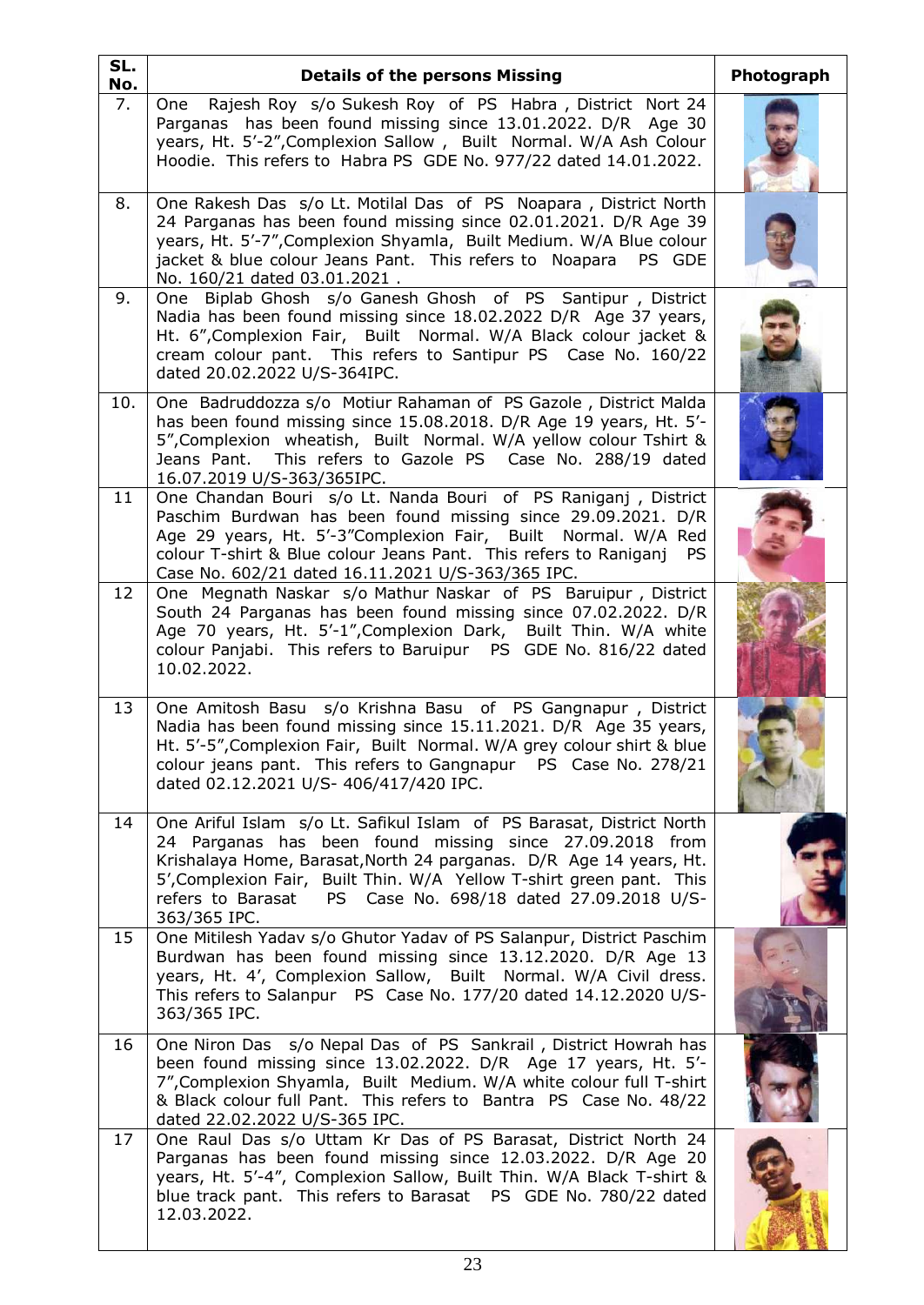| SL.<br>No. | <b>Details of the persons Missing</b>                                                                                                                                                                                                                                                                                                                                                                                                                                                                                                                                                                    | Photograph |
|------------|----------------------------------------------------------------------------------------------------------------------------------------------------------------------------------------------------------------------------------------------------------------------------------------------------------------------------------------------------------------------------------------------------------------------------------------------------------------------------------------------------------------------------------------------------------------------------------------------------------|------------|
| 18         | One Jai Pratap Singh s/o Lt. Shiv Pratap Singh of PS Baguiati,<br>District North 24 Parganas has been found missing since 01.01.2022.<br>D/R Age 54 years, Ht. 5'-4", Complexion sallow, Built Normal. W/A<br>Brown colour jacket & Black colour Pant . This refers to Baguiati PS<br>GDE No. 203/22 dated 04.01.2022.                                                                                                                                                                                                                                                                                   |            |
| 19         | One Sk Ziyasuddin s/o Sk Nur Islam of PS Gurap, District Hooghly<br>has been found missing since 03.07.2021. D/R Age 17 years, Ht. 5'-<br>6", Complexion Fair, Built Normal. W/A Black colour shirt & black<br>colour full trousers. This refers to Gurap PS Case No. 116/21 dated<br>07.07.2021 U/S-366/365 IPC.                                                                                                                                                                                                                                                                                        |            |
| 20         | One Md Farhan s/o Md Ayub of PS Bahtpara, District North 24<br>Parganas has been found missing since 01.02.2022. D/R Age 8<br>years, Ht. 4', Complexion Sallow, Built Normal. W/A Black jacket &<br>cargo full pant. This refers to Bhatpara PS Case No. 91/22 dated<br>02.02.2022 U/S-363/365 IPC.                                                                                                                                                                                                                                                                                                      |            |
| 21         | One Nimai Chandra Ghosh s/o Kunja Behari Ghosh of<br>PS.<br>Bhadreswar, District - Hooghly has been found missing since<br>04.02.2022. D/R Age 83 years, Ht. 5'-5", Complexion Fair,<br>Built<br>Thin. W/A Redish colour full shirt & white full sweater & blue colour<br>lungi. This refers to Bhadreswar<br>PS GDE No. 329/22 dated<br>07.02.2022.                                                                                                                                                                                                                                                     |            |
| 22         | One Abhijit Dey s/o Lt. Prabhat Dey of PS Belgharia, District North<br>24 Parganas has been found missing since 24.02.2022. D/R Age 24<br>years, Ht. 6', Complexion Sallow, Built Fat. W/A Yellow T-shirt, Black<br>colour jeans pant & red colour shoe. This refers to Belgharia PS GDE<br>No. 1724/22 dated 25.02.2022.                                                                                                                                                                                                                                                                                |            |
| 23         | One Amal Nayak s/o Manmatha Nayak of PS Contai, District Purba<br>Medinipur has been found missing since 14.10.2021. D/R Age 19<br>years, Ht. 5'-3", Complexion Sallow, Built Normal. W/A Pink colour<br>T-shirt & half Pant. This refers to Contai PS GDE No. 948/21 dated<br>15.10.2021.                                                                                                                                                                                                                                                                                                               |            |
| 24         | One Munmun Dey (Mondal) w/o Kalyan Dey of PS Chakdah, District<br>Nadia has been found missing since 08.11.2021. D/R Age 34 years,<br>Ht. 4'-9", Complexion Fair, Built Medium. W/A Black colour churidar.<br>This refers to Hanskhali PS Case No. 831/21 dated 14.12.2021 u/s<br>363/365/34 IPC.                                                                                                                                                                                                                                                                                                        |            |
| 25         | On 01.01.2020 one minor female child namely Merry d/o not known<br>was rescued from a local train by guard namely Sanjoy Rana and<br>handed over to Railway child line Asansol R/S. Accordingly Railway<br>child line Asansol produced the said baby before CWC Paschim<br>Burdwan and presently the said baby is under custody of Specialized<br>Adoption Agency (SAA), Durgapur, Indira pragati society (DIPS),<br>Paschim Burdwan. D/R Ht. 75 cm (approx), Age- approx-1.5 years.<br>All concerned are requested to inform OC Asansol GRPS, Howrah GRP<br>in the event of receipt of any information. |            |
| 26         | One Swapna Biswas w/o Khokan Biswas of PS Adhartal, District<br>Jabbalpur (M.P) has been found missing since 05.12.2021. D/R Age<br>45 years, Ht. 5', Complexion Shyamla, Built Normal. W/A Red &<br>Green colour saree, pink colour blouse, Biscuit colour shawl, Red &<br>Black colour sweater. This refers to Burdwan GRPS GDE No.506/21<br>dt.10.12.2021.                                                                                                                                                                                                                                            |            |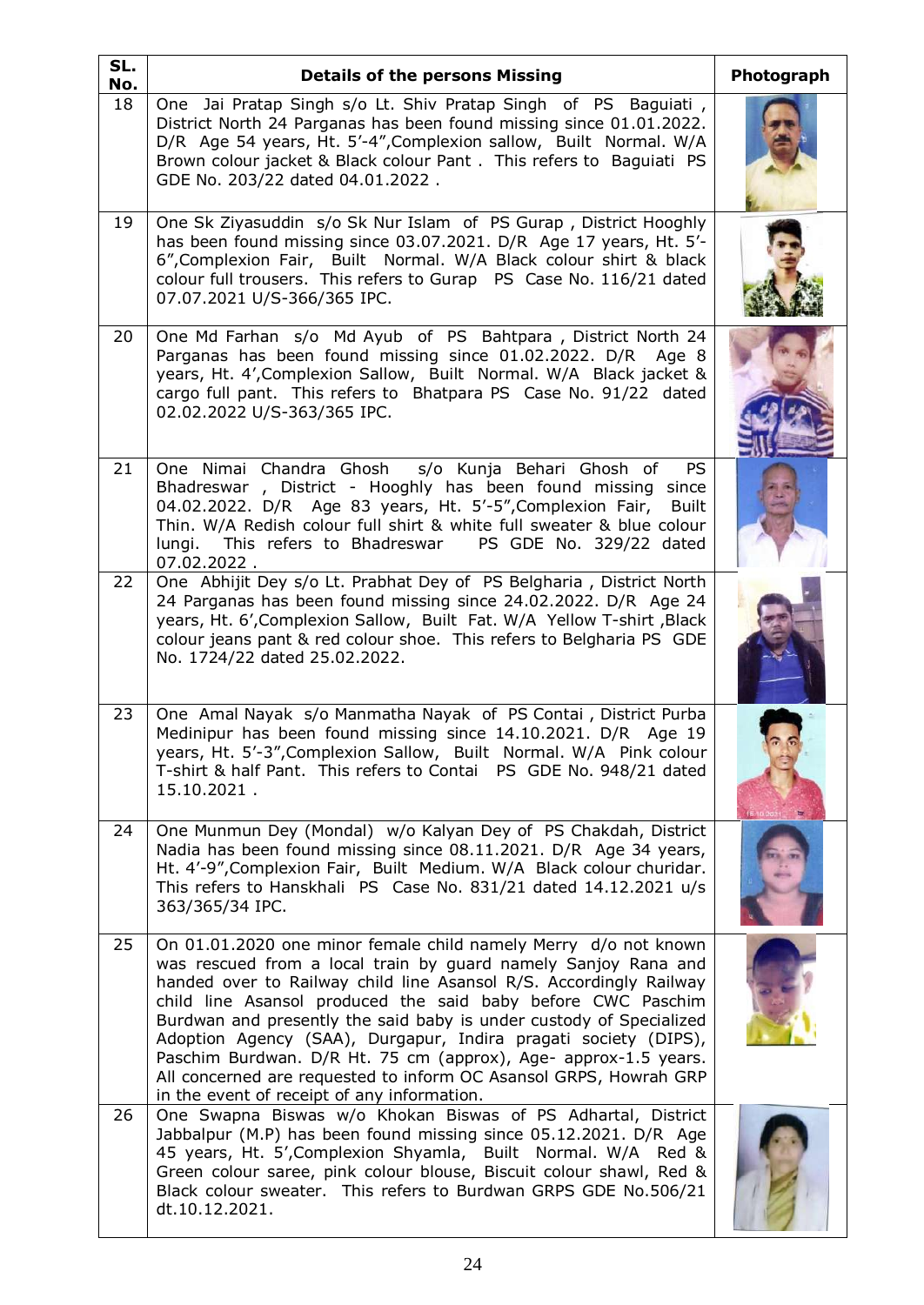| SL.<br>No. | <b>Details of the persons Missing</b>                                                                                                                                                                                                                                                                                                                                                    | Photograph |
|------------|------------------------------------------------------------------------------------------------------------------------------------------------------------------------------------------------------------------------------------------------------------------------------------------------------------------------------------------------------------------------------------------|------------|
| 27         | One Sajan Kumar Das s/o Lacho Rabidas of PS Dhanwar, State<br>has been found missing since 02.12.2021 from<br>Jharkhand<br>Sidhantapara Main Road, PO.N.C Pukur, PS. Titagarh, North 24<br>parganas. D/R Age 13 years, Ht. 5', Complexion Shyamla, Built<br>Thin. W/A Red colour shirt & blue colour jeans pant. This refers to<br>Titagarh PS. Case No.859/21 dt. 02.12.21 u/s 363 IPC. |            |
| 28         | One Gopal Ch. Dutta s/o Bilash Dutta of PS Nimta, Dist.- North 24<br>parganas has been found missing since 14.03.2022. D/R Age 82<br>years, Ht. 5'-7", Complexion Shyamla, Built Medium. W/A Checked<br>lungi & panjabi. This refers to Nimta PS. GDE No. 891/22 dt.<br>15.03.22.                                                                                                        |            |
| 29         | One SK. Firoz s/o Md. Suddin of PS Bolpur, Dist. - Birbhum has been<br>found missing since 10.12.2021. D/R Age 45 years, Ht. 5'-4",<br>Complexion Fair, Built Medium. W/A Shirt & full pant. This refers to<br>Bolpur PS. Case No. 26/22 dt. 27.01.22 u/s 365/506/34 IPC.                                                                                                                |            |
| 30         | One Rajib Paul s/o Dulal Paul of PS Ashokenagar, Dist. - North 24<br>parganas has been found missing since 13.02.2022. D/R Age 21<br>years, Ht. 5'-7", Complexion Shyamla, Built Thin. W/A Black colour<br>pant & T-shirt. This refers to Ashokenagar PS. GDE No. 32/22 dt.<br>13.02.22.                                                                                                 |            |
| 31         | One Subhas Kundu s/o Lt. Bholanath Kundu of PS Chatna, Dist.-<br>has been found missing since 07.04.2015. D/R Age 50<br>Bankura<br>years, Ht. 5'-4", Complexion Fair, Built Medium. W/A Full pant &<br>shirt. This refers to Chatna PS. Case No. 115/15 dt. 04.06.15 u/s<br>363 IPC adding section 365 IPC.                                                                              |            |
| 32         | One Sanjib Sasmal s/o Chandan Sasmal of PS Bhupatinagar, Dist.-<br>Purba Medinipur has been found missing since 20.10.2020. D/R Age<br>06 years, Ht. 3', Complexion Shyamla, Built Medium. W/A Not<br>noted. This refers to Bhupatinagar PS. Case No. 160/21 dt. 24.05.21<br>u/s 363/365 IPC.                                                                                            |            |
| 33         | One Ashesh Baul s/o Swadesh Baul of PS Bishnupur, Dist. - Bankura<br>has been found missing since 13.09.2018. D/R Age 15 years, Ht. 4',<br>Complexion Shyamla, Built Medium. W/A Black & white jeans half<br>pant. This refers to Bishnupur PS. Case No. 198/18 dt. 28.09.18 u/s<br>363 IPC.                                                                                             | c          |
| 34         | One Subhasis Pal s/o Sibendra Pal of PS Kharagpur Town, Dist.-<br>Paschim Medinipur has been found missing since 15.03.2021. D/R<br>Age 34 years, Ht. 5', Complexion Fair, Built Medium. W/A Not noted.<br>This refers to Kharagpur Town PS. GDE No. 993/21 dt. 16.03.21.                                                                                                                |            |
| 35         | One Rahul Mondal s/o Shyamal Mondal of PS Bhangore, Dist-South<br>24 Pgs has been found missing since 13.01.2022. D/R Age 18 years,<br>Ht. 5'-6", Complexion Fair, Built Thin. W/A Blue colour cap, shirt &<br>jenas pant. This refers to Bhangore PS. GDE No. 878/22 dt.<br>16.01.22.                                                                                                   |            |
| 36         | One Shatanu Kayal s/o Sibnath Kayal of PS Maheshtala, Dist. - South<br>24 Pgs has been found missing since 26.02.2022. D/R Age 28 years,<br>Ht. 5'-4", Complexion sallow, Built Thin. W/A white T shirt & Black<br>pant. This refers to Maheshtala PS. GDE No. 3073/22 dt. 28.02.22.                                                                                                     |            |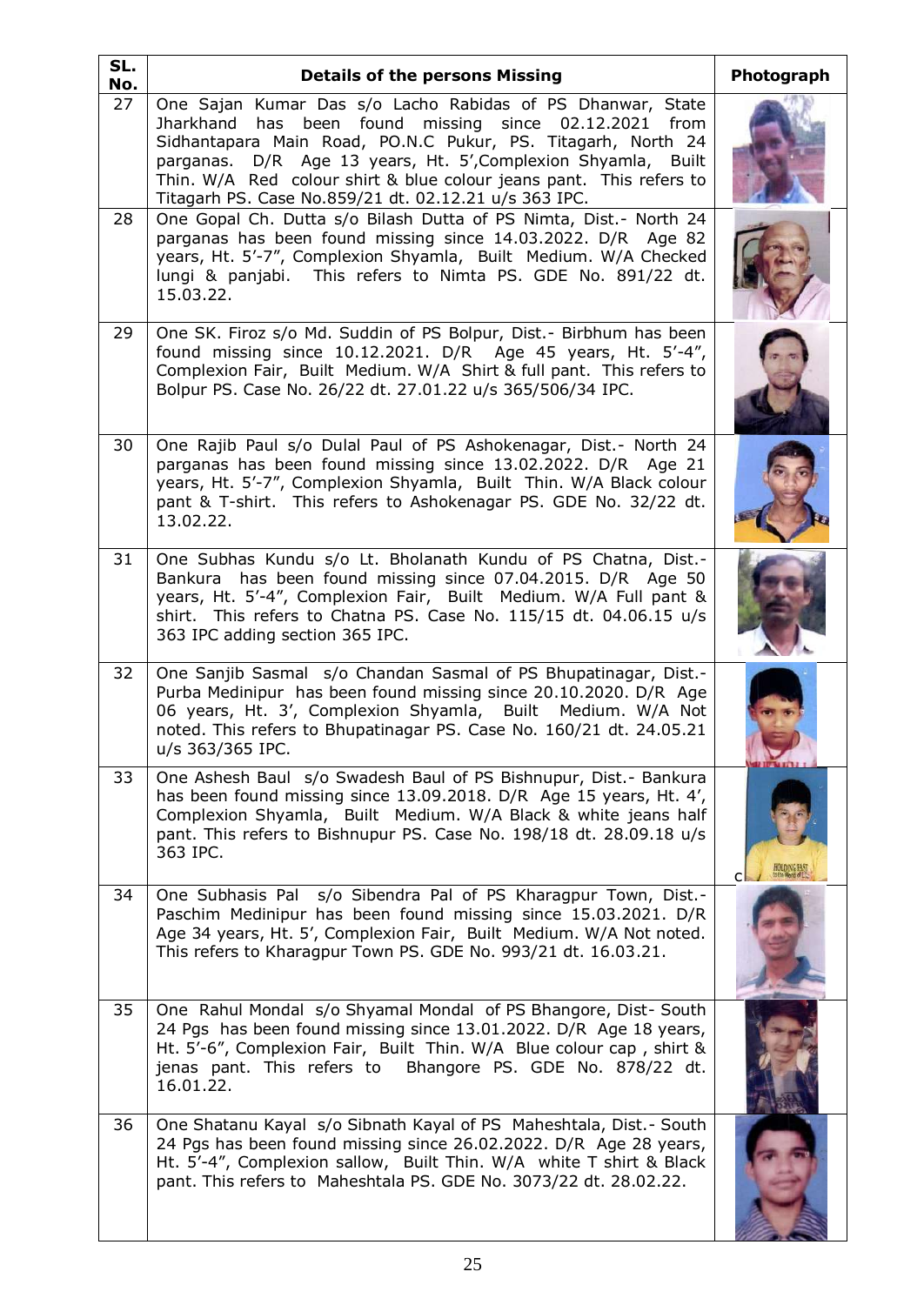| SL.<br>No. | <b>Details of the persons Missing</b>                                                                                                                                                                                                                                                                                                                  | Photograph |
|------------|--------------------------------------------------------------------------------------------------------------------------------------------------------------------------------------------------------------------------------------------------------------------------------------------------------------------------------------------------------|------------|
| 37         | One Jit Das s/o Partha Das of PS Sagardighi, Dist.- Murshidabad<br>has been found missing since 10.01.2022. D/R Age 17 years, Ht.<br>5'4", Complexion Sallow, Built Normal. W/A Black Jacket & off white<br>shirt & Ash colour jeans pant. This refers to Sagardighi PS Case No.<br>07/22 dt. 11.01.22 U/S 363 IPC.                                    |            |
| 38         | One Sumaiya Khatun d/o Abbas Ali Dewan of PS Tarakeswar, Dist-<br>Hooghly has been found missing since 04.03.2022. D/R Age 16<br>years, Ht. 5'-1", Complexion Medium, Built Thin. W/A black & yellow<br>shirt & Pajama. This refers to Tarakeswar PS.Case No. 46/22 dt.<br>04.03.22 U/S 363/365IPC.                                                    |            |
| 39         | One Doma Sherpa d/o Tishring of PS Darjeeling, Dist.- Darjeeling<br>has been found missing since 18.02.2022. D/R Age 40 years, Ht.<br>4'10" Complexion Fair, Built Thin. W/A Grey colour jacket & Black<br>pant. This refers to Darjeeling (Sadar) PS. GDE No. 771/22 dt.<br>18.02.22.                                                                 |            |
| 40         | One Risha Pal D/o Biswajit Pal of PS Dhantala, Dist.- Nadia has been<br>found missing since 01.02.2020. D/R Age 17 years, Ht. 5',<br>Complexion Shyamla, Built Thin. W/A Red colour kurti Blue colour<br>churidar pant & red colour Orna. This refers to Dhantala PS. Case<br>No.513 /20 dt. 07.12.20 U/S 363/365/34 IPC.                              |            |
| 41         | One Sangita Aich d/o Uttam Kumar Aich of PS Barasat, Dist- North<br>24 Parganas has been found missing since 28.07.2020. D/R Age 23<br>years, Ht. 4'-5", Complexion Sallow, Built Medium. W/A Red colour<br>shirt black colour Jeans Pant. This refers to Barasat PS. GDE No.<br>1440/21 dt. 09.03.21.                                                 |            |
| 42         | One Bristi Barui d/o Bidhan Barui of PS Hanskhali, Dist.- Nadia has<br>been found missing since 05.01.2022. D/R Age 16 years, Ht. 5'-1",<br>Complexion Medium, Built Medium. W/A Blue colour printed Nighty.<br>This refers to Hanskhali PS Case No. 16/22 dt. 06.01.22 U/S 363/365<br>IPC.                                                            |            |
| 43         | One Dipali Bera d/o Shyamal Bera of PS Digha, Dist.-Purba Medinipur<br>has been found missing since 14.01.2022. D/R Age 15 years, Ht. 4'-<br>7", Complexion Shyamla, Built Medium. W/A Red Churidar & lower<br>with black panjabi. This refers to Digha PS Case No. 01/22 dt.<br>23.01.22 U/S 363/365/34 IPC.                                          |            |
| 44         | One Sushama Munda d/o Anil Munda of PS Basirhat, Dist. - North 24<br>parganas has been found missing since 03.03.2022. D/R Age 16<br>years, Ht. 4'-5", Complexion Shyamla, Built thin. W/A Brown colour<br>dress & pant. This refers to Basirhat PS Case No. 129/22 dt.<br>08.03.22 U/S 363/365 IPC.                                                   |            |
| 45         | One Abhiram Mondal s/o Nirmal Mondal of PS Gangarampur, Dist.-<br>Dakshin Dinajpur has been found missing since 17.03.2019. D/R<br>Age 19 years, Ht. 5'-4", Complexion Fair, Built Slim. W/A Check<br>green colour full sleeve shirt and black colour pant. This refers to<br>Gangarampur PS GDE No. 1565/19 dt. 28.03.19.                             |            |
| 46         | One Punam Kumari d/o Shankar Ram Bashpor of PS Madhyamgram,<br>Dist.- North 24 parganas has been found missing since 28.05.2018<br>from Nijoloy Home, Madhyamgram. D/R Age 15 years, Ht. 4'-5",<br>Complexion Black, Built not noted. W/A Sky colour kurti & pajama.<br>This refers to Madhyamgram PS Case No. 286/18 dt. 28.05.18 u/s<br>363/365 IPC. |            |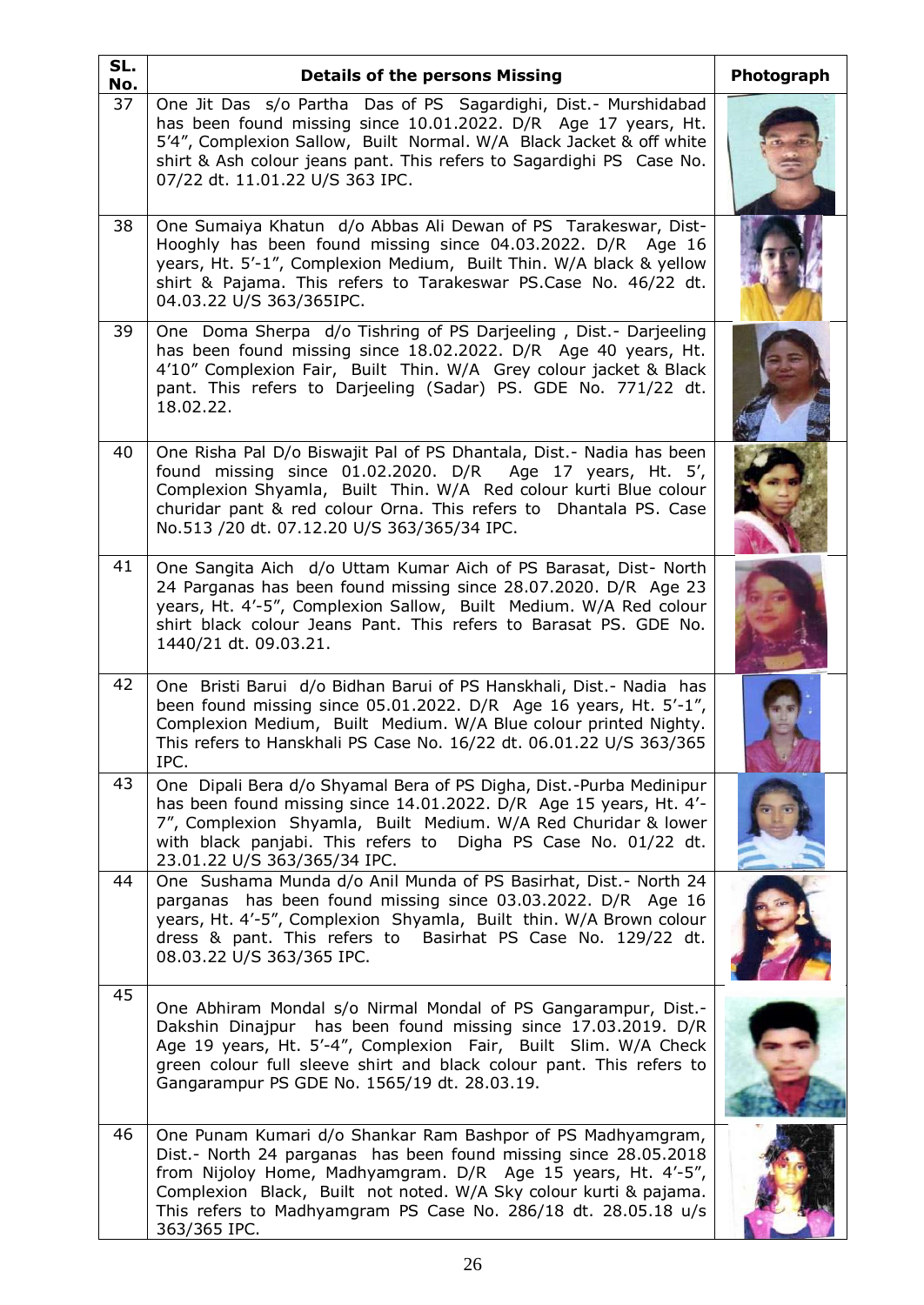| SL.<br>No. | <b>Details of the persons Missing</b>                                                                                                                                                                                                                                                                          | Photograph |
|------------|----------------------------------------------------------------------------------------------------------------------------------------------------------------------------------------------------------------------------------------------------------------------------------------------------------------|------------|
| 47         | One Sougata Ojha s/o Rabi Sankar Ojha of PS Bhagwanpur, Dist.-<br>Purba Medinipur has been found missing since 16.05.2017. D/R Age<br>18 years, Ht. 5', Complexion Fair, Built- Thin. W/A Check shirt &<br>Blue colour jeans. This refers to Bhupatinagar PS Case No. 161/20 dt.<br>15.10.20 u/s 363/365 IPC.  |            |
| 48         | One Parvej Seikh s/o Jahangir Alam of PS Farakka, Dist.-<br>Murshidabad has been found missing since 03.07.2021. D/R Age 4<br>years, Ht. 4', Complexion Shyamla, Built- Medium. W/A Khaki colour<br>full pant and pink colour T- shirt. This refers to Farakka PS Case No.<br>134/21 dt. 04.07.21 u/s 363 IPC. |            |
| 49         | One Joy Sarkar s/o Gour Hari Sarkar of PS Swarupnagar, Dist. - North<br>24 parganas has been found missing since 29.08.2020. D/R Age 3<br>years, Ht. 2'(approx), Complexion Shyamla, Built- Thin. W/A Not<br>known. This refers to Swarupnagar PS Case No. 784/20 dt. 20.12.20<br>u/s 363/365 IPC.             |            |
| 50         | One Nomi Das s/o Lt. Raja Das of PS Baguiati, Dist. - North 24<br>parganas has been found missing since 16.02.2022. D/R Age 16<br>years, Ht. 5'-1", Complexion Shyamla, Built- Slim. W/A White colour<br>shirt & Black colour Trouser. This refers to Baguiati PS Case No.<br>59/22 dt. 19.02.22 u/s 363 IPC.  |            |
| 51         | One Mahamaya Kisku d/o Nokai Kisku of PS Jamalpur, Dist. - Purba<br>Burdwan has been found missing since 23.12.2021. D/R Age 17+<br>years, Ht. 4'-6", Complexion Shyamla, Built- Slim. W/A School<br>Dress. This refers to Jamalpur PS Case No. 14/22 dt. 09.01.22 u/s<br>363 IPC.                             |            |

### **PART- III –**

 **Cases with Peculiar Modus Operandi –** Lake Town PS Case no. 164/20 Dt. 04/10/2020 u/s 420/406 IPC: Subrata Biswas S/O Lt Shambhu Charan Biswas of 299, Dumdum Park, PS- Lake Town, Kolkata - 700055 lodged a written complaint to the effect that he had been defrauded for an amount of Rs 12, 12082.75 from his UBI SB A/c no 0100010460397. He had received a phone call from 8346800323 which was a call from the fraudster. The complainant then downloaded Quick support Application (Team Viewer app) and was subsequently defrauded. One accused namely, Mahtab Alam s/o Lt. Md Noor Alam of vill. Bishanpur, PO+PS Pachamba Dist. Giridih, Jharkhand was arrested from Giridih.

### **PART- IV –**

**1) Miscellaneous Notices –**

| <b>SI</b><br>No. | Name of the<br>article with<br><b>Makers</b><br>name | <b>Number</b>                   | <b>Special</b><br>identification<br>mark, if any | PS Case No. and date with<br>section of law under<br>which the Case was<br>instituted |
|------------------|------------------------------------------------------|---------------------------------|--------------------------------------------------|---------------------------------------------------------------------------------------|
|                  | Motor Cycle<br>(Hero Honda)                          | Vide reg. no. WB40AB-<br>6189   | <b>Black colour</b>                              | Durgapur PS Case No. 146<br>Dt 01.04.2022 U/S 379 IPC                                 |
|                  | Bike R15 V3.                                         | Registration no.<br>WB24A81641. |                                                  | Dum Dum PS Case No-248<br>Dated 01.04.22 U/S 379 IPC                                  |
| 3                | Motor bike<br>(Apache 160)                           | Bearing no. WB-24AW-<br>2147    |                                                  | Ghola P.S Case No. 198/22<br>Dt. 01.04.2022 U/S 379 IPC                               |

### **2) Details of Motor cars and motor cycles stolen --**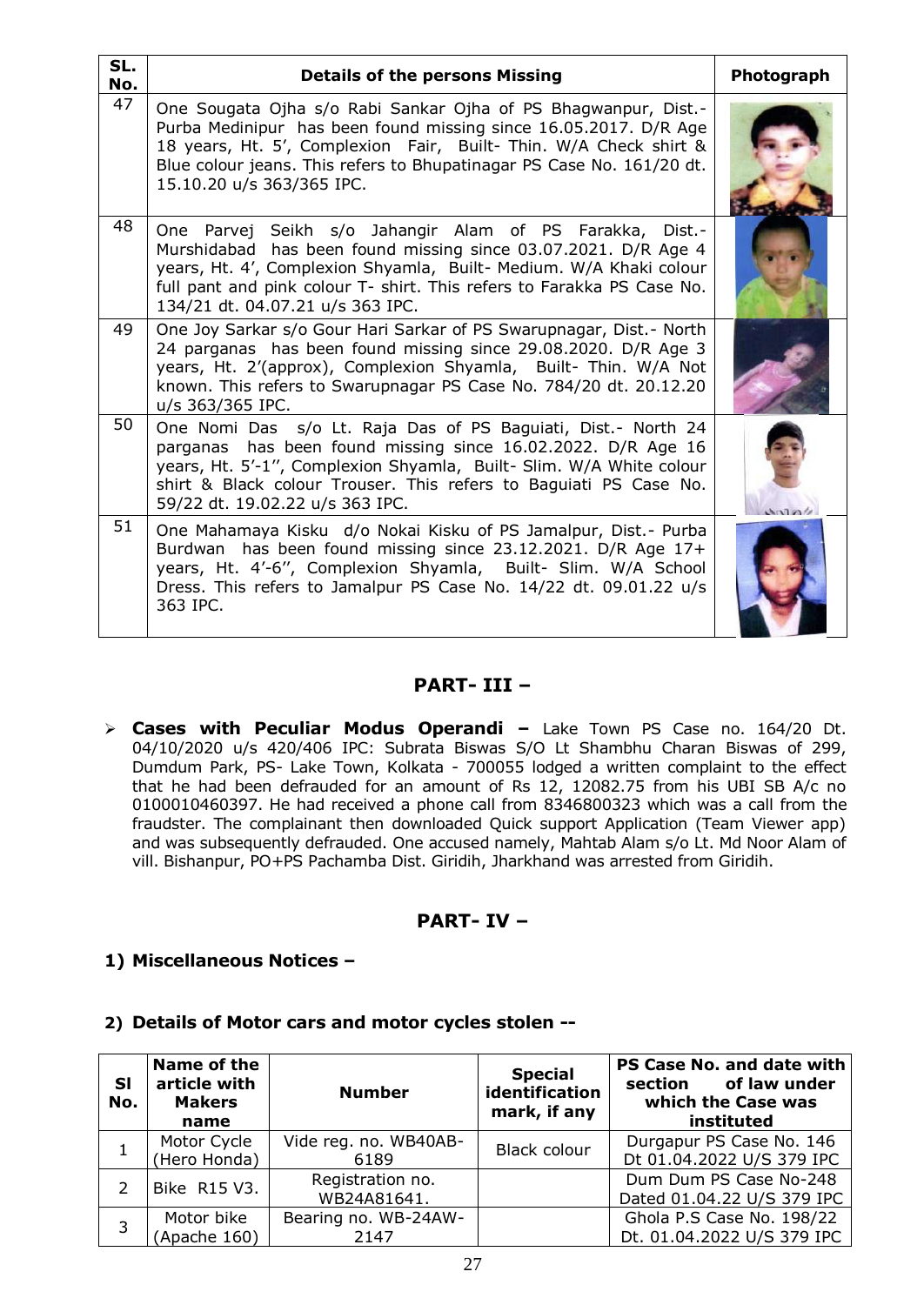| 4              | <b>TVS Apache</b><br>motorcycle      | regd No. WB-95J/0282,<br>Chassis No. MD634CE47<br>K2F19435 & Engine No.<br>CE4FK2618715   |                       | Samsherganj PS. Case No.<br>98 dt. 01.04.2022 U/S 379<br>IPC.             |
|----------------|--------------------------------------|-------------------------------------------------------------------------------------------|-----------------------|---------------------------------------------------------------------------|
| 5              | Hero Glamour<br>motorcycle           | Regd No WB34AR 1112,<br>Engine No. JA06E5FGF<br>27916, Chassis No.<br>MBLJA06AMFGF22530   |                       | Kharagpur Local PS Case No<br>235/22 dt. 01.04.2022 u/s<br>379 IPC.       |
| 6              | Motor cycle                          | Bearing No. WB-<br>30AE/1059                                                              |                       | Nandakumar PS Case No.<br>114 dt. 01.04.22 u/s 379 IPC                    |
| $\overline{7}$ | Hero Glamour<br>motor cycle          | Reg. No-WB98 G6593                                                                        | <b>Black Blue</b>     | Magrahat PS Case No. 119<br>Dt- 02.04.22 U/S. 379 IPC.                    |
| 8              | Motorcycle                           | Regd No. WB26BJ/4605,<br>Engine No.<br>DHXRLM85338                                        |                       | Jagatballavpur PS Case No.<br>49 dt. 02.04.22 u/s- 379 IPC                |
| 9              | Truck                                | Bearing registration no<br>WB-19B/8037                                                    |                       | Malda PS Case No. 145 dated<br>02/04/2022 U/S 379 IPC                     |
| 10             | Hero Glamour<br>motorcycle           | Bearing No. WB-<br>01G/6064                                                               | Red                   | Goaltore PS Case No-87/22,<br>Dt-02.04.2022, U/S-379 IPC.                 |
| 11             | Motor cycle<br>Hero Glamour          | Regd No WB 34 AY5855,<br>Chassis No- MBLJA06<br>AMG 9K05239, Engine<br>No- JA06EJG9K05394 | <b>Blue Mat Black</b> | Kharagpur (Town) PS Cse<br>No 168/2022 dt 02.04.2022<br>u/s 379 IPC.      |
| 12             | TVS ntorq<br>Scooty                  | Bearing Regd No. WB 74<br>BC/9745                                                         |                       | Bhaktinagar PS Case No. 346<br>Dt 02.04.22 U/S 379 IPC                    |
| 13             | Honda Activa<br>Scooty               | Bearing Reg. No. WB -<br>74 BH/9417                                                       |                       | Matigara PS Case No 401, Dt<br>02.04.22, U/S-380 IPC                      |
| 14             | Motor cycle                          | Bearing no-WB-<br>40U/2882                                                                |                       | NTS PS Case No 47/22 date<br>03.04.2022 u/s -379 IPC                      |
| 15             | Motor cycle<br>(Bullet)              | Having registration no.<br>WB-96P-4981                                                    |                       | Sonarpur PS Case No. 351<br>Dt. 03.04.2022 U/S. 379 IPC                   |
| 16             | Motor-cycle                          | Bearing registration No-<br>WB94A/8684                                                    |                       | Farakka PS Case No- 100 dtd<br>03.04.2022 U/S- 379 IPC.                   |
| 17             | Hero Super<br>Splender<br>motorcycle | Regd No. WB-94F/9645,<br>Chassis No. MBLJAR038<br>JGE05065 & Engine No.<br>JA05EGJGE05198 |                       | Samsherganj PS. Case No.<br>105/2022 dt. 03.04.2022<br><b>U/S 379 IPC</b> |
| 18             | <b>Bike</b>                          | Regd. no. WB66T/2533<br>Eng no. JA06EJFGB<br>10848 Chasis no.<br>MBLJA06AMFGB02909.       |                       | Chanchal PS Case No.<br>323/22 dated 03.04.2022<br><b>U/S 379 IPC</b>     |
| 19             | Honda SP<br>Shaine<br>motorcycle     | Chassis No-ME4JC737<br>HJT077694 and Engine<br>No-JC73ET2140601, REG<br>No-WB96K 7854     |                       | Jibantala PS Case no-117/22<br>dt-04.04.2022 U/S-379<br>IPC.              |
| 20             | Honda shine<br>motor bike            | Registration no is PB-<br>48D-3394.                                                       |                       | Belur PS Case No. 74 Date<br>04.04.2022 U/S 379 IPC                       |
| 21             | <b>Bike</b>                          | Chasis no. MD2B77BX<br>2NCK57655 nad Engine<br>No. JEX-CNX-14744                          |                       | Sankrail PS Case No.<br>381/2022 Dt. 04.04.2022<br><b>U/S 379 IPC</b>     |
| 22             | Honda Shine<br>motorcycle            | Engine No. JC85ED<br>1118476 & Chassis No.<br>ME4JC85ALMD078075                           | <b>Black Colour</b>   | Malbazar PS Case No.<br>270/2022 dated 04.04.2022<br>u/s 379 IPC          |
| 23             | Motor cycle                          | Bearing reg. no. WB-<br>52T/0866                                                          |                       | Kaliganj PS Case No. 200 dt.<br>04.04.2022 u/s 379 IPC.                   |
| 24             | Motor cycle<br>(Royal Enfield)       | Vide registration no WB<br>58 BE 2494                                                     |                       | Berhampore PS Case No 416<br>Dt. 04.04.22, U/S 379 IPC                    |
| 25             | Scooty                               | Regd. No. WB56/6475,<br>Engine No- JF49EU<br>4051180 & Chassis No-<br>ME4JF49BBKU027497   |                       | Purulia (T) PS Case No-<br>67/2022 dated 04.04.2022<br><b>U/S 379 IPC</b> |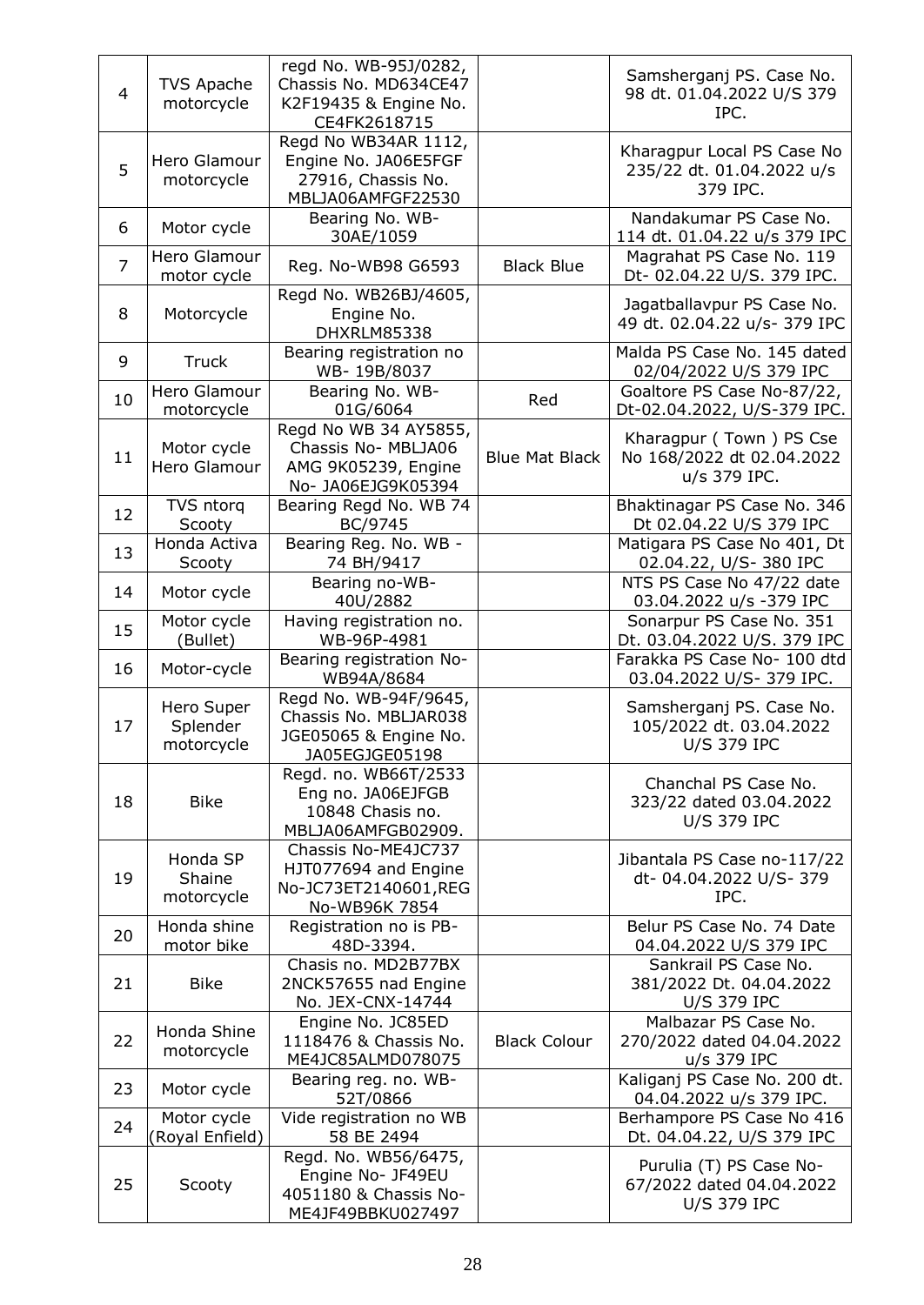| 26 | <b>Bike Model-</b><br><b>TVS Apache</b><br><b>RTR 160</b> | Regd No WB-<br>24AP0093, chassis no-<br>MD634BE43H2N24714,E<br>ngine No-<br>BE4NH2223285                                 |                       | Duttapukur PS Case No.<br>311/2022 Dtd. 05.04.2022<br><b>U/S 379 IPC</b> |
|----|-----------------------------------------------------------|--------------------------------------------------------------------------------------------------------------------------|-----------------------|--------------------------------------------------------------------------|
| 27 | Scotty                                                    | Regd no WB96S7359 &<br>Engine No. JF17EAMGK<br>00032 and chassis No.<br>MBLJEW415MGK00085                                |                       | Basanti PS Case No-235/22<br>Dt-05.04.2022 U/S-379 IPC                   |
| 28 | Two wheeler                                               | Bearing registration no.<br>WB 24AM - 7712                                                                               |                       | Domjur PS Case No. 296 Dt<br>05.04.22 U/S 379 IPC                        |
| 29 | Hero Splendor<br>Ismart                                   | Bearing No. WB 34AV -<br>0275( Engine No.<br>HA12EME9M21375)                                                             | Silver Grey<br>Colour | Kharagpur Town PS Case No.<br>184/22 dated 05.04.2022<br>U/S-379 IPC.    |
| 30 | Hero<br>motorcycle                                        | Bearing Reg. No.WB- 70-<br>M-1463                                                                                        |                       | Alipurduar PS Case No. 172<br>Dt. 06.04.2022 u/s 379 IPC                 |
| 31 | Hero Honda<br>Splender<br>motor cycle                     | Bearing registration<br>number - WB-44-9700                                                                              |                       | Hirapur PS Case No.-<br>134/2022 DT-06.04.2022<br>U/S-379 IPC            |
| 32 | Hero Glamour<br>motor cycle                               | Bearing no. WB<br>38AK/6783                                                                                              |                       | Kulti PS Case No. 222/2022<br>dt.06.04.2022 U/S 379 IPC                  |
| 33 | Motorcycle<br>Model No-Yzf<br>Yamaha R-15<br>version 3    | Regd No WB24 AY78198.<br>Chassis no- ME1RG67<br>19L0046278, Engine no-<br>G3N4E0065197.                                  |                       | Nimta PS Case No-211/22<br>dt. 06.04.2022 U/S-380 IPC                    |
| 34 | <b>Bike</b>                                               | Vide bearing no-WB20<br>AC 9773                                                                                          |                       | Magrahat Ps Case No-125/22<br>Dt-06.04.2022 U/S-379 IPC                  |
| 35 | Super<br>Splendar<br>Motor cycle                          | Reg. No. WB66AE/7810,<br>Eng. No. JA05EGK<br>9E17990, Chassis No.<br>MBLJAW096K9E76046)                                  |                       | Kaliachak PS Case No.<br>338/22 dated 06.04.2022<br><b>U/S 379 IPC</b>   |
| 36 | Hero Super<br>Splendor<br>Drum<br>Motorcycle              | Having Registration No<br>WB 50S 8196, Chassis<br>No MBLJAW172<br>L9F00471, Engine No<br>JA07ABL9F00591                  |                       | Ghatal PS Case No.<br>107/2022 Date. 06.04.2022<br>U/S 379 IPC.          |
| 37 | Hero Honda<br>Motorcycle                                  | Bearing registration no -<br>WB 38AJ 8555 having<br>Engine No - JA06EJGGF<br>47970 and Chassis No -<br>MBLJA06AMGGF41458 |                       | Asansol (South) PS Case No-<br>144/22 Dated- 07.04.2022<br>U/S - 379 IPC |
| 38 | Glomar<br>motorcycle                                      | Bearing registration No.<br>WB46C/4595                                                                                   | Red colour            | Rampurhat PS case No 179<br>dt 07.04.2022 u/s 379 IPC                    |
| 39 | Motorcycle                                                | Having No. WB-<br>42U/8969                                                                                               |                       | Burdwan PS Case No 335 dt<br>07.04.2022 u/s 379 IPC                      |
| 40 | Bolero Pick Up<br>vehicle                                 | Bearing Reg. number WB<br>73C/9332                                                                                       |                       | New Jalpaiguri PS Case No.<br>333 Dt 07.04.22 U/S 379 IPC                |
| 41 | Motorcycle                                                | Bearing no. WB30AB-<br>9749                                                                                              |                       | Andal PS case no. 120/22<br>Dt.08.04.20222 U/S 380 IPC                   |
| 42 | Motor Cycle                                               | Having Bearing no. WB-<br>96K-0625                                                                                       |                       | Sonarpur PS Case No. 368<br>Dt. 08.04.2022 U/S. 379 IPC                  |
| 43 | Hero<br>Motorcorp<br>Super<br>Splendar<br>motorcycle      | Regd. No. WB 94B-5737,<br>Chassis No. MBLJA05<br>EMF9J11062, Engine No<br>JAOSECA9J07151                                 |                       | Raghunathganj PS Case No.<br>201/2022 Dt. 08.04.2022<br>U/S 379 IPC.     |
| 44 | Motor cycle                                               | Bearing Registration No<br>WB 64F 7231                                                                                   |                       | Kumargram PS Case No. 135<br>Date. 09.04.22 u/s 379 IPC                  |
| 45 | <b>Truck</b>                                              | Bearing Reg. No. UP 81<br>AF-0326                                                                                        |                       | Baishnabnagar PS Case No<br>296 dt 09/04/22U/S 379 IPC                   |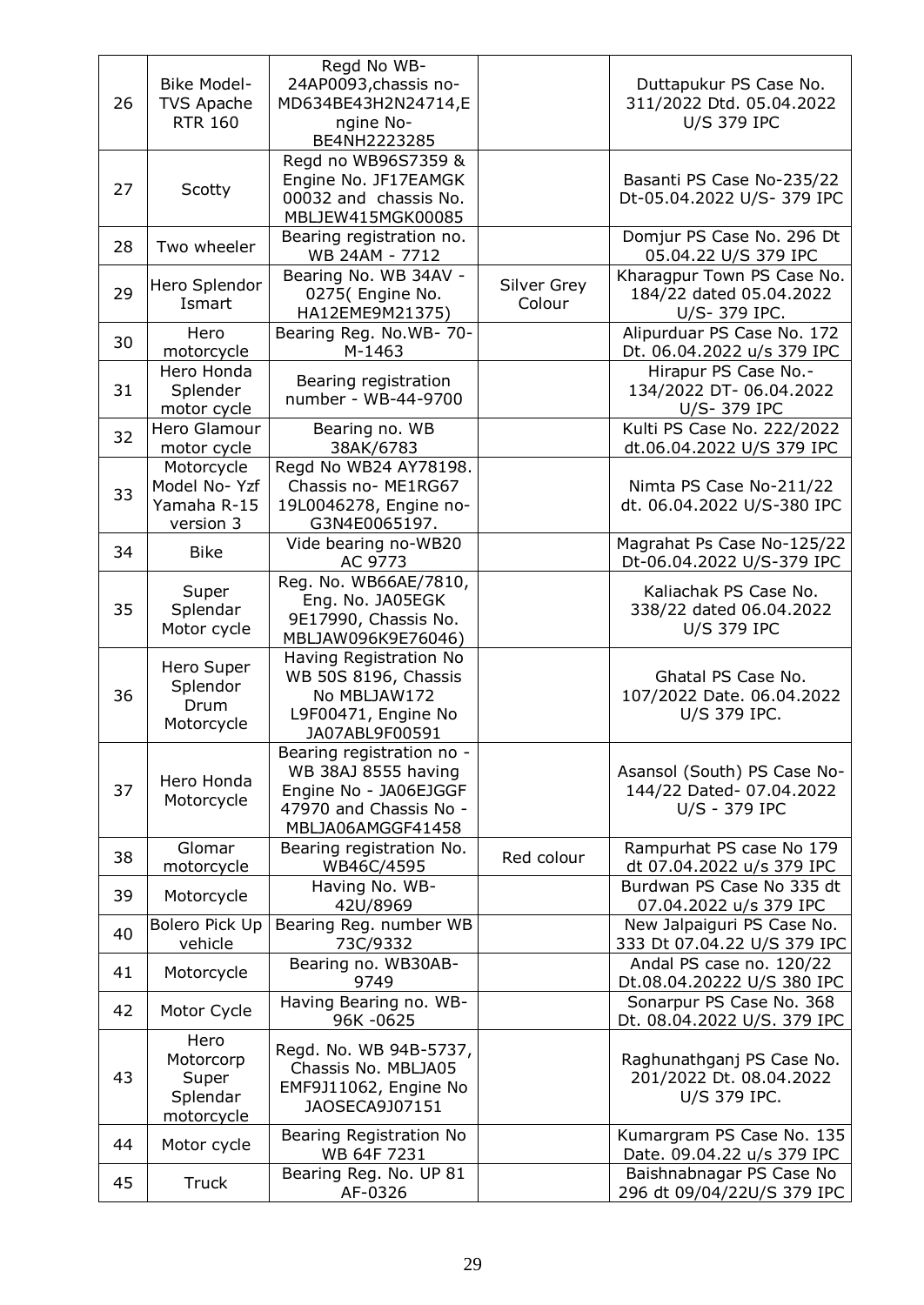| 46 | Motor Cycle                            | Regd. No- WB70A-6646,<br>Engine No- DSG-BNF-<br>97740, Chassis No-<br>MD2DSDSZZNCF-18103                      |                     | Falakata PS Case No-<br>209/22, Date- 10.04.2022,<br>U/S-379 IPC              |
|----|----------------------------------------|---------------------------------------------------------------------------------------------------------------|---------------------|-------------------------------------------------------------------------------|
| 47 | Motor Cycle                            | Reg. No- WB70D-9203,<br>Engine No- JA06EJEGF<br>18856, Chassis No-<br>MBLJA06AGEGF20568                       |                     | Falakata PS Case No-<br>211/22, Date- 10.04.2022,<br>U/S-379 IPC              |
| 48 | Pulsar 125<br>motor cycle              | Bearing Registration No.<br>WB-70Q/8650 having<br>engine No.DHXRNK<br>76997 & Chasis No.<br>MD2B68BX4NRK08945 |                     | Samuktala PS Case No.<br>94/22 dated 10.04.2022 U/S<br>379 IPC                |
| 49 | Scooty<br>(Yamaha<br>Fasino)           | Bearing no.WB20AN6282                                                                                         |                     | Baruipur PS Case No.610/22<br>Dt.10.04.2022 U/S-379 IPC.                      |
| 50 | Royal Enfield<br>bullet motor<br>cycle | Vide Regn. No.WB<br>48E/6029, Engine<br>No.U35FILN6694440 &<br>Chassis No.ME3U3S5F<br>2MA050483               | (Black colour)      | Bolpur PS Case No. 89/22,<br>dated 10.04.2022, u/s 379<br><b>IPC</b>          |
| 51 | Bajaj Palsar<br>220<br>motorcycle      | ,Vide registration no.<br>WB-28-C-5227                                                                        | Black-Blue<br>color | Bongaon PS Case No-<br>362/2022, dt-10.04.2022,<br>U/S-379 IPC                |
| 52 | Motor Cycle                            | Regd no-WB74AG/5732,<br>Eng no-9D02893 and<br>Chassis no-F9D03068                                             |                     | Siliguri PS (Panitanki TOP)<br>Case No 354/22 Dated<br>10.04.2022 U/S-379 IPC |
| 53 | Honda Dio<br>scooty                    | Vide bearing no. -<br>WB24AK9389                                                                              |                     | Dum Dum PS Case No-<br>290/2022 Dated- 11.04.2022<br>U/S-379 IPC              |
| 54 | <b>TVS Apache</b><br>Motor Cycle       | Regd No. WB28C1447,<br>Engine No. CE4FK242<br>5890, Chassis No.<br>MD634CE4XK2F26847                          | Red colour          | Gopalnagar PS Case No-<br>178/22 Dt-11.04.2022 U/S-<br>379 IPC                |
| 55 | Two wheeler                            | Bearing registration no.<br>WB-18B-8292                                                                       |                     | Uttarpara PS Case No. 127<br>Dt. 11.04.2022 U/S 379 IPC                       |
| 56 | Pick up Van                            | Bearing no. WB 33B<br>5638 Chasis No.<br>MA1ZN2GHKC1G49192                                                    |                     | Kharagpur (Town) PS Case<br>No. 202/22 Dt. 11.04.2022<br><b>U/S 379 IPC</b>   |
| 57 | Motorcycle<br>(Honda CB<br>Shine)      | Regd No. WB 34AF-<br>4066, Engine No.<br>JC36E77816669 Chassis<br>No ME4JC36JGD7543444                        |                     | Kharagpur Local PS Case No.<br>270/22 dt. 11.04.2022 u/s<br>379 IPC.          |
| 58 | Scooty                                 | Regd No WB 74 AV/7655<br>Chassis No. ME4JF762<br>HH7007012, Engine No<br>JF76E70013738                        |                     | Bhaktinagar PS Case No<br>379/22 Dated 11.04.2022<br><b>U/S 379 IPC</b>       |
| 59 | Vehicle                                | (WB76/9021)                                                                                                   |                     | Naxalbari PS Case No.78<br>Dated 12.04.22 U/S 379 IPC                         |
| 60 | Motorcycle                             | Having No. WB-<br>42AE/7740                                                                                   |                     | Burdwan PS Case No- 362<br>dated 12.04.22 u/s 379 IPC                         |
| 61 | Scooty (Activa<br>4G)                  | Bearing No. WB 12-AR-<br>8384)                                                                                |                     | Shibpur PS Case No. 105<br>dated 13.04.22 U/S 379 IPC.                        |
| 62 | Hero super<br>splendor<br>motorcycle   | Regd No. WB36G1371,<br>Engine No. JA05EGJ<br>9J25111, Chassis No.<br>MBLJAR033J9J26351                        |                     | Kharagpur Local PS Case No<br>276/22 dt. 13.04.2022 u/s<br>379 IPC            |
| 63 | Motorcycle                             | Having No. WB-<br>44E/2321                                                                                    |                     | Burdwan PS Case No 366<br>dated 13.04.22 u/s 379 IPC                          |
| 64 | Honda motor<br>cycle                   | Regd. No.- WB56J/0111,<br>having Chassis No-<br>ME4JC589BET083128                                             | Black colour        | Purulia (T) PS Case No-<br>73/2022 dated 13.04.2022<br><b>U/S 379 IPC</b>     |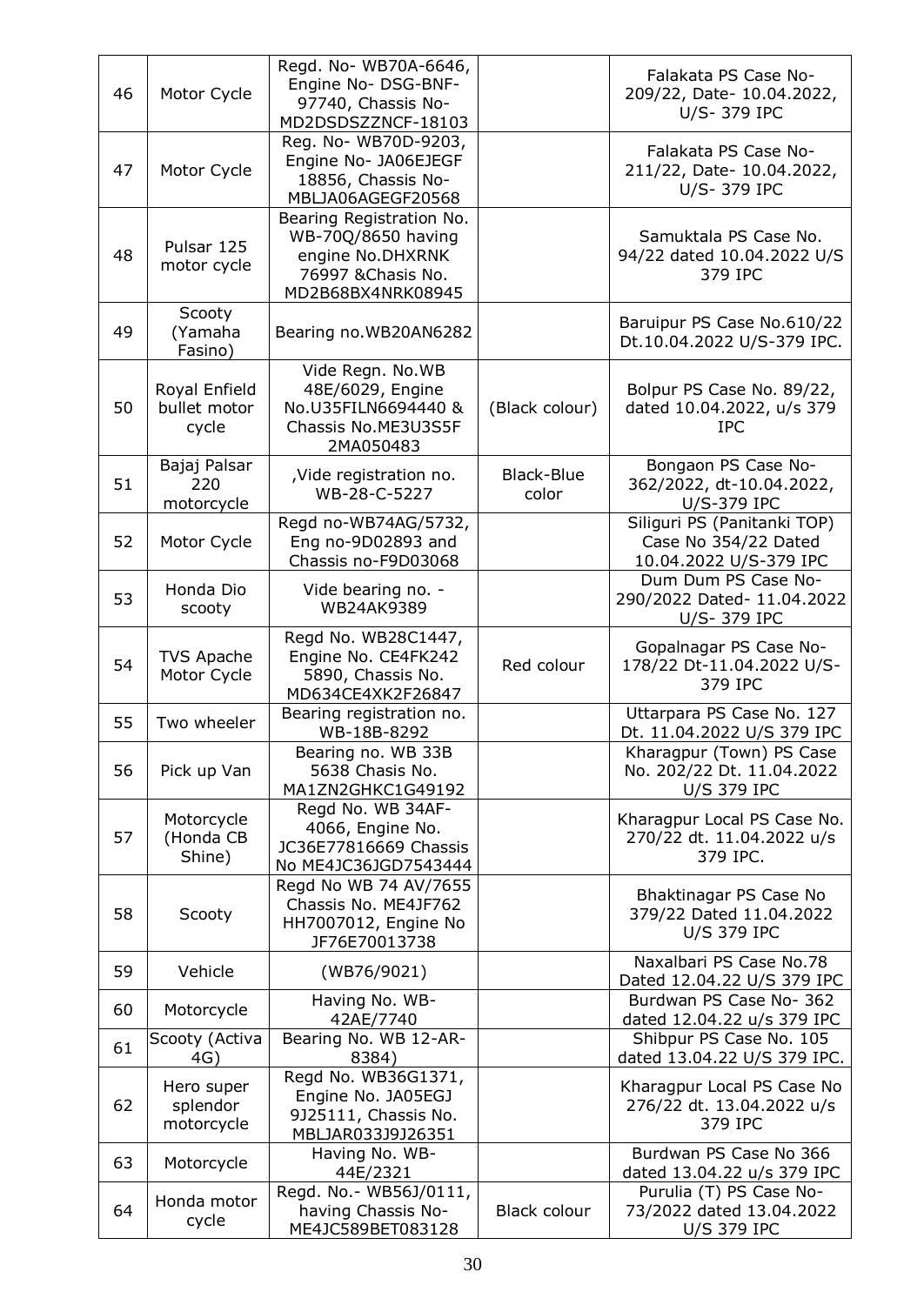| 65 | Hero Honda<br>Super<br>Splendor            | Having Registration no-<br>WB74-AF/6357                                                     | Black colour | Siliguri PS Case No.362/22<br>Dated.13.04.2022 U/S 379<br><b>IPC</b>     |
|----|--------------------------------------------|---------------------------------------------------------------------------------------------|--------------|--------------------------------------------------------------------------|
| 66 | Motor Cycle<br>(Hero<br>Glamour)           | Vide reg. no. WB40AE-<br>8658,                                                              | Red colour   | Durgapur PS Case No.<br>166/22 Dt 14.04.2022 U/S<br>379 IPC              |
| 67 | Omni Bus                                   | Regd No. WB77A1742,<br>Chasis No. MAT445117<br>DUGJ2938, Engin No.<br>27510106GWYSE8255     |              | Naihati PS Case No- 178 dt.<br>14.04.22 u/s- 379 IPC.                    |
| 68 | Motor cycle                                | Vide bearing no-WB 26<br>BQ 3967                                                            |              | Airport PS Case No- 122 Dt.<br>14.04.2022 U/S-379 IPC                    |
| 69 | Motor Cycle<br>(Honda CB-<br>125 Shine SP) | Bearing No. WB 12-AS-<br>9951)                                                              |              | Shibpur PS Case No: 108/22<br>Dated-14/04/2022 U/S 379<br><b>IPC</b>     |
| 70 | Hero Deluxe<br>Motor cycle                 | No WB 68AG -8534                                                                            |              | Barikul PS Case no-15/22 dt-<br>15.04.2022, U/S-379 IPC                  |
| 71 | Hero Glamour                               | Motor cycle bearing regd<br>No. WB 64 L 7664                                                | Red Colour   | Dinhata PS Case No. 182 dt<br>15.04.2022 u/s 379 IPC                     |
| 72 | Motor Cycle                                | Vide registration No. WB<br>14M 7969                                                        |              | Shyampur PS Case No. 151,<br>dt. 15.04.22, U/S- 379 IPC                  |
| 73 | Royel Endfield<br>motor cycle              | Vide bearing no. WB 58<br>AT 4575                                                           |              | Berhampore PS Case No 482<br>Dt. 15.04.22 U/S 379 IPC                    |
| 74 | Motor cycle                                | Bearing Regn. No.- WB<br>42G 9508                                                           |              | Burdwan PS Case No 372 dt<br>15.04.2022 u/s 379 IPC.                     |
| 75 | Motor cycle                                | Bearing No. WB-<br>56Q/0134                                                                 |              | Tamluk PS Case No. 278/22<br>dt. 15.04.2022 u/s 379 IPC                  |
| 76 | Motor cycle                                | Regd No WB 74AZ/4029,<br>Chassis No MD ZA22<br>CYOKCD13864, Engine<br>No PDYCDK39702        |              | Bhaktinagar PS Case No<br>391/22, Dated 15.04.2022<br><b>U/S 379 IPC</b> |
| 77 | Royal Enfield<br>Motor Cycle               | Having Reg. no WB-<br>74/AV/4055                                                            |              | Siliguri PS Case No 366 Dt<br>15.04.2022 U/S 379 IPC                     |
| 78 | Super<br>Splendour<br>Motor Cycle          | Chassis NO - WB LJAR<br>036H9G26145, ENGINE<br>NO - JA05EGH9G30936,<br>Reg No - WB 96G 1010 | Colour - Red | Basanti PS Case No-263/22<br>Dt-16.04.2022 U/S-379 IPC.                  |
| 79 | Bajaj Pulsar<br>Motorcycle                 | Bearing no.WB-<br>86E/3259.                                                                 |              | Kuchlibari PS Case NO 45 dt<br>16.04.2022 U/S 379 of IPC                 |
| 80 | Honda Shine<br>Motorcycle                  | Regd No. WB-34/W7341<br>Eng. No. JC36E957455<br>Chassis<br>ME4JC366BA837353                 |              | Garhbeta PS case no 198/22<br>dt. 16.04.2022 u/s 379 IPC                 |
| 81 | Honda Shine<br>Motorcycle                  | Regd No WB 34 BN 8365<br>Eng No JA06ERRGF<br>05953, Chassis<br>MBLJAW104KGF06172            |              | Garhbeta PS case no 199/22<br>dt. 16.04.2022 u/s 379 IPC.                |
| 82 | Scooty Honda<br>Garzia                     | Bearing no.WB-40AT-<br>0528                                                                 |              | Andal PS Case no. 132/22<br>Dt.17.04.2022 U/S 379 IPC                    |
| 83 | Super<br>Splendor<br>Candy Blazing<br>bike | Bearing Reg No.<br>WB22H0309                                                                | Red Colour   | Hasnabad PS Case No- 174,<br>Dated- 17.04.2022, U/S-<br>379 IPC          |
| 84 | Royal Enfield<br><b>Bike</b>               | Having registration<br>number WB-12BG-0551                                                  |              | Belur PS Case No: 86 Dt-<br>17.04.2022 U/S 379 IPC                       |
| 85 | Car (Choto<br>hati)                        | Bearing no. WB 12 BG<br>8916                                                                |              | Sankrail PS Case No. 417 Dt.<br>17.04.2022 U/S 379 IPC                   |
| 86 | TATA AC car                                | Bearing registration No.<br>WB-11B/4371                                                     |              | Jagatballavpur PS Case No.<br>61 Dt. 17.04.22 u/s- 379 IPC               |
| 87 | Motorcycle                                 | Bearing No. WB72J/6159                                                                      |              | Banarhat PS Case No. 119<br>dated 17.04.22 u/s 379 IPC                   |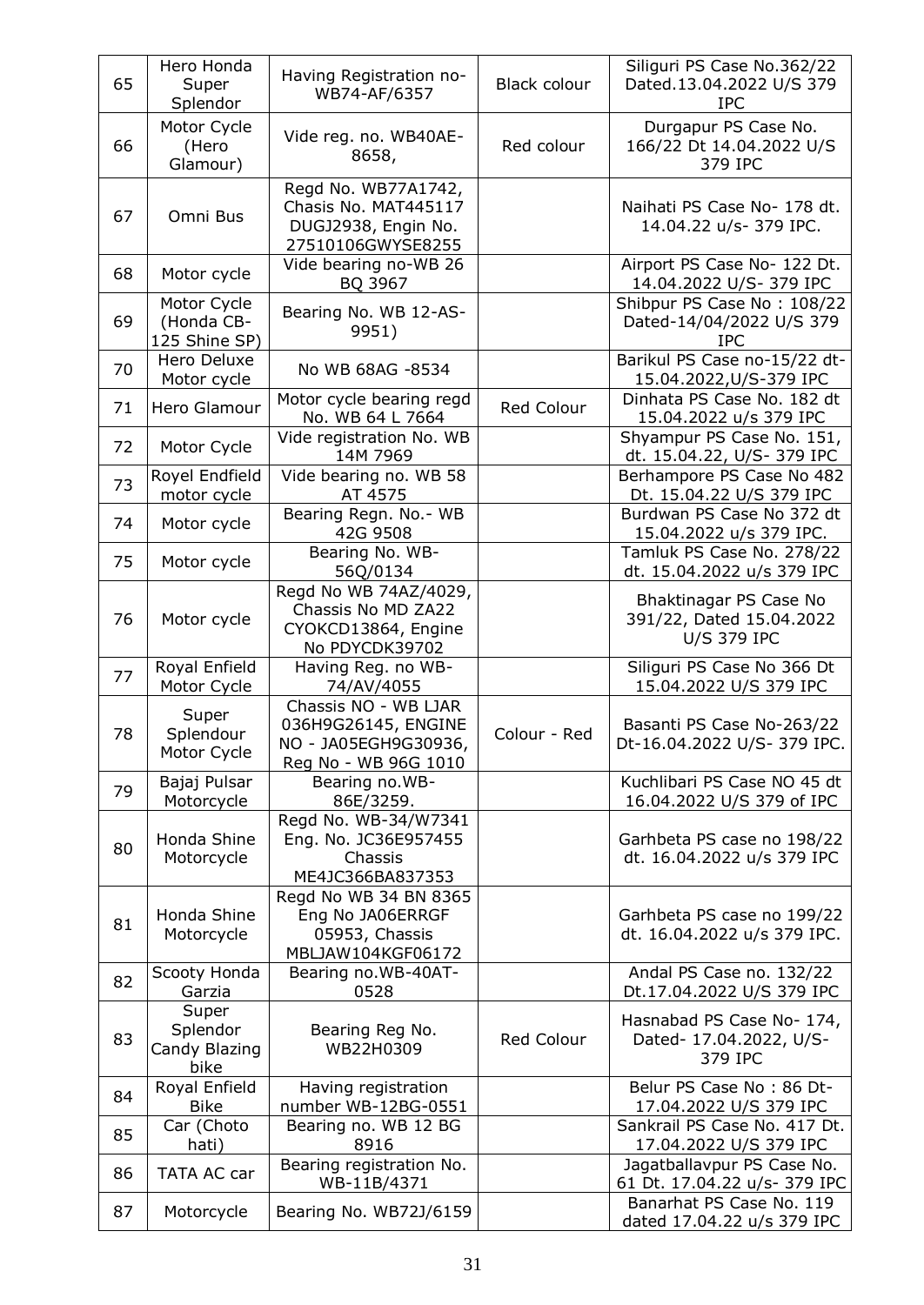| 88  | Motor cycle                                    | Having Reg. No. WB56K-<br>0331                                                                       |                         | Kenda PS Case No- 37 Dtd.-<br>17.04.2022 U/S 379 IPC                      |
|-----|------------------------------------------------|------------------------------------------------------------------------------------------------------|-------------------------|---------------------------------------------------------------------------|
| 89  | Passion Plash<br>Motorcycle                    | Bearing registration<br>number - WB-38X-9224                                                         |                         | Hirapur PS Case No.- 144<br>DT- 18.04.22 U/S- 379 IPC                     |
| 90  | Tata Acc<br>Vehicle                            | Bearing no. WB-23C-<br>2489.                                                                         |                         | Titagarh PS Case No. 287,<br>Dt. 18.04.2022 U/S 379 IPC                   |
| 91  | Motor Cycle                                    | <b>Bearing Registration</b><br>No.WB-58AE-3042                                                       |                         | Nowda PS Case No. 87/22<br>dt.18.04.2022 u/s 379 IPC                      |
| 92  | Honda CB<br>Shine motor<br>cycle               | Bearing Reg No. WB56J<br>4790                                                                        | Red/Maroon<br>colour    | Purulia (T) PS Case No- 74<br>dated 18.04.22 U/S 379 IPC                  |
| 93  | Hero Honda<br>Super<br>Splendor<br>motor cycle | Bearing Reg. No- WB68E<br>2393                                                                       | Blue colour             | Purulia (T) PS Case No-<br>75/2022 dated 18.04.2022<br><b>U/S 379 IPC</b> |
| 94  | Motor Cycle<br>(Hero Super<br>Splender)        | Vide reg. no. WB40Z-<br>1165,                                                                        | Blue colour             | Durgapur PS Case No.<br>175/22 Dt 19.04.2022 U/S<br>379 IPC               |
| 95  | Glamour Bike                                   | Having reg no-WB 24 AV<br>8834                                                                       |                         | Noapara PS Case No-129/22<br>dt: 20.04.2022 U/S 379 IPC.                  |
| 96  | Hero Honda<br>Passionpro<br>motorcycle         | Regd No. WB-58S/0597,<br>Chassis No. MBLHA10E<br>WBHG32987 & Engine<br>No. HA10EDBHG36101            |                         | Samsherganj PS. Case No.<br>130/2022 Dt. 20.04.2022<br>U/S 379 IPC.       |
| 97  | Honda CB<br>Shine motor<br>cycle               | Bearing Reg. No. OD-<br>11Q/2312                                                                     | Black colour            | Beliabera PS Case No.<br>46/2022 Dtd. 20.04.2022<br>u/s 379 IPC           |
| 98  | Motorcycle<br>super spender<br>Drum SE         | Having registration No-<br>WB-70P-5167                                                               |                         | Birpara PS Case No- 77/22<br>Dated 21.04.2022 U/S- 379<br><b>IPC</b>      |
| 99  | Motor Cycle<br>(Super<br>Splender)             | Engine No. JA05ECE<br>9A11990, Chassis No.<br>MBLJA05EME9A11816,<br>Regd. no. WB40Z-6367,            |                         | Durgapur PS Case No.<br>177/22 Dt 21.04.2022 U/S<br>379 IPC               |
| 100 | Motorcycle                                     | Bearing Regd. No. WB-<br>64-T-2146                                                                   |                         | Dinhata PS Case No. 192<br>dated 21.04.22 U/S -379 IPC                    |
| 101 | Motorcycle                                     | Bearing no WB01AD-<br>4605                                                                           |                         | Sonarpur PS Case No. 417<br>Dt. 22.04.2022 U/S. 379 IPC                   |
| 102 | Motor cycle                                    | Bearing registration no.<br>WB-12AZ-7364                                                             |                         | Sankrail PS Case No: 434<br>Dated-22.04.22 U/S 379 IPC                    |
| 103 | Motor cycle                                    | Vide bearing No.<br>WB58B/5474                                                                       |                         | Domkal PS Case No. 249/22<br>dt.22.04.2022 U/S 379 IPC                    |
| 104 | Hero Super<br>splendour<br>Motor cycle         | Bearing no WB40AB7527<br>chasis no MBLJA05EMF<br>9B24804 and Engine No<br>JA05ECF9B25208             |                         | NTS PS case No 51/22 dt<br>23.04.2022 u/s 379 IPC                         |
| 105 | TVS Apache<br><b>RTR 160</b><br>motorcycle     | Bearing Reg. No WB<br>4646H/3378 & Chassis<br>No. MD634AE81L2<br>H02161 & Engine No.<br>AE8HL2401941 | Blue colour             | Rampurhat PS case no-<br>212/2022 dt- 23.04.2022<br>U/S-379 IPC           |
| 106 | (TVS, RTR<br>Apache, motor<br>cycle            | Reg. No. WB-18Q-0828<br>Chassis No MD634KE44G<br>2K11640, Engine No.<br>OE4KG2057442                 | Red Colour              | Serampore PS Case No.<br>124/22 Dt. 23.04.2022 U/S<br>379 IPC             |
| 107 | Hero Honda<br>Glamar<br>motorcycle             | Reg. No. WB 12AK 3027                                                                                | Black and red<br>colour | Liluah PS Case No: 163/22<br>Dated-23.04.2022 U/S 379<br><b>IPC</b>       |
| 108 | Hero<br>Motorcorp LTD<br>motorcycle            | Regd. No. WB 94C-0961,<br>Chassis No. MBLJA05EMF<br>9M00073, Engine No<br>JA05ECF9L30510             | Red colour              | Raghunathganj PS Case No.<br>248/22 Dt. 23.04.2022 u/s.<br>379 IPC        |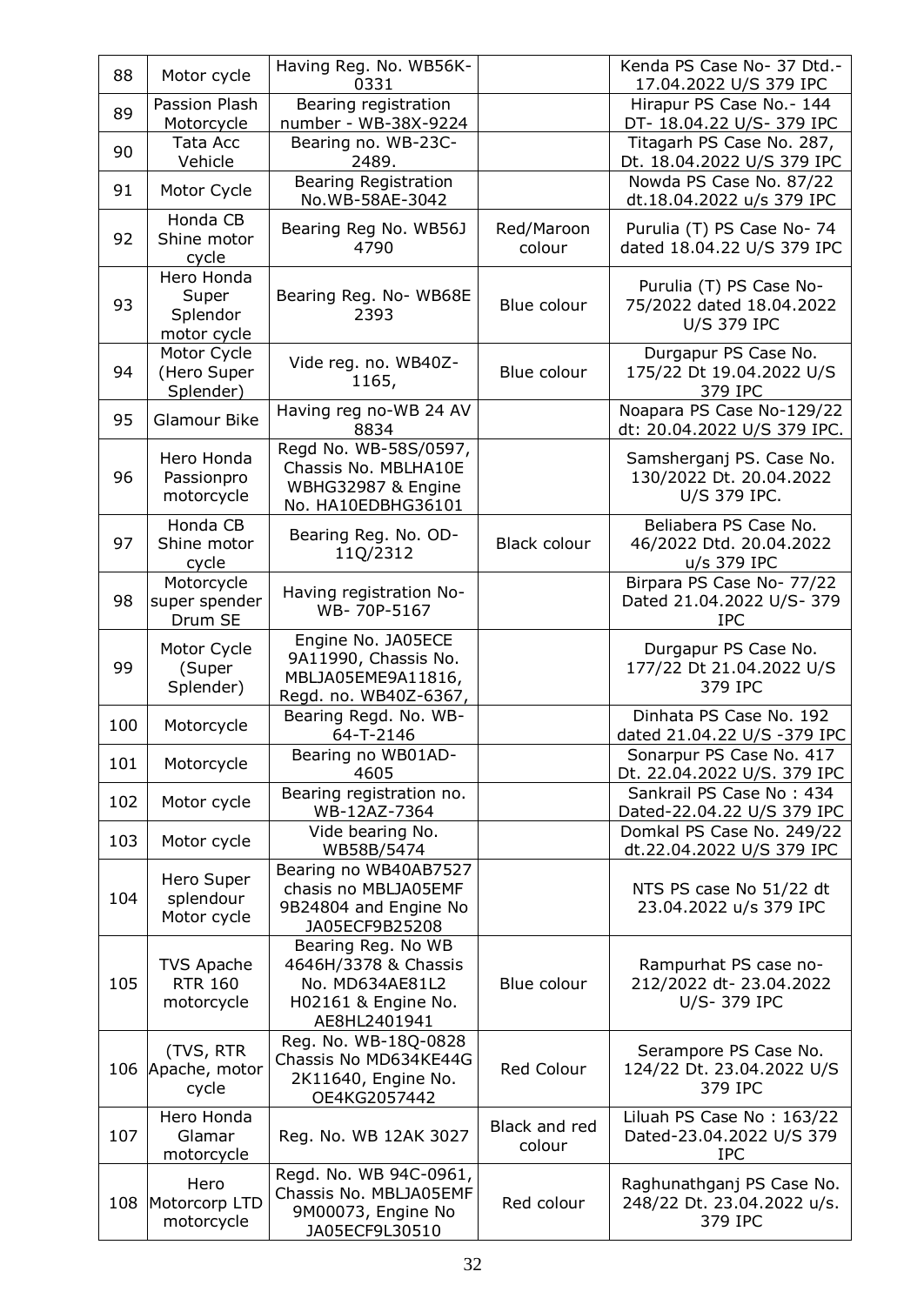| 109 | Hero Super<br>Splendor<br>motor cycle     | Bearing reg no<br>WB38AB1566                                                                    |                     | Asansol North PS Case No-<br>183/2022, dated:-<br>24.04.2022 U/S-379 IPC   |
|-----|-------------------------------------------|-------------------------------------------------------------------------------------------------|---------------------|----------------------------------------------------------------------------|
| 110 | Motorcycle                                | Regd no - WB-44B-5931,<br>Eng No- JA05EBB9<br>HO9995, Chassis No -<br>WBLJA05EGB9H10261         |                     | Hirapur PS Case No.-<br>151/2022 DT- 24.04.2022<br>U/S-379 IPC             |
| 111 | Motor Cycle                               | Having Regd. No. WB-<br>26BA-0413                                                               |                     | Barasat PS Case No. 268 dt<br>24.04.2022 U/S 379 IPC                       |
| 112 | Bike (YAMAHA<br>R 15 V3                   | Regd No WB 26BC 9035,<br>Chassis No. ME1RG521<br>AJ0050594, Engine No.<br>G3K5E0050852          |                     | New Barrackpore PS Case<br>No. 130/22 Dt. 24.04.2022<br><b>U/S 379 IPC</b> |
| 113 | Bajaj Platina<br>100 CC motor<br>cycle    | Bearing Reg. No. WB-<br>62E/0188                                                                |                     | Tapan PS Case No. 233/2022<br>dated 24.04.2022 U/S 379<br><b>IPC</b>       |
| 114 | Motorcycle                                | Regd No-WB 34AX/6454,<br>Eng. No.HA11EJG4G<br>17253 and Chassis No.<br>MBLHA11ATG4G10021        |                     | Goaltore PS Case No. 118/22<br>Dt-24.04.2022, U/S-379 IPC                  |
| 115 | Hero Honda<br>Passion Pro<br>motorcycle   | Bearing registration No<br>WB38Z 8127                                                           |                     | Barabani PS Case No- 76/22<br>dt.25.04.2022 u/s 379 IPC                    |
| 116 | <b>Bolero Maxi</b><br>Truck               | Having Regn no- WB-<br>11B-9661                                                                 |                     | Jagatballavpur PS Case No<br>70 Dt. 25.04.22 u/s-379 IPC                   |
| 117 | Hero Super<br>Splendor<br>Motorcycle      | Regd No. WB 34 BL 3172<br>Eng. No. JA05EGK9<br>D25049 Chassis<br>MBLJAW093K9D05433              |                     | Garhbeta PS case no 220/22<br>dt. 25.04.2022 u/s 379 IPC                   |
| 118 | Bajaj Avenger<br>150 Street<br>Motorcycle | Bearing no. WB-70H-<br>4752                                                                     |                     | KCN PS Case No. 58/2022<br>Dt. 26.04.2022 U/S-379 IPC                      |
| 119 | Hero Splender<br>motorcycle               | Regd No WB-54T/5840,<br>dtd 14.02.2017 Chassis<br>No MBLHAR072HHG<br>19328                      | <b>Black colour</b> | Suri PS Case No-216/22,<br>dtd-26.04.2022, u/s-379<br>IPC.                 |
| 120 | Motor cycle                               | Having bearing Regd. No<br>WB64U/9426                                                           |                     | Tufanganj PS Case No-337<br>Dt 26.04.2022 U/S 379 IPC                      |
| 121 | Motor cycle                               | Bearing No. WB-<br>32Q/1123                                                                     |                     | Haldia PS Case No. 49/22<br>dt.26.04.2022 u/s 379 IPC                      |
| 122 | Motor cycle                               | Bearing No. WB-<br>30U/0286                                                                     |                     | Moyna PS Case No. 103/22<br>dt.26.04.2022 u/s 379 IPC                      |
| 123 | Pick-up<br>vehicle                        | Bearing No. WB-<br>33C/6408                                                                     |                     | Nandakumar PS Case No.<br>153 dt.26.04.22 u/s 379 IPC                      |
| 124 | Motorcycle                                | Regd. No. WB-48C/1831<br>Chassis No MD2JYCYE7<br><b>HC083669 &amp; Engine</b><br>No7-906*01197* |                     | Asansol (South) PS Case No-<br>184/22 Dated- 27.04.2022<br>U/S - 379 IPC   |
| 125 | Suzuki Sling<br>Shot<br>motorcycle        | Bearing registration no.<br>WB-64-D-8835                                                        |                     | Dinhata PS Case No.<br>203/2022 dated 27.04.2022<br><b>U/S 379 IPC</b>     |
| 126 | Tvs Apache<br>RTR 160 m/c                 | Regd No WB 75 3054<br>Chassis No MD634BE43<br>J2K61131 AND Engine<br>No BE4KJ2460126            |                     | Ketugram PS-Case No<br>183/22 dated 27.04.2022<br><b>U/S 379 IPC</b>       |
| 127 | Glomour<br>motorcycle                     | Bearing Registration No<br>WB-54V/6897                                                          | Blue colour         | Suri PS Case No-217/22 dtd-<br>28.04.2022 u/s 379 IPC                      |
| 128 | Motor cycle                               | Having registration no<br>WB-20AN-8646                                                          |                     | Maheshtala PS Case No- 190<br>Dt-28.04.2022 U/S-379 IPC                    |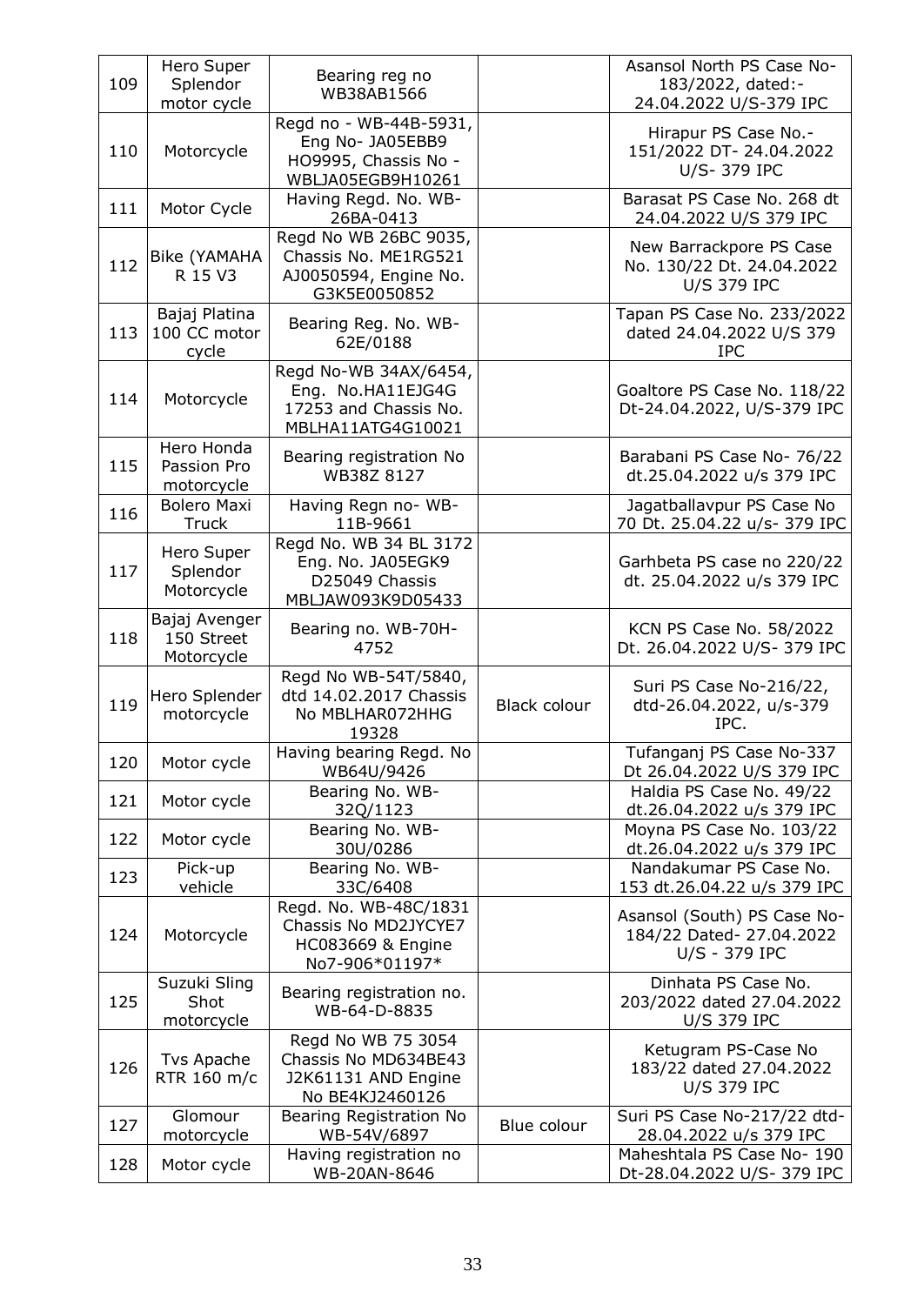| 129 | Royal Enfield<br>Classic 350<br>Motorcycle | Bearing No-WB<br>34BH/4168 (Ch No-<br>ME3U3S5C2J3060, Eng<br>No- U335C2JL274933)      |                        | Kotwali PS Case No- 273/22<br>dt-28.04.2022 U/S-379<br>TPC.            |
|-----|--------------------------------------------|---------------------------------------------------------------------------------------|------------------------|------------------------------------------------------------------------|
| 130 | Vehicle                                    | Vide No-WB52K4285<br>from                                                             |                        | Ranaghat PS Case No. 278<br>Dt. 28.04.2022 U/S 379 IPC.                |
| 131 | Hero<br>motorcycle                         | Bearing no. JH-<br>10BE/8332                                                          | Black & Blue<br>colour | Kulti PS Case No. 274/2022<br>dt.30.04.2022 U/S 379 IPC                |
| 132 | Super<br>Splendar<br>Motor Cycle           | Reg. No. WB66V/4891,<br>Eng. No. JA05ECF9<br>M07443, Chassis No.<br>MBLJA05EMF9M0822, | Color Black            | Kaliachak PS Case No.<br>434/22 dated 30.04.2022<br><b>U/S 379 IPC</b> |

### **(3) Crime Statistic -**

|                 | April- | April- | March- |
|-----------------|--------|--------|--------|
|                 | 2022   | 2021   | 2022   |
| Dacoity         |        |        | 10     |
| Robbery         | 25     | 30     | 18     |
| <b>Burglary</b> |        | 3      |        |
| <b>Theft</b>    | 1744   | 1295   | 1574   |
| Murder          | 154    | 126    | 157    |

### **Month of April- 2022**

### **(4) Important detections made by West Bengal Police:-**

a) Ref.- Kaliachak PS. Case No. 351/22 dated 07.04.22 u/s 21 (C) /29/8C of NDPS Act.

On 07.04.2022 Officer and force of CID, WB held raid and arrested two accused persons namely (1) Rofikul Mia (21) s/o Mijahar Mia of village Ghostala, PO. Charianandapur, PS. Kaliachak, District- Malda & (2) Firdous Mia (20) s/o Najrul Islam of do and recovered one hand bag blue and yellow colour Mark as Classic 1, containing light brown coloured powder likely to be Heroin weighing 1Kg 77 grams (approx), one VIVO Y95 Mobile phone IEMI No. 868018049538518/868018049538500 Mobile No. 9749217618, one Samsung Galaxy A30s Mobile phone IEMI No. 351713112828168/01 and 351714112828166/01 no. 8101923524 from their possession.

- b) Ref.- Ramnagar PS. Case No. 14/22 dated 10.01.22 u/s 406/420 IPC. On 01.04.2022 evening a raid was conducted by CID, WB and arrested the above noted accused person namely Raju Paul (43) s/o Badal Ch. Paul of 7 No. Udaypur First Lane, North Dum Dum, PS.Nimta, District North 24 parganas who is the main kingpin of the instant case.
- c) Ref. Gaighata PS Case No. 379/22 dt.25.04.2022, u/s 489B/489C IPC & 25(i)(a) Arms Act. On 25.04.2022 officer and force of Gaighata PS held raid at Dogachia Bazar under PS Gaighata and arrested the above noted accused person namely Jahangir Mondal (29)